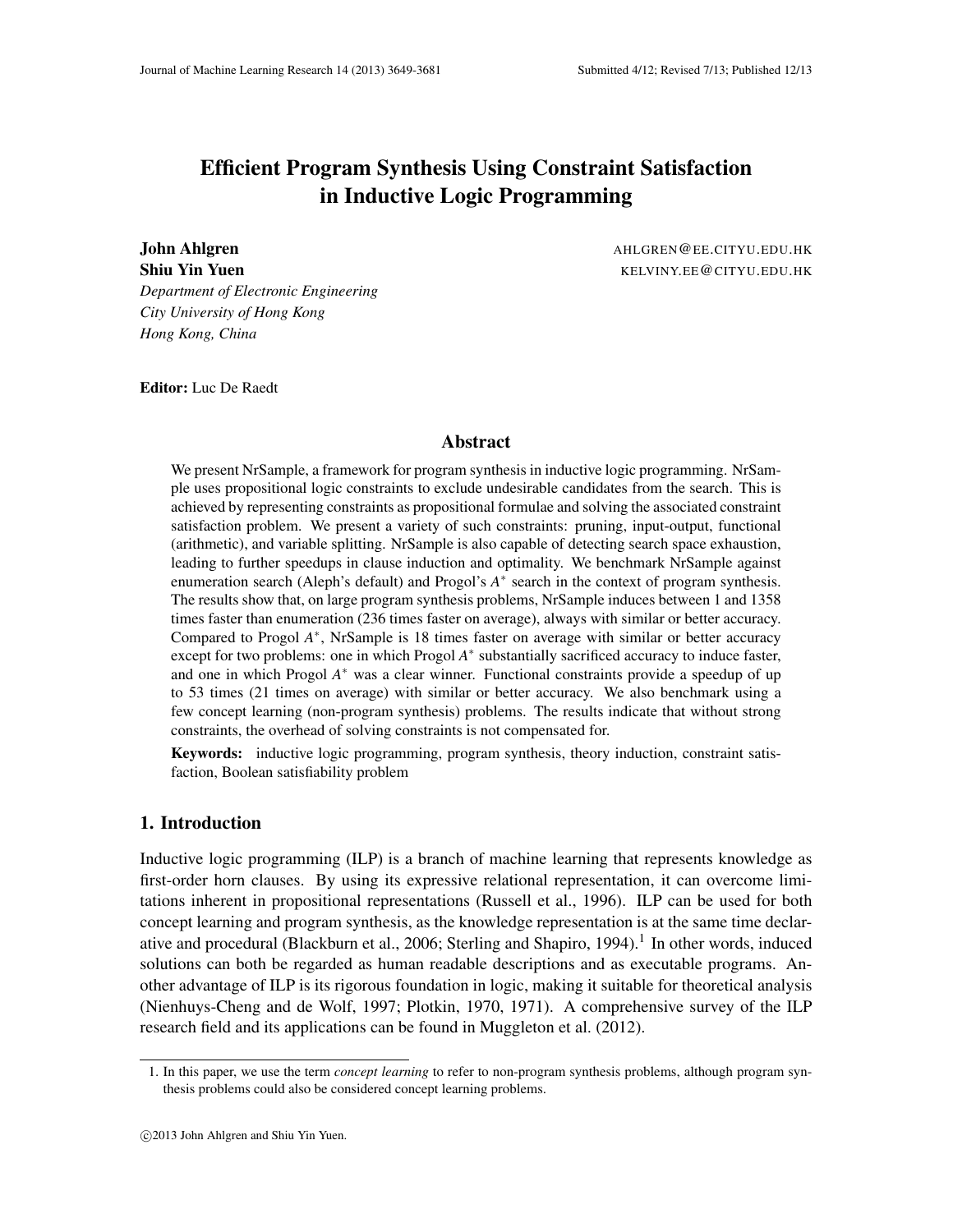#### AHLGREN AND YUEN

State-of-the-art ILP systems such as Progol and Aleph use the technique of inverse entailment to induce theories (Muggleton, 1995; Srinivasan, 2001). Inverse entailment works by first constructing a bottom clause, from which all clauses that subsume it (or are supersets of it) become candidates. The search space hence becomes a lattice structure with a partial generality order, with the bodyless clause as top element and bottom clause as bottom element.

Mode declarations, as introduced in Muggleton (1995), may be used to constrain the search space further by specifying which variables are input and output, as well as requiring variables to be of a certain type. This input-output specification implicitly defines a logical constraint on the chaining of literals as the clause is computed from left to right. We describe mode declarations in Section 2.2.1. Mode declarations can be user provided or automatically constructed by analyzing the examples (McCreath and Sharma, 1995).

Inverse entailment is the method of constructing a lower bound on the search space. However, it does not force a certain ordering on the search. Thus various search strategies exist; some well known ones are Progol's A<sup>\*</sup> search (Muggleton, 1995), QG/GA (Muggleton and Tamaddoni-Nezhad, 2008), Aleph's enumeration (its default) (Srinivasan, 2001), and simulated annealing (Serrurier et al., 2004). What all these methods share in common is that the candidate generation mechanism employed is not adapted to avoid creation of candidates that violate the mode declarations. The mode declaration types are automatically handled by the bottom clause construction algorithm, but correct input-output chaining may be violated since candidates contain a subset of the bottom clause's literals. Such candidates are intended to be omitted by the syntactic bias a user provides using mode declarations, and should hence be considered redundant. One approach, taken by Aleph's enumeration, is to check input-output validity of the candidate before evaluation, but this still incurs the overhead of having to construct the candidate. Another approach, taken by algorithms using refinement operators, such as Progol's  $A^*$ , is to be indifferent about input-output violated candidates, evaluating all generated candidates. This is due to the fact that top-down (or bottom-up) searches may have to expand undesirable candidates in order to reach desirable ones. Both these approaches suffer from wasted computations as candidates in the search space violating the given mode declarations are still generated (and even evaluated).

In this paper, we present NrSample ("Non-redundant Sampling Algorithm"), a general constraint satisfaction framework for ILP that ensures only candidates that conform to mode declarations are generated. NrSample is implemented (along side other algorithms we use in our benchmarks) in our ILP system Atom.<sup>2</sup> This is to be contrasted with the aforementioned approaches, whereby a candidate is first generated and then tested for mode declaration correctness. We shall refer to candidates that are correct with respect to their mode declarations as *mode conformant*.

We achieve mode conformance by representing the input-output logic given by the mode declarations as propositional clauses (Russell et al., 1996). By solving the accompanying Boolean satisfiability problem (SAT), we obtain new candidates that by construction necessarily satisfy all constraints, and thus are mode conformant.

Moreover, other constraints naturally arise as a result of pruning the search space. Whenever a candidate is consistent (covers no negative examples), so are all specializations. Whenever a candidate is inconsistent (covers at least one negative example), so are all generalizations. As we will show, such pruning constraints are also easily represented as propositional clauses. More conventional approaches may use memorization to avoid evaluating candidates more than once, but

<sup>2.</sup> Source code available at http://ahlgren.info/research/atom, mirror available at http://www.ee.cityu.edu.hk/~syyuen/Public/Code.html.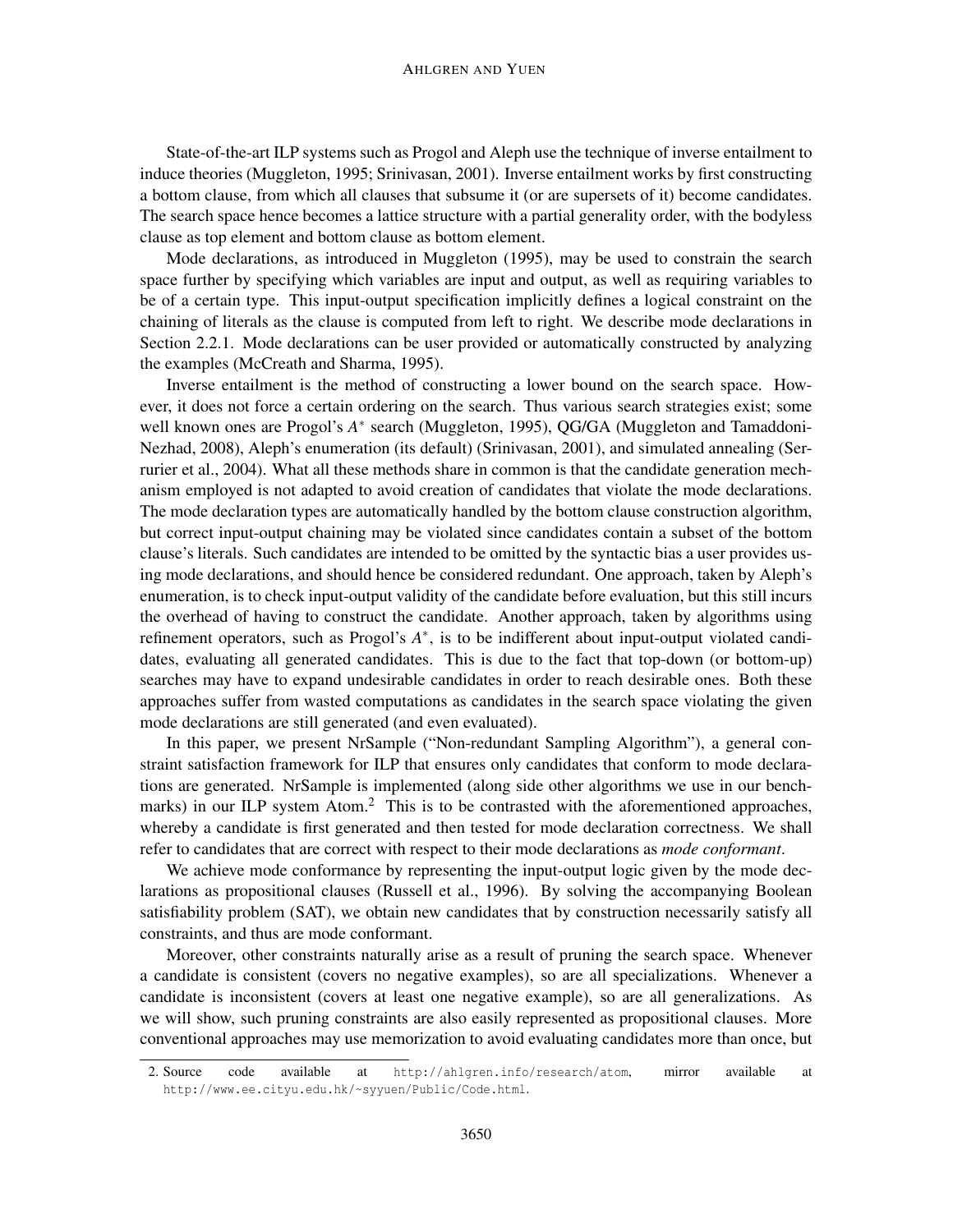the candidates may still be constructed multiple times. We shall refer to candidates that violate the constraints (mode declarations, pruning, or any other constraints) as *invalid*, and the rest as *valid*.

We represent our constraints as propositional clauses. Any SAT solver may then be used to solve the constraints and obtain a model representing a valid candidate. For efficiency, we use the Chaff algorithm (Moskewicz et al., 2001), which forms the basis of many state-of-the-art DPLL-based algorithms (Davis-Putnam-Logemann-Loveland algorithm) (Davis et al., 1962). Various selection strategies may be used within the SAT solver to guide the search into interesting regions early. By using a *complete* SAT solver (all DPLL-based algorithms are complete), any search strategy is also guaranteed to terminate as soon as all non-redundant candidates have been explored.

A survey and discussion of program synthesis in ILP can be found in Flener and Yılmaz (1999). Constraints have been used in ILP before, although not to constrain the bottom clause literals. Constraint logic programming with ILP (Sebag and Rouveirol, 1996) turns negative examples into constraints, primarily as a means of dealing with numerical constraints. Theta-subsumption with constraint satisfaction (Maloberti and Sebag, 2004) uses constraints to speed up theta-subsumption testing (during coverage). Condensed representations (De Raedt and Ramon, 2004) are used to deal with redundancies in frequent Datalog queries. In the context of theory induction, schemata may be used to guide the construction of logic programs (Flener et al., 2000). Our framework differs from all the above in that the constraints specify which of a bottom clause's literals must be (or may not be) present in any candidate. The constraints are thus propositional in nature, and relative to a computed bottom clause. Our approach attempts to minimize the amount of redundant candidates *constructed*.

This paper is organized as follows. First, we describe propositional constraints and candidate generation in Section 2. Next, Section 3 describes our search algorithm that uses these constraints. In Section 4, we perform benchmarks to test our hypothesis that NrSample can outperform generateand-test methods, in particular when the search space is large. Finally, Section 5 concludes the paper.

#### 2. Propositional Constraints and SAT Solving

Although our framework enables the use of arbitrary propositional constraints to define redundancies during an ILP search for candidates, we will present two common instances of such constraints.

Firstly, NrSample constrains candidate generation to only those that conform to the mode declarations. Secondly, it prunes too general or specific solutions after each evaluation: which depends on whether the candidate is consistent or inconsistent.

NrSample achieves non-redundancy by storing all the constraints as propositional formulae. Candidate solutions during a search contain a subset of the bottom clause's literals (for the subsumption order, we discuss variable splitting in Section 2.4). Hence, each candidate can be represented as a bit string where bit  $b_i$  signifies occurrence of body literal at position  $i$  or lack thereof. Seen from a slightly different perspective, we represent the occurrence or non-occurrence of a literal at position *i* in the bottom clause by a propositional variable  $b_i$  and  $\neg b_i$ , respectively. With respect to a bottom clause, there is thus a one-to-one correspondence between each Boolean assignment and candidate solution. The propositional constraints correspond to the syntactic bias induced by the user generated mode declarations and the search lattice pruning. The idea is that a solution is evaluated for coverage if and only if it corresponds to a propositional model for the constraints (a variable assignment that makes all constraints true). This enables us to invoke a SAT solver to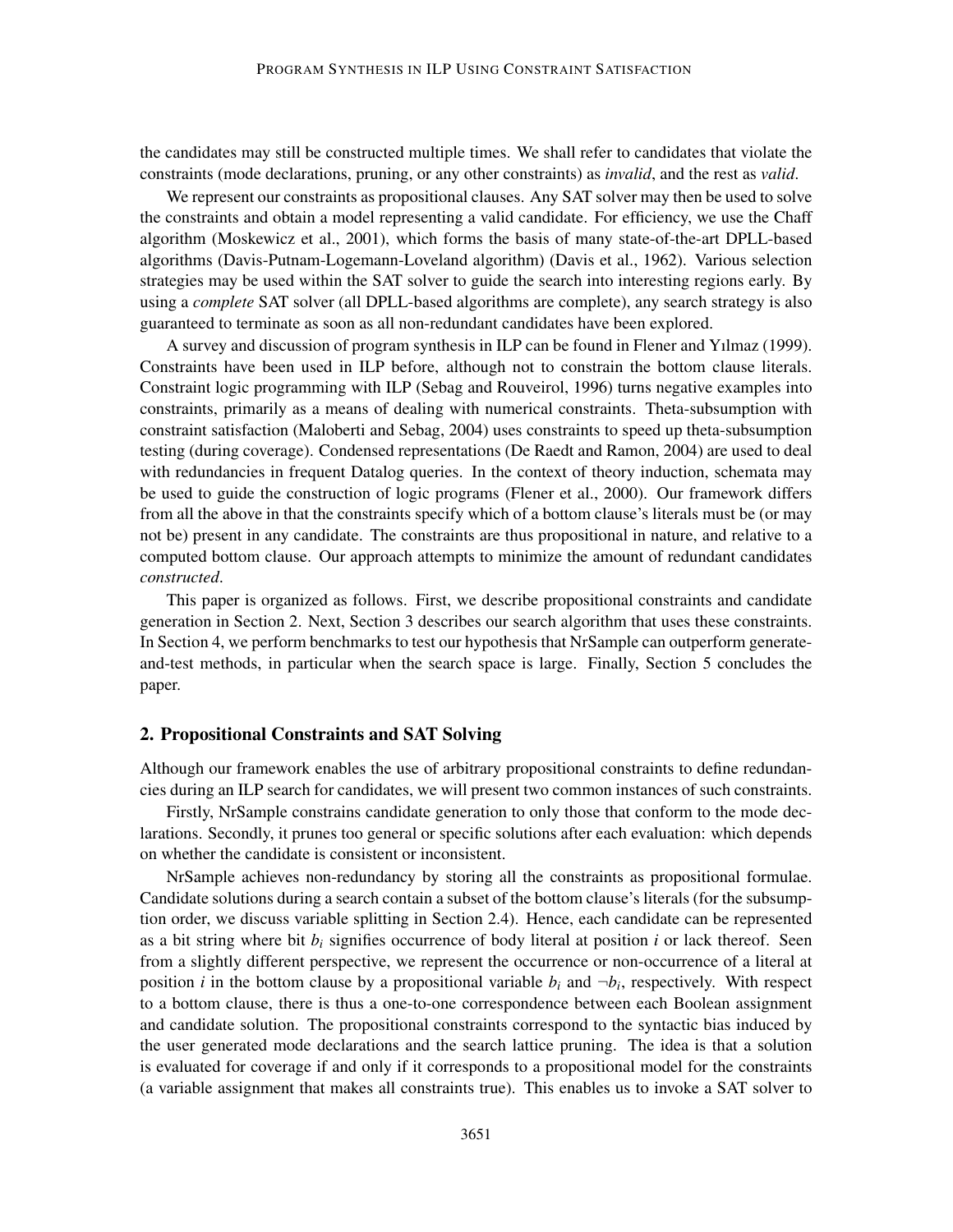retrieve models for the constraints, which are then easily converted into candidate solutions. After each candidate is evaluated, pruning constraints related to generality order redundancies are added.

In the following sections, we describe how we create new constraints and retrieve models from the constraint database.

## 2.1 Clauses and Propositional Formulae

We start by defining the notion of a search space *candidate*.

**Definition 1** Let B be a definite clause (a clause with a head). A clause C is a candidate from B if *and only if C's head is the same as B's head, and C's body is a subsequence of B's body.*

Here, *B* is intended to be the bottom clause, and*C* a clause that is created by possibly removing body literals of *B*. Note that *B* itself is a candidate from *B*. Usually, we are only interested in candidates from a specific bottom clause, in which case we omit the reference to *B*. Note also that the definition of subsequence forces the body literals of *C* to appear in the same order as those of *B*.

**Example 1** With bottom clause  $B = h(X,Y) \leftarrow q_1(X,Z), q_2(Z,Y), q_3(X,Y,Z)$ , the clause  $C = h(X,Y) \leftarrow q_1(X,Z), q_3(X,Y,Z)$  *is a candidate from B since they have the same head and*  $(q_1(X,Z), q_3(X,Y,Z))$  is a subsequence of  $(q_1(X,Z), q_2(Z,Y), q_3(X,Y,Z))$ .  $D = h(X,Y)$   $\leftarrow$  $q_3(X,Y,Z), q_1(X,Z)$  *is however not a candidate from B, since the sequence*  $(q_3(X,Y,Z), q_1(X,Z))$ *is not a subsequence of*  $(q_1(X, Y), q_2(Y, Z), q_3(X, Y, Z))$ .

Definition 1 defines a search space lattice of candidates spanned by subset order.<sup>3</sup> The more general subsumption order can be explored using variable splitting, as discussed in Section 2.4.

To create a one-to-one correspondence between first-order horn clauses and propositional formulae with respect to a bottom clause, we represent each literal of the bottom clause from left to right as propositional variables  $b_1, b_2, \ldots, b_n$ , where *n* is the number of literals in the body of the bottom clause. Given a clause *C* which has some of the body literals in *B*, the propositional formula for *C* is then the conjunction of all propositional variables in *B* with positive sign if they occur in *C* and negative sign otherwise.

**Definition 2** Let C be a candidate from B, where B has n body literals. The propositional formula *for* C is  $P_C^B = \bigwedge_{i=1}^n l_i$ , where  $l_i = b_i$  if C contains the ith literal in B, and  $l_i = \neg b_i$  otherwise. We write *P<sup>C</sup> when there is no confusion about which bottom clause we are referring to.*

Note that  $P_C$  is a conjunction of *all* literals  $b_1, \ldots, b_n$ , where *n* is the number of body literals in *B*. In particular, non-occurrence of a literal has to be specified with its corresponding negative propositional literal. This way, each propositional formula has precisely one model, corresponding to the candidate itself.

**Example 2** Continuing from our previous example,  $P_C^B = b_1 \wedge \neg b_2 \wedge b_3$  and  $P_B^B = b_1 \wedge b_2 \wedge b_3$ .

The purpose of representing clauses as propositional formulae (with respect to some bottom clause) is that we can solve the formulae to acquire a model, which can then trivially be converted into a candidate.

<sup>3.</sup> Technically, by subsequence order, but as we do not consider re-orderings, there is no risk of confusion.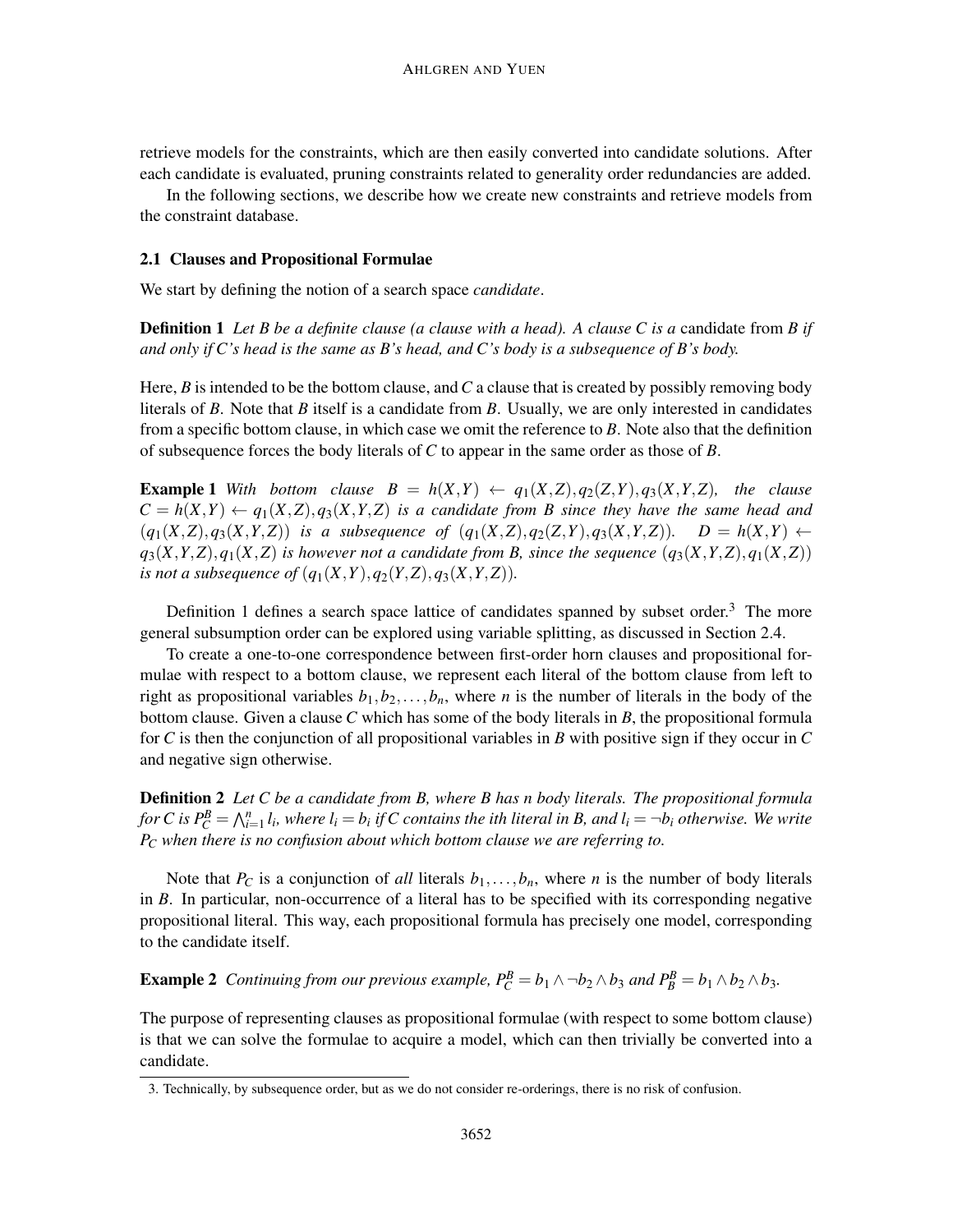Definition 3 *Let B be a clause with n body literals, F<sup>B</sup> a propositional formula containing a subset of the propositional variables* {*b*1,...,*bn*}*, and M a model for F<sup>B</sup> . The propositional formula (from B) generated by M is:*

$$
P_M^B = \bigwedge_{i=1}^n l_i, \text{ where } l_i = \begin{cases} b_i & \text{if } M(b_i) = true \\ \neg b_i & \text{if } M(b_i) = false \end{cases}
$$

.

*If M generates the propositional formula PC, C is the candidate (from B) generated by M.*

**Example 3** Let B be defined as in Example 1 and  $F^B = b_1 \wedge (b_2 \vee b_3)$ . Then  $M = \{b_1 = true, b_2 = 0\}$  $f$ alse,  $b_3 = true$  *is a model for*  $F^B$ . The propositional formula generated by M is  $b_1 \wedge \neg b_2 \wedge b_3$ . *The candidate generated by M is*  $h(X, Y) \leftarrow q_1(X, Z), q_3(X, Y, Z)$ *.* 

Usually, we are not only interested in what candidate a specific model generates, but rather, all candidates generated by all models of a propositional formula.

Definition 4 *Let B be a clause with n body literals and F<sup>B</sup> a propositional formula. The propositional formulae generated by F<sup>B</sup> are the propositional formulae generated by all models of F<sup>B</sup> . The candidates (from B) generated by F<sup>B</sup> are the candidates corresponding to those propositional formulae.*

Example 4 *Let B and F<sup>B</sup> be as in the previous example. In all models of F<sup>B</sup> , b*<sup>1</sup> *is true, and at least one of*  $b_2$ , $b_3$  *is true. This gives 3 models for F<sup>B</sup>, and the propositional formulae generated by F<sup>B</sup> are*  $b_1 \wedge b_2 \wedge \neg b_3$ ,  $b_1 \wedge \neg b_2 \wedge b_3$ , and  $b_1 \wedge b_2 \wedge b_3$ . The candidates generated by  $F^B$  are  $h(X,Y)$  ←  $q_1(X,Z), q_2(Z,Y), h(X,Y) \leftarrow q_1(X,Z), q_3(X,Y,Z),$  and  $h(X,Y) \leftarrow q_1(X,Z), q_2(Z,Y), q_3(X,Y,Z),$ respectively. Intuitively, the formula  $F^B$  tells us that a candidate must have the first literal  $(q_1(X,Z))$ *and at least one of the two that follow it. By looking at all models for F<sup>B</sup> , we can retrieve these candidates explicitly.*

Our constraints are represented as a propositional formula (more specifically, a conjunction of clauses, as we will see later). The constraints represent which candidates are allowed, so we start with the constraint *true* to allow any candidate from *B*. To retrieve an allowed (non-redundant) candidate, we compute a model for the constraints using our SAT solver. This model then generates our candidate solution as of Definition 3. The set of all allowed candidates are those generated by our constraints as of Definition 4.

**Example 5** As an example of how constraints work, assume we want an algorithm that never gener*ates a previously evaluated candidate. For each candidate C, P<sup>C</sup> is the corresponding propositional formula. Since our constraints specify the set of allowed candidates through its models, adding*  $\neg P_C$ *will prevent candidate C (and only C) from being generated again.*

Now we show which constraints to add in order to prevent mode violations and redundancies that occur due to the generality order. The latter includes blocking out already visited candidates as in the example above, but prunes more of the search space.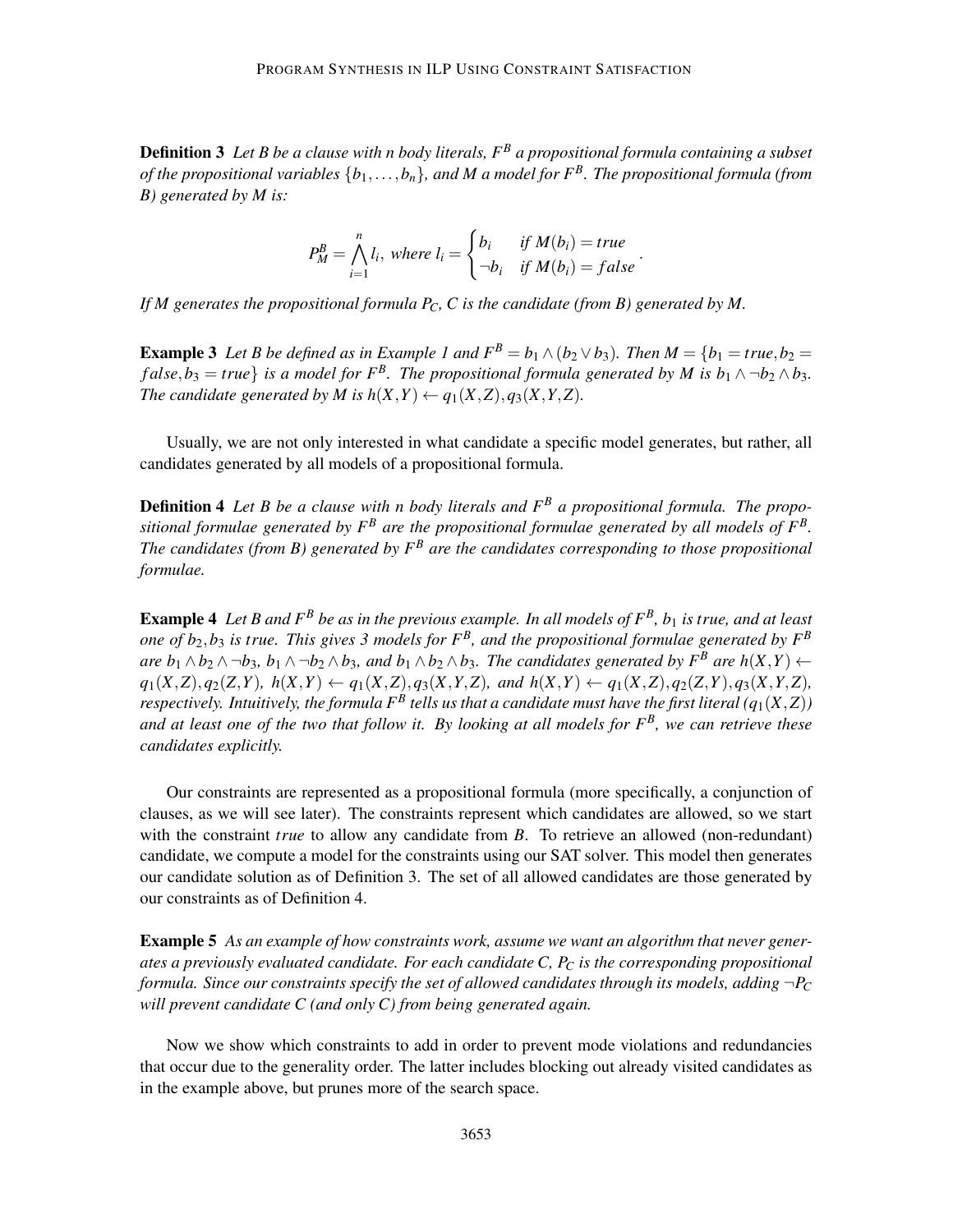## 2.2 Mode Declaration Constraints

Intuitively, mode declarations show where the inputs and outputs of a literal are located, and which types it takes. The bottom clause is then constructed using the mode declarations so that no literal is introduced until all its inputs have been instantiated by previous literals. Here we briefly explain mode declarations, referring the reader to Muggleton (1995) for a more general description.

#### 2.2.1 MODE DECLARATIONS EXPLAINED

A mode declaration is a specification that limits the usage of variables (in the literals of clauses) to some specific type (for example, numbers or lists) and specify whether they will be used as input or output. Input variables need to be instantiated (computed) by a previous literal in the sequence of body literals, or by the head. Output variables occurring in body literals do not have any restrictions: they may or may not have been previously instantiated. Output variables in the head need to be instantiated by the body, or by an input variable to the head.

Mode declarations are used to restrict the number of literals in the bottom clause—by requiring input-instantiation—as well as providing computational speedup, by restricting attention to only the relevant data types. These aspects are being taken care of by the bottom clause construction algorithm. We introduce the syntax and semantics of mode declarations using an example of program synthesis.

Example 6 *Consider the mode declaration modeh*(∗,*member*(−*constant*,+*list*))*. modeh refers to the head of a clause, as opposed to an atom used in the body. The first argument to modeh—where the asterisk is located—is where the maximum number of query answers is specified. This is known as the* recall*. The asterisk specifies that there is no upper limit (infinitely many), which is clearly the case for list membership, as there is no bound on the number of elements it may contain. When querying for the parents of a person, clearly the recall can be set to two (and for grandparents, to four). Recall does not interfere with our constraint framework: they can be used or ignored, and we will therefore make no further mention of them in this paper. The mode declaration declares a predicate member/2 (the* 2 *specifies the arity), and when it is used in the head of a clause, it outputs a constant (indicated by the minus sign) and requires a list as input (indicated by the plus sign). Thus we expect member*( $E$ , [3,5]) *to be a valid query, since the list* [3,5] *is used as input. On the other hand, the query member*(3,*L*) *is invalid, since L is not instantiated.*

*Now consider adding the mode declaration modeb*(∗,+*list* = [−*constant*|−*list*])*. This declares =/2 as a body literal (modeb) with a list on the left hand side as input, to obtain the head and tail of the list as outputs on the right hand side. Intuitively, this mode declaration introduces a predicate useful for splitting a list into its head and tail.*

*In conjunction with the modeh declaration above, we may now generate the mode conformant clause member*( $E, L$ ) ←  $L = |E|T|$ , which is the proper base case definition of list membership. The *occurrence of L in the head is as input (given by the modeh declaration), so L is already instantiated in the body literal as required. Also, E in the head is required to be output, a requirement fulfilled by the body literal as it instantiates E.*

*An example of a clause that is not mode conformant is member* $(E, L) \leftarrow X = [E|T]$ *, since X is not an input type (it has not previously been instantiated). Another example of a non-conformant clause is member*( $E, L$ )  $\leftarrow$   $L = [H|T]$ , this time because E is declared to be an output variable, but *never instantiated (we obtain no meaningful answer to a query such as member*(*E*,[2])*, since E is never computed in the clause).*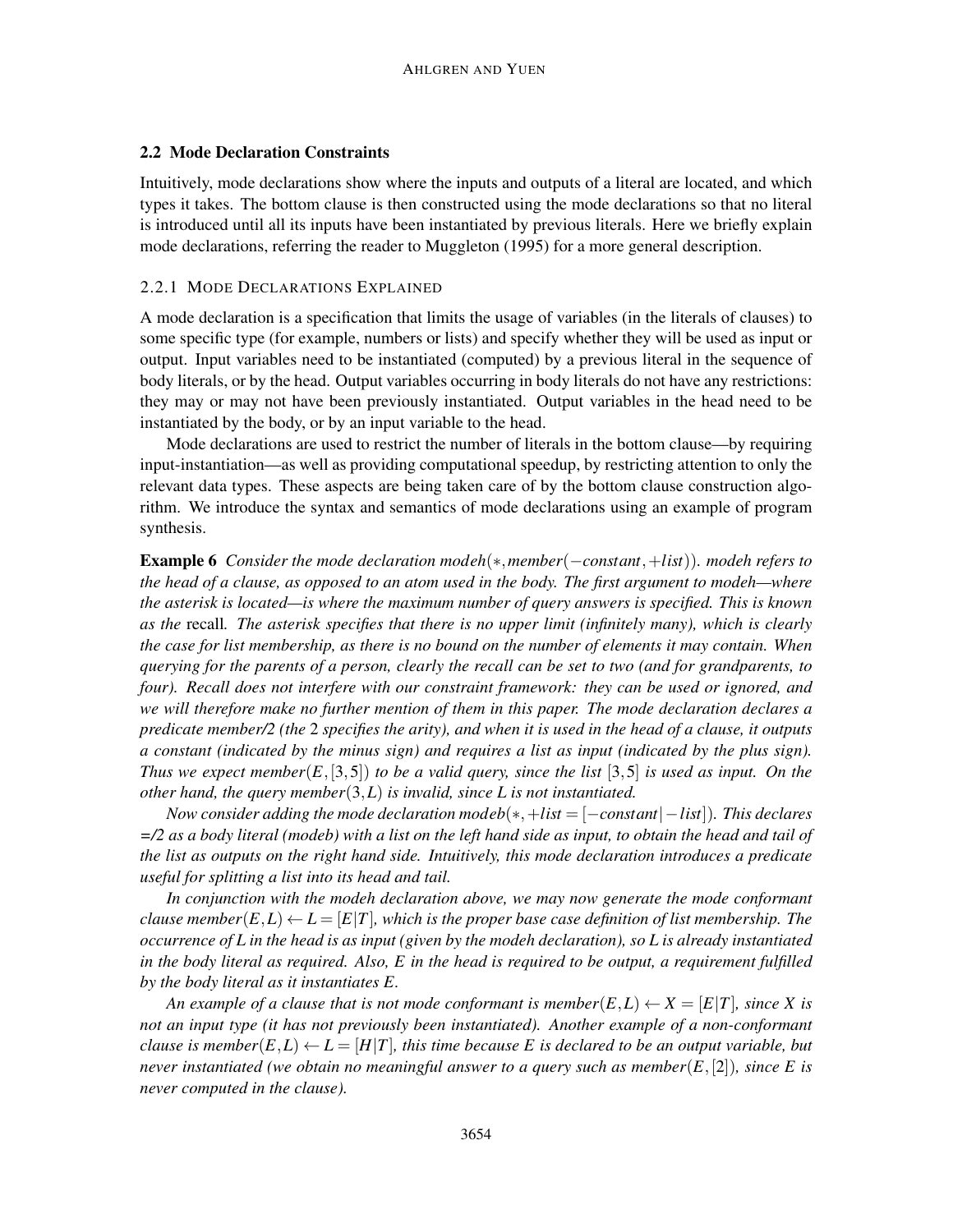Mode declarations can also be used to restrict the search itself, since candidates, by containing subsequences of the bottom clause's literals, may break an input-output chain. The next example illustrates this.

Example 7 *Assume we have computed bottom clause*

$$
member(A, B) \leftarrow B = [C|D], member(A, D), member(C, B)
$$

*from an example. The mode declarations are*

*modeh*(∗,*member*(+*const*,+*clist*)),  $modeb(*, +clist = [-const] - clist]), and$ *modeb*(∗,*member*(+*const*,+*clist*)).

*In this case, A and B are both already instantiated in the head, as specified by the mode declarations (the plus signs).*

*The clause member* $(A, B) \leftarrow$  *member* $(A, D)$  *is a candidate, albeit not a mode conformant one, since D is never instantiated before appearing in the body literal (as required by the third mode declaration). We would need to include the bottom clause literal*  $B = [C|D]$  *first, as it is the only literal that would instantiate D. Including both, we would then have the proper recursive clause for list membership:*

$$
member(A, B) \leftarrow B = [C|D], member(A, D).
$$

In this case we get a simple rule of the form "if the bottom clause's second body literal is included in a candidate, so must the first". In general we may have more than one possible instantiation, and literals may contain more than one input variable, making the rules more complex. In the next section, we work through the logic of mode declarations in detail.

#### 2.2.2 MODE DECLARATIONS AS PROPOSITIONAL CLAUSES

A candidate is obtained from the bottom clause by taking a subsequence of the bottom clause's body literals and copying the head. As we have seen in Example 7, there is no guarantee that a randomly chosen candidate will respect the mode declarations. A common solution to this is to check for validity before evaluating a candidate. Our goal is to avoid the generation of unnecessary candidates in the first place.

For our purposes, there are two aspects of input-output chaining that affect the constraints:

- 1. Each body literal input must be instantiated from previous body literal outputs or from inputs to the head (inputs to the head are instantiated by the query).
- 2. The head outputs must be instantiated from head inputs or body literal outputs.

Definition 5 *Let C be a clause with n body literals. Let I<sup>i</sup> and O<sup>i</sup> be the set of input and output variables of the ith literal, respectively (as defined by the mode declarations). Denote the input and output variables of h by*  $I_h$  *and*  $O_h$ *, respectively. C is input-instantiated if and only if for all*  $v \in I_i$ *, we have*  $v \in I_h$  *or*  $v \in O_k$  *for some k* < *i. C is* output-instantiated *if and only if, for all*  $v \in O_h$ *, we have*  $v \in I_h$  *or*  $v \in O_k$  *for some k. C is mode conformant if and only if C is both input- and output-instantiated.*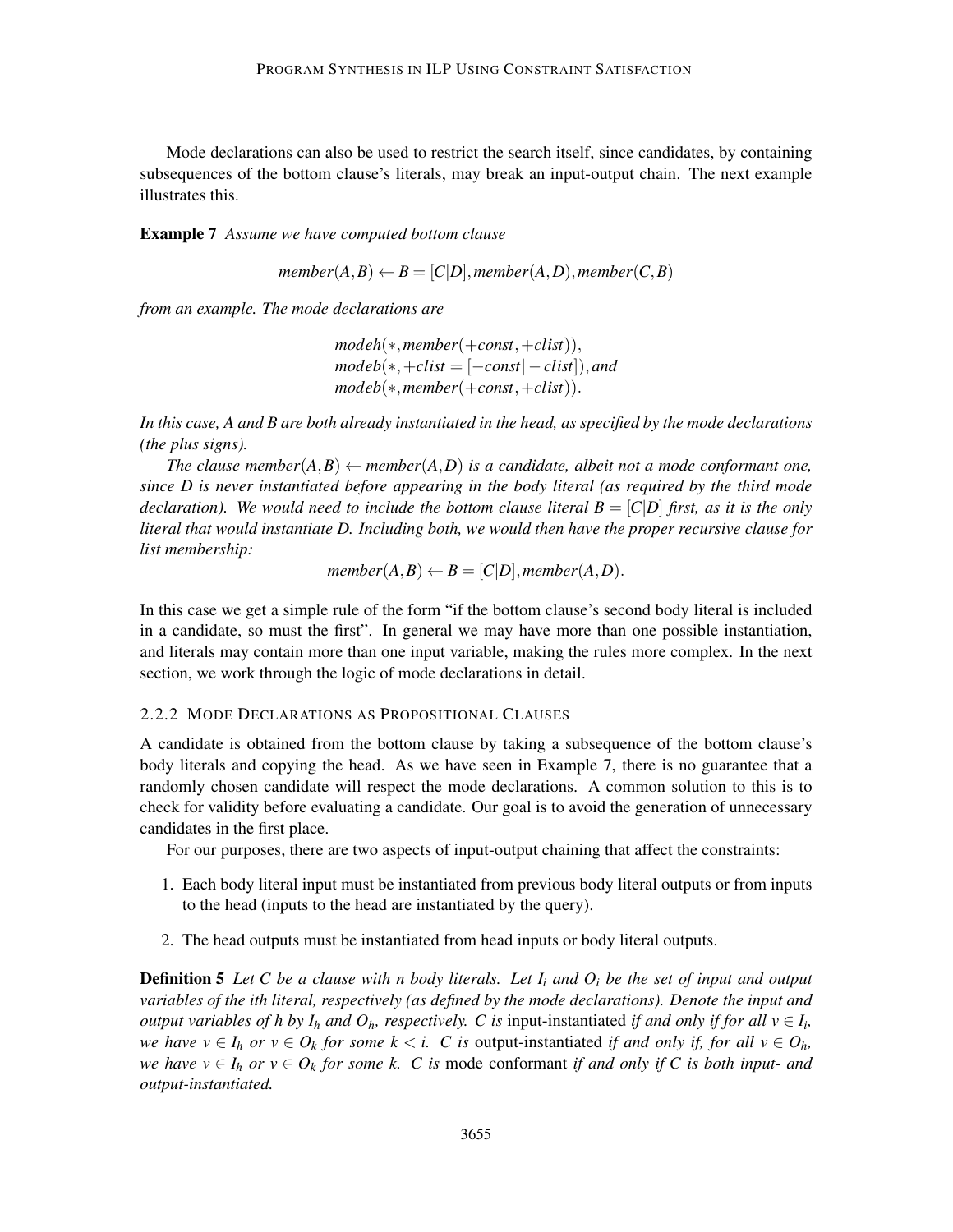**Example 8** With mode declarations modeh(\*,h(+*any*,−*any*)), modeb(\*, $q_1$ (+*any*,−*any*)) *and modeb*( $\ast$ , *q*<sub>2</sub>( $+$ *any*,−*any*)), the clause  $C = h(X,Z) \leftarrow q_1(X,Y), q_2(Y,X)$  is input-instantiated, since *X* in  $q_1(X,Y)$  grabs its input from the head input, and *Y* in  $q_2(Y,X)$  grabs its input from the out*put of*  $q_1(X,Y)$  *(which appears before*  $q_2(Y,X)$ *). It is however not output-instantiated, since the head output Z does not grab output from any output of the body literals (and is not in the head as input). Essentially, this means that in a query such as h*(5,*Ans*)*, the* 5 *will be "propagated" through all literals (C is input-instantiated), but our query variable Ans will not be bound (C is not output-instantiated). The clause*  $D = h(X, Z) \leftarrow q_1(Y, Z)$  *is output-instantiated since* Z *in the head grabs output from*  $q_1(Y, Z)$ *, but not input-instantiated since Y in*  $q_1(Y, Z)$  *is not instantiated. The clause*  $E = h(X, Z) \leftarrow q_1(X, Y), q_2(Y, Z)$  *is both input- and output-instantiated, and hence mode conformant. Finally,*  $F = h(X, Z) \leftarrow q_1(A, B)$  *is neither input- nor output-instantiated.* 

Lemma 6 Given mode declarations, a bottom clause is always input-instantiated but not necessarily output-instantiated.

**Proof** Input-instantiation is a direct consequence of the way in which the bottom clause is constructed: we only add body literals when all their inputs have been instantiated by the head or previous body literals. To see that a bottom clause may not be output-instantiated, it is enough to consider a mode head declaration in which the output does not correspond to any body literal outputs: *modeh*(∗,*h*(+*type*1,−*type*2)), *modeb*(∗,*b*(+*type*1,−*type*1)). With type definitions *type*1(*a*)∧*type*2(*b*), example *h*(*a*,*b*) and background knowledge *b*(*a*,*a*), we get the bottom clause  $B = h(X, Y) \leftarrow b(X, X)$ . *B* is indeed input-instantiated (*X* is instantiated in the head), but not outputinstantiated since *Y* has no instantiation.

Our implementation of mode constraints is straightforward. We simply mimic the logic behind Definition 5. Informally, for each input variable  $\nu$  of a literal  $q_i(\ldots)$ , we require that it appears in at least one previous literal (as output) or the head (as input). Since the bottom clause head is always present in a candidate, no constraints apply when an input can be caught from the head. For each output variable  $\nu$  of the head that is not also an input to the head, we require that it appears in at least one output variable in a body literal.

Definition 7 *Let B be a bottom clause with n body literals. Let I<sup>i</sup> and O<sup>i</sup> be the input and output variables of body literal i (as given by the mode declarations), respectively. Similarly, denote by I<sup>h</sup> and O<sup>h</sup> the input and output variables of the head (as given by the modeh declaration), respectively. The mode constraints F of bottom clause B is a conjunction of clauses, constructed as follows:*

- *1. For each*  $v \in I_i$ ,  $v \notin I_h$ , include clause  $\{\neg b_i\} \cup \{b_j : j < i, v \in O_j\}$ .
- *2. For each*  $v \in O_h$ ,  $v \notin I_h$ , include clause  $\{b_j : v \in O_j, j \in \{1, \ldots, n\}\}.$
- *3. No other clauses are included.*

Note that if an output variable of *B*'s head cannot be instantiated by any body literals, *F* will contain the empty clause (generated by the second rule) and therefore be inconsistent. This is correct, since no candidate from *B* will be output-instantiated.

The following theorem, which we prove in Appendix A, shows that our mode constraints are sound and complete.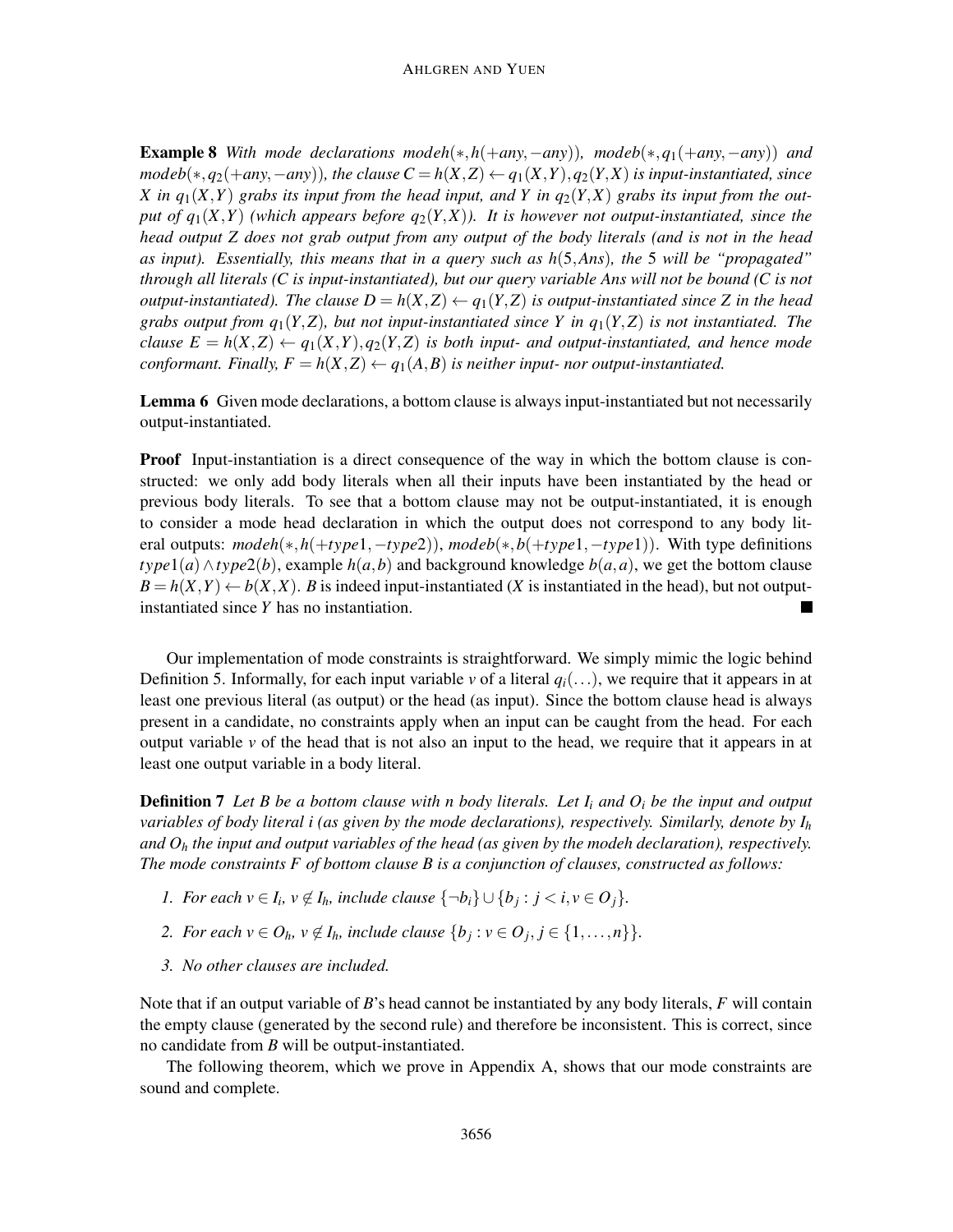Theorem 8 *Let F be a propositional formula for the mode constraints of B. Let C be a candidate from B. F generates C if and only if C is mode conformant.*

 $\blacksquare$ 

Proof See Appendix A.

## 2.3 Pruning Constraints

A candidate solution *C* is typically evaluated by comparing it against the set of all positive and negative examples. If the candidate covers a negative example, it is said to be *inconsistent*, otherwise *consistent*. Since our search lattice defines a subset order on the literals, where the top element is the empty clause and the bottom element is the bottom clause, the generality order is the subset order for body literals.

Definition 9 *Let C and D be candidates from B. We say that C is* more general *than D (with respect to B) if and only if C's body is a subsequence of D's body. We write*  $C \subseteq_B D$ *, omitting B whenever the bottom clause is clear from context. If C is more general than D, D is* more specific *than C.*

The following is a trivial consequence of the subset relation.

**Lemma 10** Let G and S be candidates. If  $G \subseteq S$ , then  $G \implies S$ . The converse does not necessarily *hold.*

**Proof** The subset relation is a special case of subsumption, for which the implication is well known (Nienhuys-Cheng and de Wolf, 1997). An application of self-resolution to any recursive clause demonstrates that the converse does not hold.

It follows that if  $G \subseteq S$ , *G* covers at least as many examples as *S*. In particular, if *S* covers a negative example and is thus inconsistent, all generalizations also cover that negative example, and are therefore also inconsistent. Since inconsistent solutions are of no interest to us, all generalizations of an inconsistent clause are redundant. On the other hand, if *G* covers no negative examples (*G* is consistent) and *p* positive examples, no specialization *S* can cover more than *p* positive examples. Hence the specializations of a consistent clause are redundant.

We would like to store information about which regions have been pruned during our search, so there will never be any redundant evaluation with respect to the subset order. To achieve this, we need to know what the pruning formulae look like. We start with an example.

**Example 9** Let us say that  $B = h(X) \leftarrow q_1(X), q_2(X), q_3(X), q_4(X)$  and  $C = h(X) \leftarrow q_3(X), q_4(X)$ . *If C is inconsistent, all generalizations will also be inconsistent. We can represent C by the bit string* 0011*, where a* 0 *or* 1 *at position i indicates absence or presence of literal i, respectively. All generalizations of C are given by clauses that do not contain q*1(*X*) *and q*2(*X*)*, so we can represent them using the schema* 00∗∗*. Logically, this corresponds to* ¬*b*<sup>1</sup> ∧ ¬*b*2*. Conversely, all specializations of C are given by clauses that contain*  $q_3(X)$  *and*  $q_4(X)$ *, so their schema is* \*\*11*. Logically, this is the propositional formula b*<sub>3</sub>  $\wedge$  *b*<sub>4</sub>*. This suggests the conjunction of all literals in C give all specializations, whereas the negated conjunction of all literals missing in C gives all generalizations.*

Next, we define such formulae.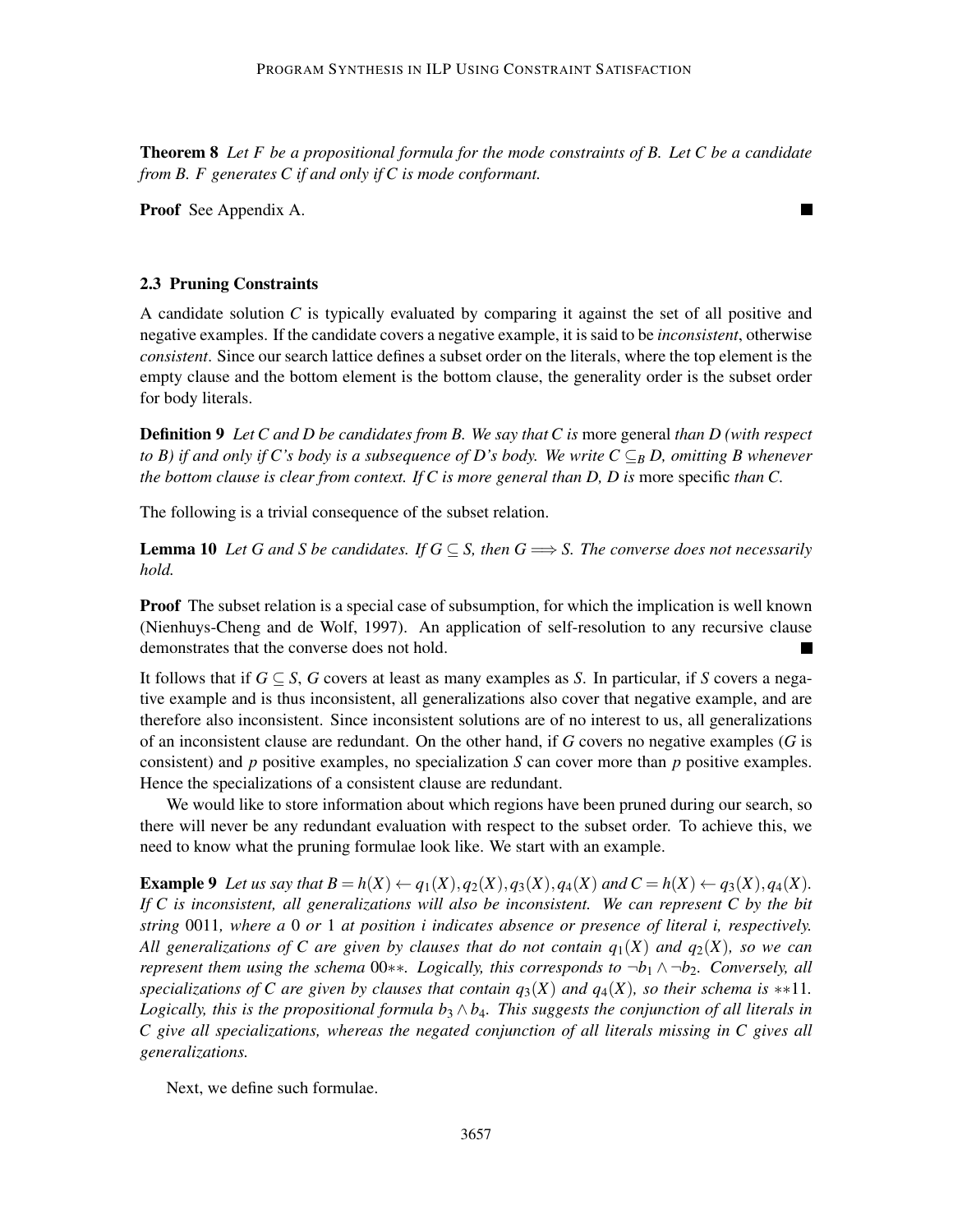Definition 11 *Let C be a candidate from B. For any candidate X from B, let V<sup>X</sup> be all the propositional variables corresponding to the first-order body literals of B that occur in X. The* propositional formula for all generalizations of *C is*

$$
P_{\uparrow C}^B = \bigwedge_{b_i \in V_B - V_C} \neg b_i.
$$

*The* propositional formula for all specializations of *C is*

$$
P_{\downarrow C}^B = \bigwedge_{b_i \in V_C} b_i.
$$

We may then prove that our informal derivations are sound and complete.

Theorem 12 *Let C be a candidate from B.*

*1.*  $\neg P$ ↑*C* generates G if and only if G is not a generalization of C.

2.  $\neg P_{\perp C}$  generates S if and only if S is not a specialization of C.

Proof See Appendix B.

The theorem is used in the following way: After evaluating a candidate *C* for coverage, we know whether it is consistent or inconsistent. If *C* is inconsistent, we prune all generalizations  $P_{\uparrow C}$ . This is done by inserting the requirement that no candidate generated by  $P_{\uparrow}C$  is allowed:  $\neg P_{\uparrow}C$  $\bigvee_{b_j \in V_B - V_C} b_j$ . Similarly, if *C* is consistent, we add  $\neg P_{\downarrow C} = \bigvee_{b_i \in V_C} \neg b_i$ . Note that the constraints are always propositional clauses.

**Example 10** If  $B = h(X) \leftarrow q_1(X), q_2(X), q_3(X), q_4(X)$  and  $C = h(X) \leftarrow q_2(X), q_3(X),$  all gen*eralizations of C are given by*  $\neg b_1 \wedge \neg b_4$  *and all specializations by*  $b_2 \wedge b_3$ *. If C turns out to be inconsistent, all generalizations are also inconsistent, so we add the constraint*  $b_1 \vee b_4$ *. In particular, since any model either sets b*<sup>1</sup> *or b*<sup>4</sup> *to true, both C and the empty clause (top element) are excluded. If C turns out to be consistent, all specializations cover no more positive examples, so we add the constraint* ¬*b*<sup>2</sup> ∨ ¬*b*3*. Any model now sets b*<sup>2</sup> *or b*<sup>3</sup> *to f alse, which, for example, blocks both C and the bottom clause.*

## 2.4 Variable Splitting Constraints

Atom's and Progol's bottom clause construction assumes that equivalent ground terms are related when lifting instances. For example, when lifting

$$
h(x,z) \leftarrow b_1(x,y), b_2(y,z)
$$

the two occurrences of *y* are assumed to be more than a coincidence:

$$
h(X,Z) \leftarrow b_1(X,Y), b_2(Y,Z).
$$

Most of the time, this is not a problem since there will eventually be an example that reveals the coincidentally linked terms. However, Tamaddoni-Nezhad and Muggleton (2009) provide an example of a half adder, which cannot be induced with this restriction. Progol's A\* solves this by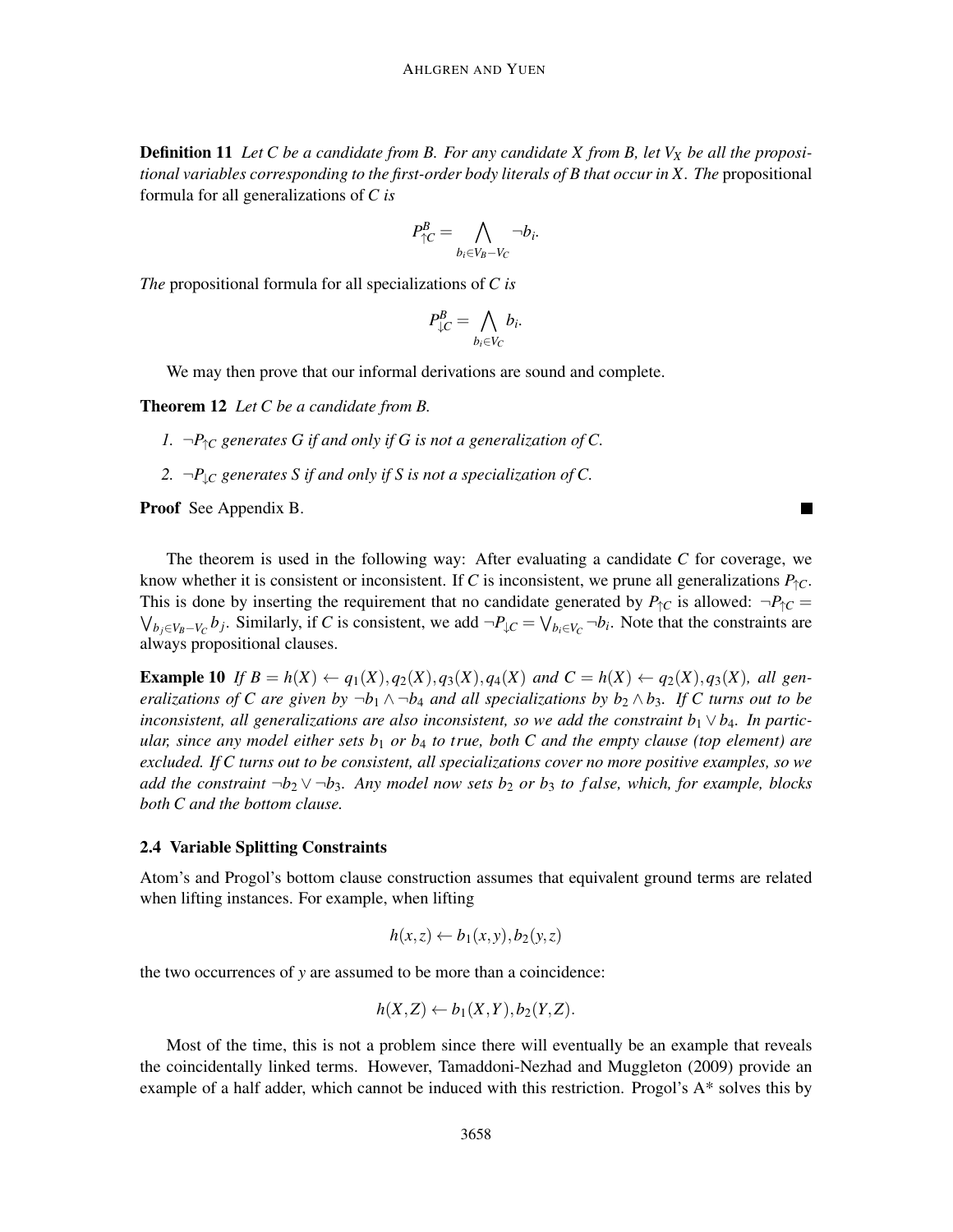variable splitting during its search, but this method does not work when we represent clauses as binary strings, or, as in our case, propositional formulae. The solution, also taken by the Aleph ILP system (Srinivasan, 2001), is then to let the bottom clause represent these equality assumptions (variable splitting may also add many more literals to the bottom clause, but this will not affect our constraints).

As an optimization, we can ensure that no redundant candidates are generated due to these equalities, so we add constraints requiring that a variable splitting equality is used in at least one other literal. Since an added equality  $X = Y$  matters only if both *X* and *Y* occur in the formula, we get the following variable splitting constraints.

Definition 13 *Let C be a candidate from B with a (possibly empty) prefix subsequence of k variable splitting equalities*  $V_i = W_i$ ,  $i = 1, ..., k$  ( $V_i$  *is a different variable from*  $W_i$ ). Let  $B_{V_i}, B_{W_i}$  be the set of *variables corresponding to literals in C that are not variable splitting equalities (i* > *k) and contain*  $V_i$  *and*  $W_i$ , respectively. For each  $b_i$ ,  $i = 1, \ldots, k$ , we add two variable splitting constraints:

- *1.*  $\{\neg b_i\} \cup B_{V_i}$ *, and*
- 2.  $\{\neg b_i\} \cup B_{W_i}$ *.*

Note that input- and output-instantiation constraints will be added to the constraint database in the form of mode constraints; the equality constraints need only specify when equalities are redundant.

Example 11 *Let B be the bottom clause*

$$
h(X,Y) \leftarrow V = W, q_2(X,V), q_3(Y,W), q_4(X,Y).
$$

*If* C is a candidate from B containing the literal  $V = W$ , we require that both the variables V and *W occur in C (other than as equalities generated from bottom clause construction). V occurs in the second literal and W in the third, so our propositional constraints are*  $\{\neg b_1, b_2\}$  *and*  $\{\neg b_1, b_3\}$ *.* 

For instance, this prevents the candidate  $h(X, Z) \leftarrow X = Y, b_2(X, A), b_3(A, Z)$  from being generated, as the equality is redundant since *Y* is never used. Instead, only the logically equivalent candidate obtained by removing the equality will be generated:  $h(X, Z) \leftarrow b_2(X, A), b_3(A, Z)$ .

#### 2.5 Functional Constraints

Many predicates have the property that their truth value does not matter, only what they compute as output. We call such predicates *functional*. In particular, when chaining arithmetic operations as predicates, we are not concerned with their truth values, but only about obtaining a numeric output from inputs. (The predicate must also be *pure*, that is, free of any side effects, at least as far as can be measured by other predicates in use.)

The idea is that for functional predicates, we require that *at least one of its output variables occur in another literal*.

Example 12 *The is/2 operator computes an arithmetic expression given by its second argument and unifies the result with its first argument. With mode declaration*

$$
modeb(1, is(-Real,+Expr),[functional])
$$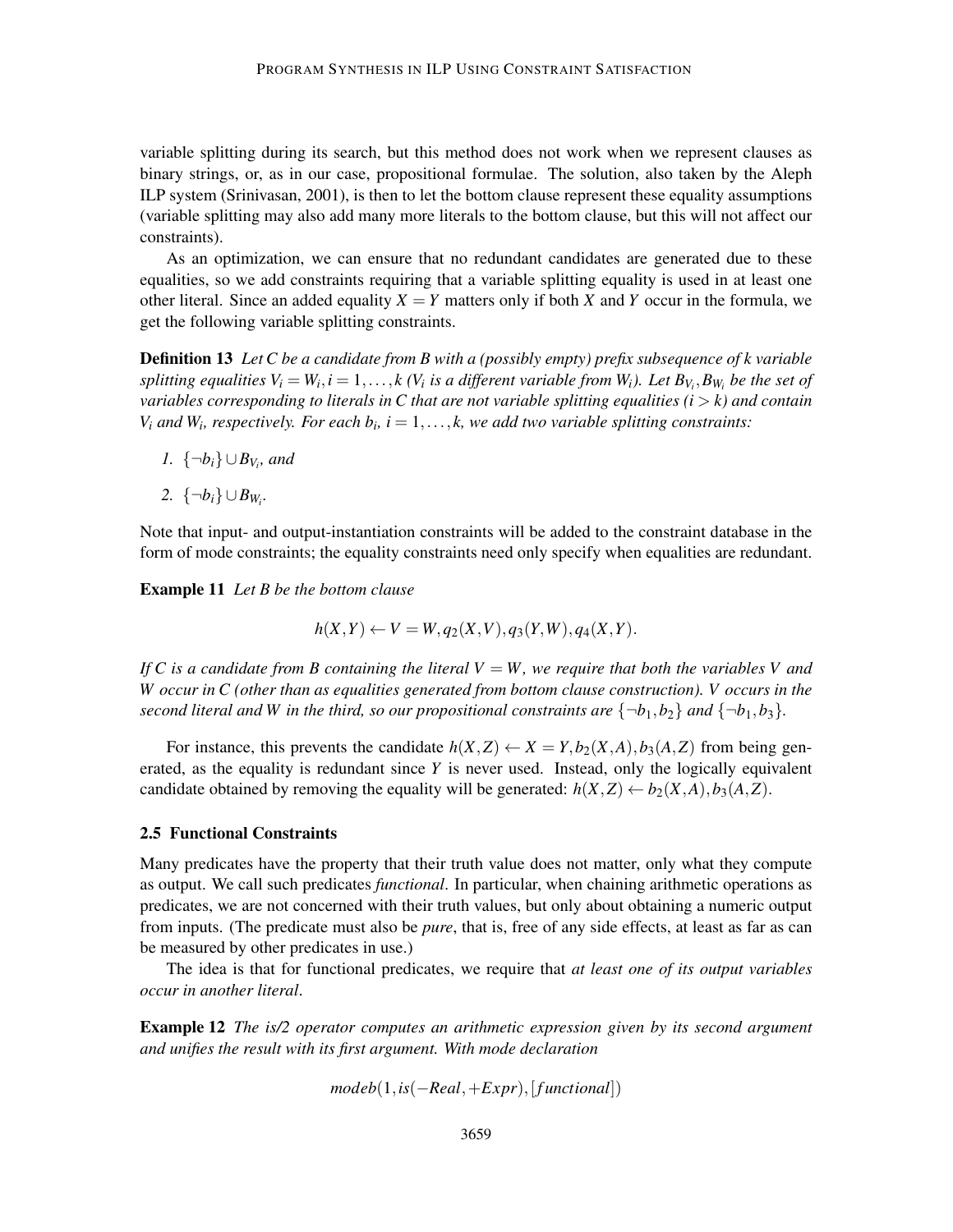*we declare it functional. Then,*

$$
average(X, Y, A) \leftarrow S \, \text{is} \, X + Y, A \, \text{is} \, S/2
$$

*is a viable candidate to evaluate since the output S is used to compute the average of X and Y , and A is used as the final answer that is instantiated by the head. However,*

 $average(X, Y, A) \leftarrow S$ *is*  $X + Y, D$ *is*  $Y - X, A$ *is*  $S/2$ 

*is logically equivalent but should not be a viable candidate, since the output D is never used (it occurs only as a singleton). Since the is-operator is always true when the left hand side variable is uninstantiated, 'DisY* − *X ' is a useless operation and the redundant candidate may safely be blocked from consideration.*

Definition 14 *Let B be a bottom clause with n literals. A modeb declaration for a predicate can declare it a* functional predicate*. If the ith literal of B is declared a functional predicate, and none of its outputs occur in the head (as input or output), we define its corresponding* functional constraint *to be the propositional clause:*

$$
\{\neg b_i\} \cup \{b_x : x \in \{1,2,\ldots,n\} \land x \neq i \land O_i \cap (I_x \cup O_x) \neq \emptyset\}.
$$

*If one or more of the ith literal's outputs occur in the head, no constraint is generated (clearly the predicate is always useful then).*

Essentially, functional predicates filter out clauses which *only* have an effect through their predicate's truth value. Note that functional predicates are not required to have an effect on literals appearing later: its outputs may also be compared with previous known values, whether it may be inputs or outputs. Note that a functional predicate always generates at most one propositional clause, since we only require that *at least one* of its output variables occurs in another literal.

Example 13 *Elaborating more on Example 12, consider the bottom clause*

$$
B = average(X, Y, A) \leftarrow S \text{ is } X + Y, \text{Dis } Y - X, \text{A} \text{ is } D + X, \text{A} \text{ is } S/2.
$$

*If we declare the predicate is*/2 *as functional, one constraint we would obtain is*  $\{-b_2, b_3\}$ *. Intuitively, the constraint reflects the fact that if the second literal is used (Dis Y*  $-X$ *), then D must appear elsewhere since otherwise the literal does nothing useful in functional terms. The only other occurrence of D is in the third literal, so*  $b_2 \rightarrow b_3$ *. With this constraint, our candidate C from the previous example would never be generated, since the model for C sets*  $b_2$  *to true and*  $b_3$  *to f alse.* 

*Another constraint we would get is*  $\{\neg b_1, b_4\}$ *. This constraint is due to the output S in the first literal, which must be used in its only other occurrence, the fourth literal. This one does however not prevent C, as b*<sup>4</sup> *is true in C's model.*

*We do not get any constraints from the third and fourth literal output A; this is because A already occurs in the head.*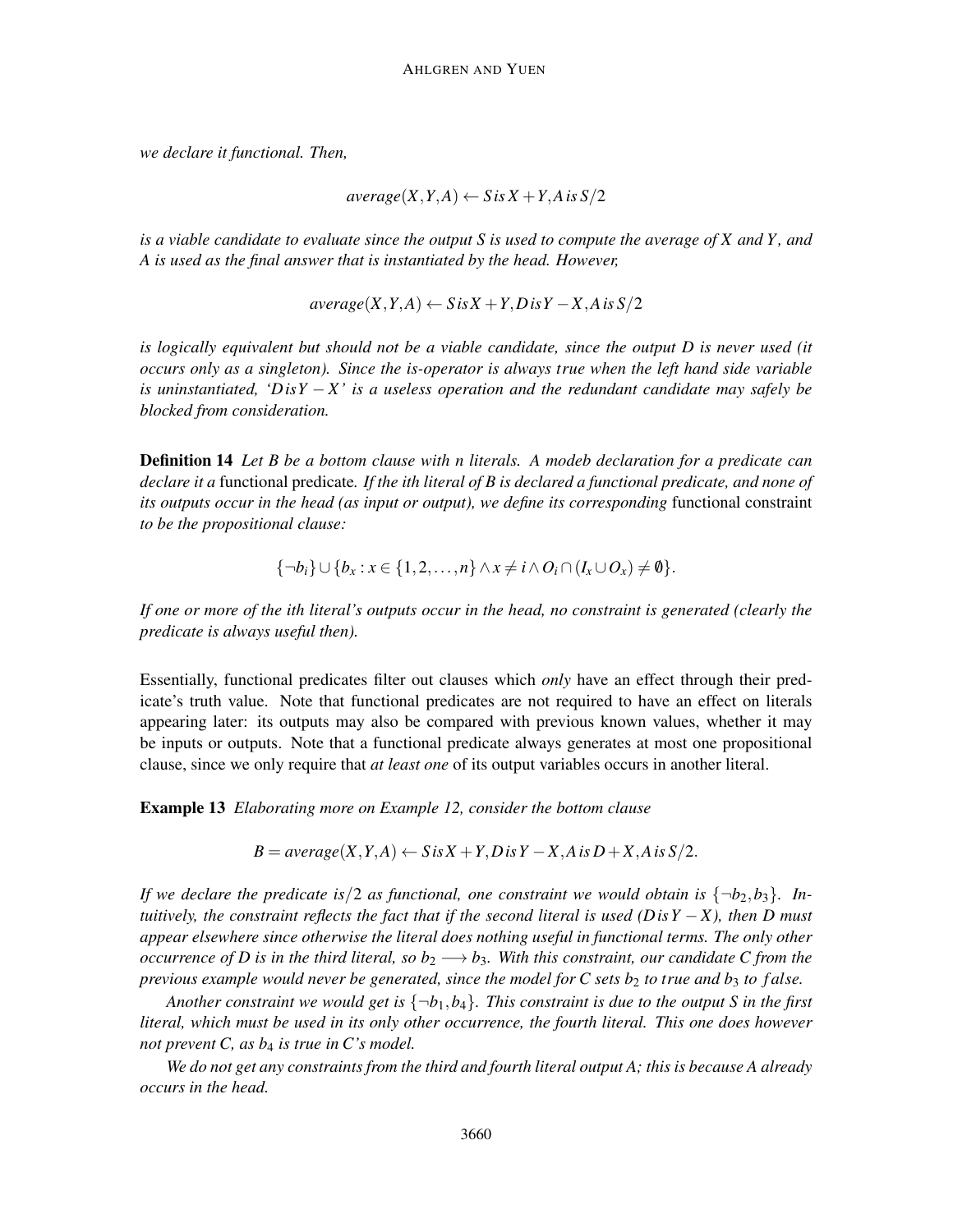## 3. NrSample: Constraint-Based Induction

NrSample's search algorithm is simple: after a bottom clause has been constructed, the mode constraints are generated. The SAT solver is then invoked to acquire a valid candidate, which is then evaluated. Pruning constraints are then added based on the candidate's consistency/inconsistency. The procedure of invoking the SAT solver to obtain candidates proceeds until a termination criterion is triggered (usually the maximum number of nodes to explore) or the search space is exhausted with respect to the constraints (no model can be acquired).

The induction procedure follows a sequential covering algorithm: The first available example is used to construct a bottom clause, leading to a space of possible candidates. If a viable candidate can be found from this search space, all positive examples it covers are removed. If no candidate is found, the example itself is moved to the generalized theory. This process repeats until all positive examples are covered. The bottom clause construction algorithm is equivalent to Progol's and is somewhat involved; we refer the reader to Muggleton (1995) for a detailed description. Briefly, it uses the mode declarations to compute the set of ground truths and lift them to variable instances. Each ground truth then becomes a body literal in the bottom clause. Pseudo-code for NrSample is given in Algorithm 1.

1. While there is a positive example available: 2. Generate bottom clause from the example. 3. Generate mode constraints. 4. While no termination criterion is satisfied: 5. Call SAT solver to retrieve a model for the constraints. 6. If no model can be retrieved, terminate search (exhaustion). 7. Convert model into a (valid) candidate. 8. Evaluate candidate (using any evaluation function). 9. Update best-so-far candidate. 10. Generate pruning constraints based on evaluation. 11. Pick best candidate, remove cover (sequential covering).

Algorithm 1: NrSample's Search Algorithm.

In the following sections we focus on important details of SAT solving, search order, and maximum clause lengths (step 5), as well as efficient candidate evaluation (step 8).

#### 3.1 Solving the Constraint Database

Note that all the constraints presented in Section 2 are in disjunctive form; in other words, they are propositional clauses. Each constraint represents a logical requirement for what needs to be satisfied, so our constraint database is a conjunction of clauses. Hence our database is in conjunctive normal form (CNF), which allows us to invoke many well studied SAT solvers without the need for CNF conversion (Russell et al., 1996).

For the general case, the Boolean satisfiability problem is known to be NP-complete (Cook, 1971). It may however not be clear that our SAT problems are NP-complete since the constraints contain regularities not assumed in the general case. By Definition 7, all mode declarations have at most one negative literal (that is, they are dual horn clauses). Satisfiability is hence decidable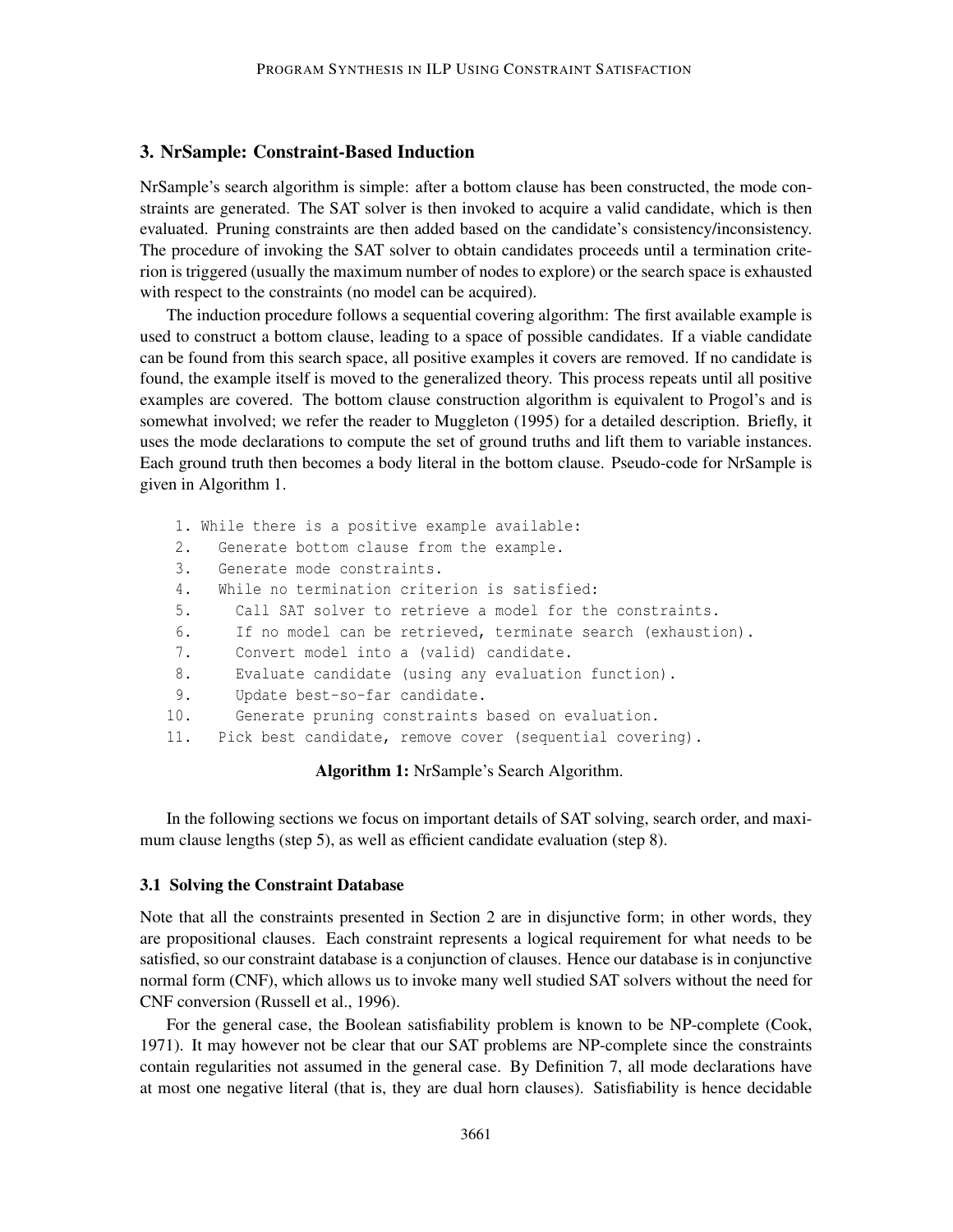in linear time (Dowling and Gallier, 1984). The pruning constraints, on the other hand, have all positive or all negative literals by Definition 11, leading to NP-completeness (Schaefer, 1978).

In practice, SAT has been extensively researched and high performance algorithms for quickly solving real world cases of the Boolean satisfiability problem exist. Chaff (Moskewicz et al., 2001) is a well known algorithm upon which many modern state-of-the-art SAT solvers are based, claiming to be able to solve problems with millions of variables.<sup>4</sup>

To ensure termination within a reasonable amount of time, we also provide a maximum number of literal assignments for the SAT solver. Our default value is 50000.

We will address the issue of SAT overhead from an empirical point of view in Section 4, but there is a point to be made about the NP-completeness of pruning constraints. The fact that finding a non-redundant candidate solution is NP-complete is not a flaw of our approach, but expresses the difficulty of constructing non-redundant solutions in ILP (with respect to pruning). Although not always true, insofar as this difficulty translates into low probabilities of randomly sampling a non-redundant candidate, algorithms that are indifferent about pruning constraints are no better off. In such cases, then, our algorithm would simply stop searching (due to the literal assignment limit, by default 50000), whereas other algorithms are likely to sample redundant candidates, therefore wasting time.<sup>5</sup>

#### 3.2 Selection Strategies and Traversal Order

Since our approach relies on using a SAT solver to retrieve valid candidates, the search strategy that is, the traversal order for candidate generation—is itself embedded into the SAT solver's model construction.

A *model* is a (propositional) assignment of truth values to all literals which satisfies all constraints. DPLL-based SAT solvers are a class of complete model builders (Russell et al., 1996; Davis et al., 1962). They construct models by first selecting an unassigned literal and assigning it either to true or false (according to some selection strategy), then propagating the effects of this assignment to all propositional clauses in the database. Propagation of an assignment  $b_i = true$ works as follows: all clauses containing the literal  $b_i$  are removed (since they are now covered), and all clauses containing its negation  $\neg b_i$  will have that literal removed (since that literal is not covered). When assigning  $b_i = false$ , the role of  $b_i$  and  $\neg b_i$  are simply interchanged. Clauses that now only contain one literal—called *unit clauses*—indicate a definite assignment, so its effects are also propagated to all clauses.

When no more propagations are possible, either all literals have been assigned and we have a model, or we have reached a new choice point where any unassigned literal may be assigned true or false (again, this is handled by a selection strategy).

In what follows, we will assume that the DPLL-based algorithm follows the traditional technique of backtracking to the first literal that has not been tried both ways (that is, has not previously been assigned both to true and false). This is known as chronological backtracking; the case of non-chronological backtracking will be treated later.

Propagation may produce an empty clause, signifying a contradiction. This triggers a process of backtracking through the stack of assignments, searching for the most recent assigned literal that

<sup>4.</sup> This claim is made on Chaff's official webpage, http://www.princeton.edu/~chaff/zchaff.html. Visited on 2012-08-14.

<sup>5.</sup> The argument that DPLL-based SAT solvers can get stuck in entire subtrees with no solution, whereas the solution is readily available in a sibling branch, is not valid when random restarts are employed.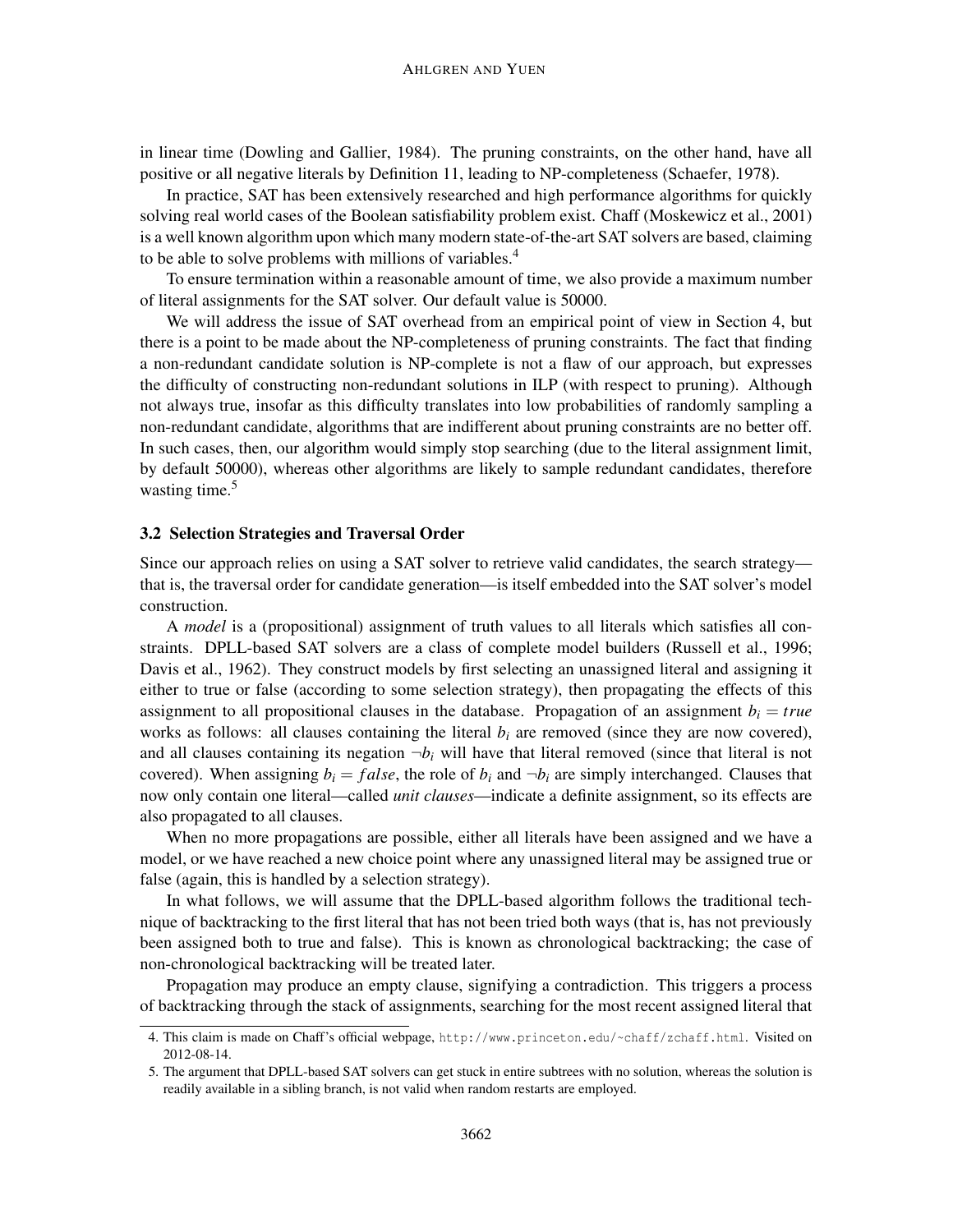has not been tried with both assignments. This literal's assignment is then flipped, and we re-enter the process of propagating, backtracking, and selecting literals.

Freedom to pick any unassigned literal and assign it either true or false corresponds to choosing a literal from the bottom clause and deciding whether to include it or not (recall that a propositional literal *b<sup>i</sup>* correspond to the *i*th first-order literal of the bottom clause). The restriction imposed by DPLL-based solvers comes from the fact that, if our choices of literals fail to satisfy the constraints, we may not change the assignments arbitrarily, but rather, must let the SAT solver flip all assignments (in reverse chronological order) that have not been tried both ways first.

**Example 14** *Consider making the sequence of assignments*  $(b_3 = true, b_1 = false, b_8 = true)$ *, upon which the database is inconsistent (the empty clause was generated at the point where we assigned b*<sup>8</sup> = *true). This corresponds to choosing that the third and eighth literal of the bottom clause should be included in the candidate, whereas the first should not. The remaining literals have yet to be specified for inclusion/exclusion. If we had full freedom to choose any search strategy, we may for example want to start from scratch and exclude the third literal, not caring about the first and eighth. DPLL's backtracking algorithm prevents us from doing so however: it will first attempt to flip the last made assignment*  $b_8$  = *true into*  $b_8$  = *false, thus producing the sequence*  $(b_3 = true, b_1 = false, b_8 = false)$ . This makes it clear that we have no say in what the third, *first, and eighth literal should be until the DPLL algorithm has backtracked to those choice points. Propagation may also force certain assignments, but this is desirable since it is this mechanism that excludes invalid candidates. After propagation, we are free to select any of the remaining unassigned literals in our next choice point, and assign it to either true or false.*

Example 14 is a simplification, as modern DPLL-based algorithms do not necessarily flip the last literal not tried both ways. Instead, they may go back further, to an older choice point and flip its literal, known as non-chronological backtracking or backjumping. This affects the predictability of the search (the example above is no longer valid), but it remains true that we have full freedom to select an assignment when, and only when, a choice point is reached. Chaff (Moskewicz et al., 2001) uses backjumping, but for a predictable search order, our algorithm uses chronological backtracking.

Some simple selection strategies include randomly assigning a literal, or always selecting the literal that occurs the most often in the database. Chaff introduced an efficient selection strategy known as VSIDS (Variable State Independent Decaying Sum) (Moskewicz et al., 2001). Which strategy would do best for ILP depends on the problem domain.

As we will see later, our benchmarks compare NrSample's performance against an algorithm that emulates its traversal path without using propositional constraints. Hence it must be reasonably easy for the emulation to also emulate the selection strategy without such constraints. This excludes VSIDS, as it explicitly depends on counting occurrences of propositional literals in the constraint database. Our selection strategy is to assign the literals in reverse order, to false first:  $(b_n = false, b_{n-1} = false, \ldots, b_1 = false)$ . This way, we always start with the top element, and backtracking starts flipping  $b_1$  before  $b_2$ ,  $b_2$  before  $b_3$ , and so on.

Example 15 *If we assume that no backtracking occurs until the last assignment, we can visualize the sequence of candidates generated according to the aforementioned selection strategy (assigning literals to falsehood in reverse order). In bit string notation (0 signifies false and 1 true), with a bottom clause containing* 3 *literals, this sequence is:* (000,100,010,110,001,101,011,111)*. The first candidate,* 000, *comes from assigning the literals to false in reverse order:*  $(b_3 = 0, b_2 = 1)$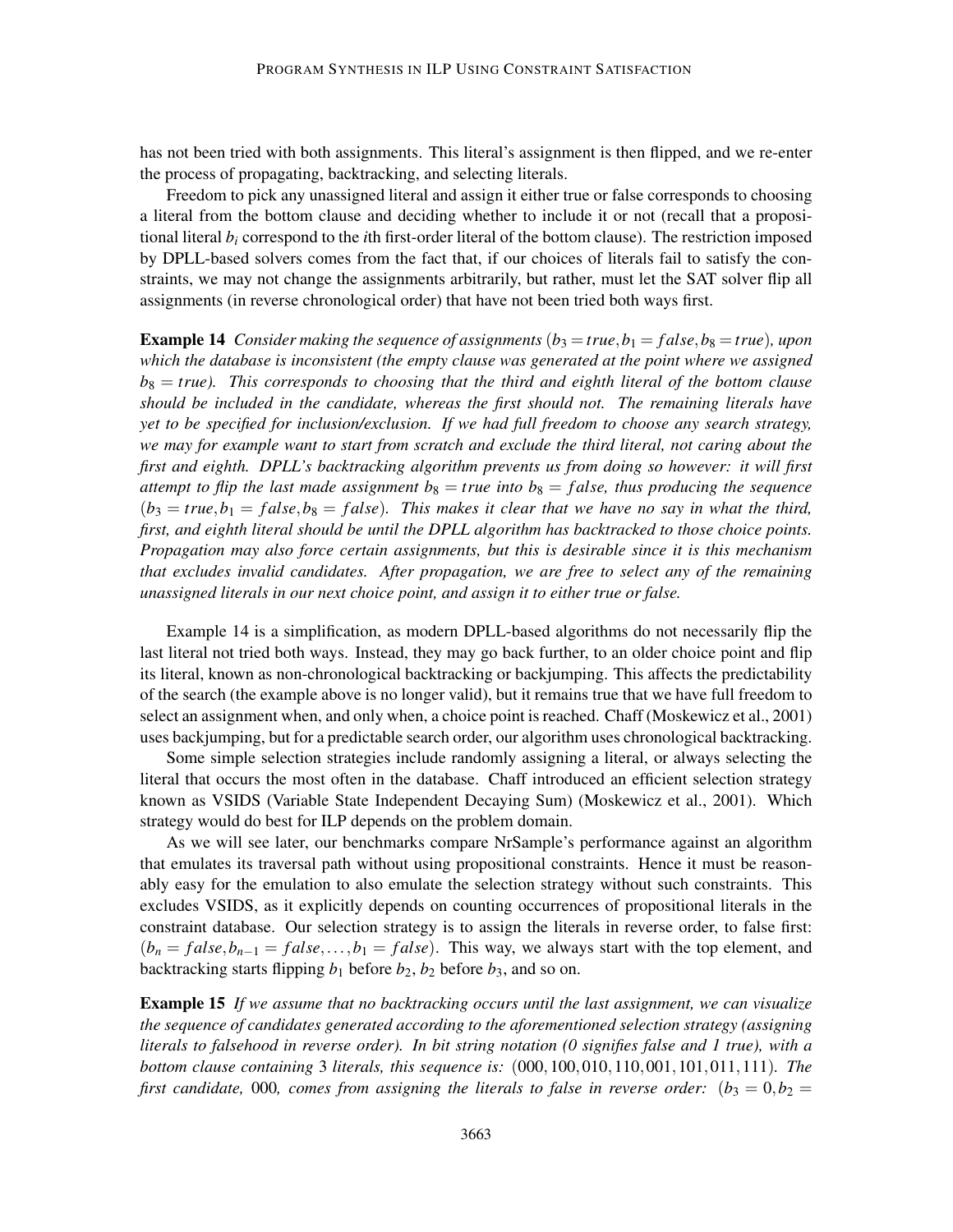$(0,b_1 = 0)$ . We then backtrack, flipping the last made assignment  $b_1 = 0$  into  $b_1 = 1$ . This gives the *assignment*  $(b_3 = 0, b_2 = 0, b_1 = 1)$ *, that is, the candidate* 100*. Next,*  $b_1$  *has been tried both ways, so we remove the assignment.*  $b_2$  *is now flipped, so we have the partial assignment*  $(b_3 = 0, b_2 = 1)$ *. Since we always start by assigning to falsehood, we then add*  $b_1 = 0$ *, obtaining the assignment*  $(b_3 = 0, b_2 = 1, b_1 = 0)$ *, and thus the candidate* 010*. This process continues until all candidates have been tried. Note that in practice, the assignments are unlikely to always reach the last literal before backtracking occurs due to the presence of constraints.*

Note that the restrictions imposed by DPLL-based SAT solvers are due to its backtracking mechanism, which is used to ensure completeness. It is also possible to use non-DPLL-based SAT solvers (Selman et al., 1995) with NrSample, for which no restrictions are imposed regarding literal selection strategy. However, care must be taken to ensure termination when no model is available: a timeout may be used when a solution cannot be found after a certain amount of time has elapsed or a maximum number of literal assignments tried. This ensures termination but not completeness.

That we can never have full control of search order traversal using our propositional constraints is clear, since the very reason for using them is to prevent certain candidates from being generated. However, it is in part possible to overcome limitations of DPLL-based backtracking by directing the search to desirable regions. This can be achieved by inserting a constraint to specify that region. When all candidates have been depleted, we negate this constraint, which forces the SAT solver to explore the complement region. This process can be done recursively, further partitioning subregions. We call such temporary constraints *regional constraints*.

Example 16 *Assume we want to start by exploring all candidates containing only a subset of the first 3 literals. The regional constraint is then*  $\neg b_4 \wedge \neg b_5 \wedge \dots \wedge \neg b_n$ *, which translates into propositional clauses*  $\{\neg b_4\}, \{\neg b_5\}, \ldots, \{\neg b_n\}$ . Once the search space has been exhausted, we negate *this formula to obtain the complement region: b*<sup>4</sup> ∨*b*<sup>5</sup> ∨...∨*bn. While exploring any of these two regions, we can apply the same principle to further partition regions into subregions.*

Care must be taken to treat regional constraints differently, as failure to satisfy them does not necessarily mean that no valid candidate exists: it only specifies that this subregion has been fully explored; what remains is now the complement region.

# 3.3 Maximum Clause Lengths

ILP systems give users the option to alter default parameters related to theory induction. For example, Progol allows users to set a limit on the number of iterations in the bottom clause construction, as well as on the maximum number of candidates to be evaluated (per bottom clause). These limits do not interfere with NrSample's constraint framework, since bottom clause construction is separated from search.

However, it is useful to also restrict the number of body literals allowed in any candidate solution during the search.<sup>6</sup> Although this restriction could be implemented as propositional constraints in NrSample, it is tedious to do so as each combination that is not allowed has to be specified explicitly. For example, with a bottom clause containing  $n = 4$  body literals, the following formulae are needed to restrict all its candidates to at most  $c = 2$  of those:  $\{\neg b_1, \neg b_2, \neg b_3\} \wedge \{\neg b_1, \neg b_2, \neg b_4\} \wedge$ 

<sup>6.</sup> This is achieved using the query  $set(c,N)$  in Progol and  $set(clauselength, N)$  in Aleph.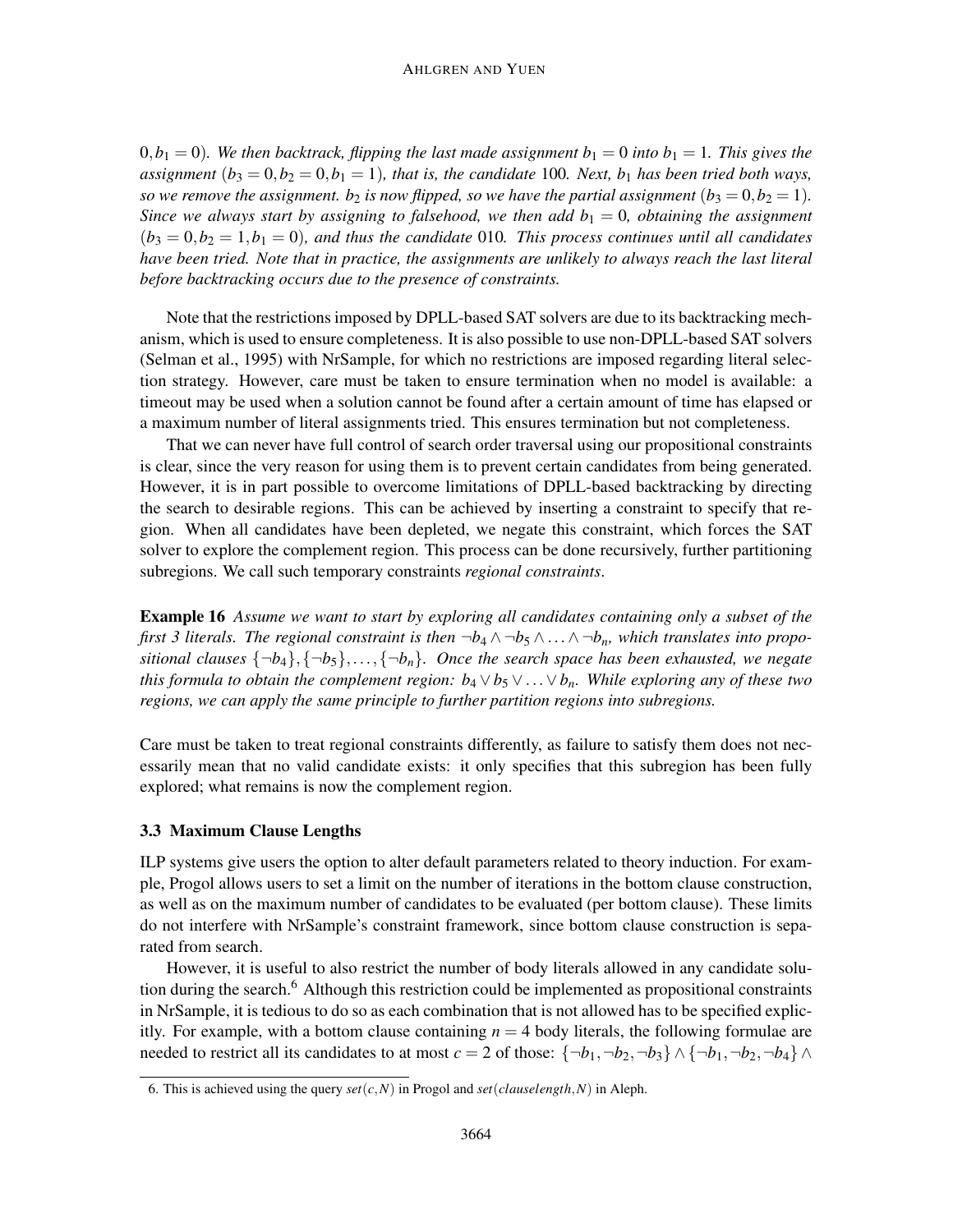${\lbrace \neg b_1, \neg b_3, \neg b_4 \rbrace} \wedge {\lbrace \neg b_2, \neg b_3, \neg b_4 \rbrace}$ . In general, we need to specify that no clause with  $c+1$  literals is allowed, so we get  $\binom{n}{r+1}$  $\binom{n}{c+1}$  constraints. A more efficient way to implement this restriction is to do so in the SAT solver itself. Since the Chaff algorithm works by assigning a truth value to a propositional variable and unit propagating the implied assignments, we keep track of the number of variables assigned true at all times. Whenever the limit is exceeded, backtracking occurs, ensuring that we never generate a solution with more than *c* positive assignments. As this is a non-standard feature of DPLL solvers, we have embedded our own implementation of the Chaff algorithm into NrSample.

Moreover, we generalize this technique so that our algorithm stores a mapping of which literals were generated from what mode declarations during bottom clause construction, and then keep track of how many times a mode declaration has been used during SAT solving. This enables us to specify upper bounds on the number of times a certain mode may be used in a candidate solution, a feature which is particularly useful to prevent large number of recursive literals in a predicate. This is implemented by using an extended mode declaration *modeb*(*Recall*,*Atom*,*Max*\_*Occurs*) in which the third argument *Max*\_*Occurs* specifies the maximum number of times a literal generated from this mode can occur in any candidate solution. Note that the bottom clause may still contain more occurrences, although not all of them may be used at the same time in a candidate. A search strategy based on this idea was proposed in Camacho (2000), where the number of occurrences of a predicate is progressively incremented.

#### 3.4 Lexicographic Evaluation Function

The quality of a candidate is computed using an evaluation function. Different evaluation functions are possible. For example, if the number of positive and negative examples covered is *P* and *N* respectively, and *L* is the number of literals in the body of the candidate, Progol's *A* ∗ computes the fitness as  $P - N - L - E$ , where *E* is the fewest literals needed to get an input-output connected clause.<sup>7</sup> By default, Aleph uses the evaluation function  $P/T$ , where *T* is the total number of examples to be evaluated.

NrSample's default evaluation function assumes that our quality measure obeys a lexicographic ordering for  $(P, -L)$ . That is,  $(P_1, -L_1) < (P_2, -L_2)$  if and only if  $P_1 < P_2$  or  $P_1 = P_2$  and  $L_2 < L_1$ . Intuitively, this states that (consistent) candidates are first compared by coverage, and only when they cover equally much are they compared by number of literals (fewer literals is better). We never insert an inconsistent candidate into the knowledge base, regardless of search algorithm. If no consistent candidate is found, we add the example itself to the knowledge base.

With respect to our quality measure, there are two observations that will reduce the number of examples evaluated.

First, consistency of a candidate is defined solely in terms of negative example coverage; there is hence no need to evaluate any positive examples to determine consistency. Since we never add an inconsistent candidate, there is no need to evaluate positive example coverage when the candidate is inconsistent. Thus all candidates should first be evaluated for negative coverage, and never for positive whenever they turn out to be inconsistent. Negative coverage evaluation can stop as soon as we detect one covered negative example.<sup>8</sup>

<sup>7.</sup> This corresponds to the number of positive assignments in a minimal model for the mode constraints.

<sup>8.</sup> More generally, with noise tolerance *T*, we stop after covering *T* negative examples. For  $T = 0$  we have the noise free setting.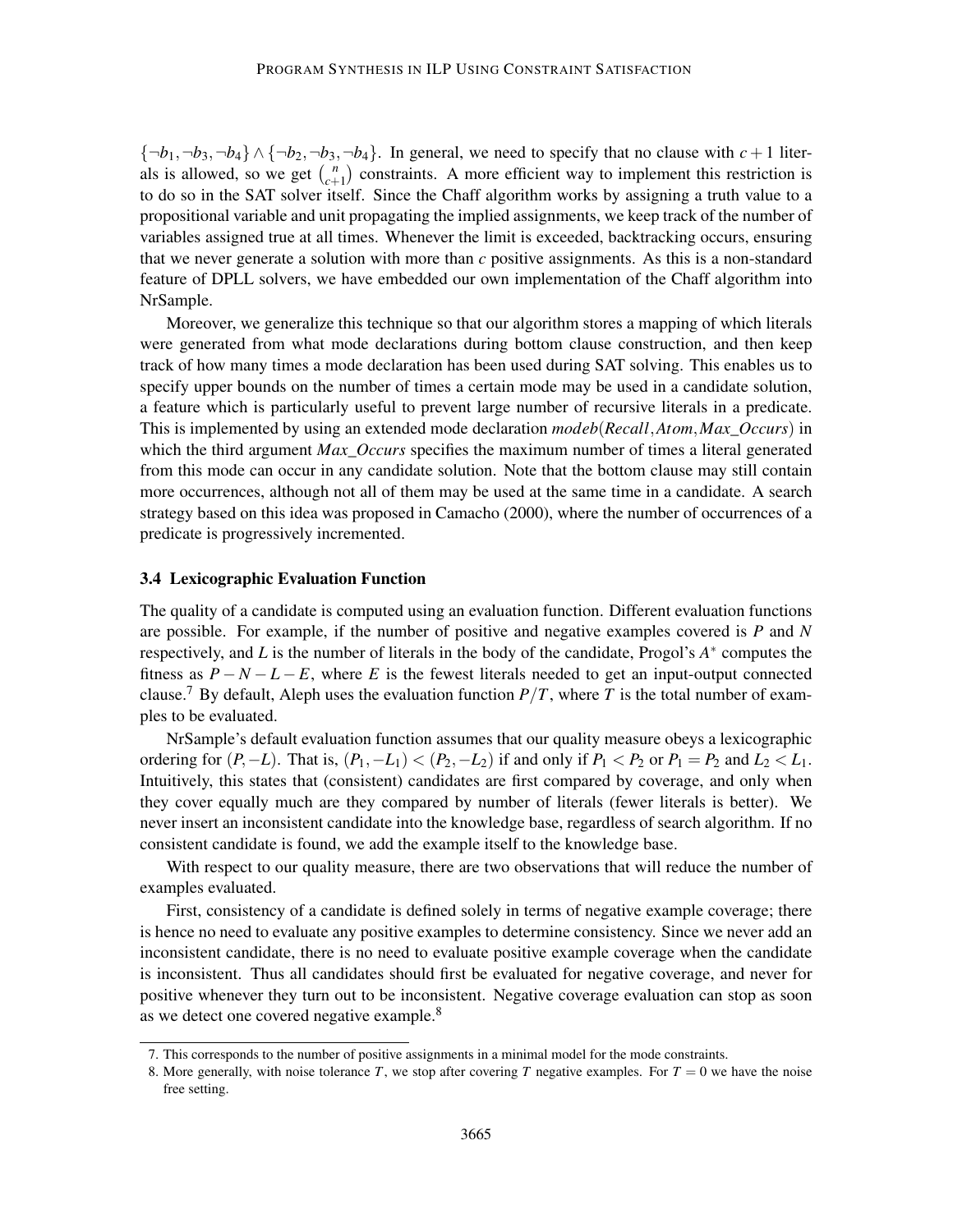Second, we may safely abort positive coverage computation when there are not enough positive examples left for a candidate to beat the best-so-far. For example, if we have a best-so-far candidate that covers 20 out of 50 positive examples, and our candidate under evaluation covers 3 out of the first 34 examples, we may safely abort the last 16 examples since, even if they were all covered, it would still only amount to  $3 + 16 = 19$  which is less than the already 20 previously covered. This optimization is possible since we need not consider clause lengths when two clauses have different coverage.

#### 4. Experimental Results

Our benchmarks have two purposes.

First, we want to directly measure the effects of using propositional constraints in NrSample. Put differently, we would like to know whether producing, storing, and solving propositional constraints provides any real benefit over simply generating each candidate and then checking whether it conforms to the input-output specification and is logically non-redundant. To this end, we use an algorithm called *emulate nrsample*, which searches for candidates in exactly the same order as NrSample, but without using constraints. Since both NrSample and emulate\_nrsample traverse the search space in identical ways, comparing their execution time effectively measures the performance difference between solving the constraints and discarding invalid candidates.

Second, we want to measure NrSample with well established algorithms. Here we turn to the more general question of how useful NrSample is as an induction algorithm. To answer this, we compare NrSample against Progol's *A* ∗ and Aleph's enumeration search. For a fair comparison, all algorithms are implemented in our ILP system Atom, using the same libraries and backend.

## 4.1 The Search Algorithms

Progol's  $A^*$  is best-first search applied to ILP using the evaluation function  $P - N - L - T$  where *P* and *N* are the number of positive and negative examples covered, respectively, *L* the number of body literals in the clause, and *T* the minimum number of literals needed to get an output instantiated candidate.

Enumeration search constructs the candidates of the search lattice level by level starting from the top. First, the top element is created, followed by all candidates with one body literal, then all candidates with two body literals, and so on. Seen as bit strings  $(s_i)_1^n$ , where 1s indicate that literal  $b_i$  from the bottom clause is used, we start with the candidate corresponding to bit string "11...00", the number of 1s corresponding to the current level as described above, and take previous permutations until we reach " $00...11$ ". In other words, in each layer we start by generating the candidate containing all leftmost literals of the bottom clause (as many as the depth we are considering), and cycle through all permutations until we reach the candidate that has all right-most literals.

Enumeration search uses the same evaluation function as NrSample, with all optimizations as described in Section 3. Progol's *A*<sup>∗</sup> cannot use any of these optimization as the heuristic needs to know the precise number of positive and negative examples covered in order to decide which nodes to expand.

The search strategy used by NrSample assigns right-most literals to false first (that is, in the sequence  $b_n, b_{n-1}, \ldots, b_1$ , so that the top element is explored first. It will then start flipping assignments in reverse order, so that  $b_1$  will be assigned true first, then  $b_2$ , etc. For details, see Section 3.2, and, in particular, Example 15. We use no random restarts, making our algorithm deterministic.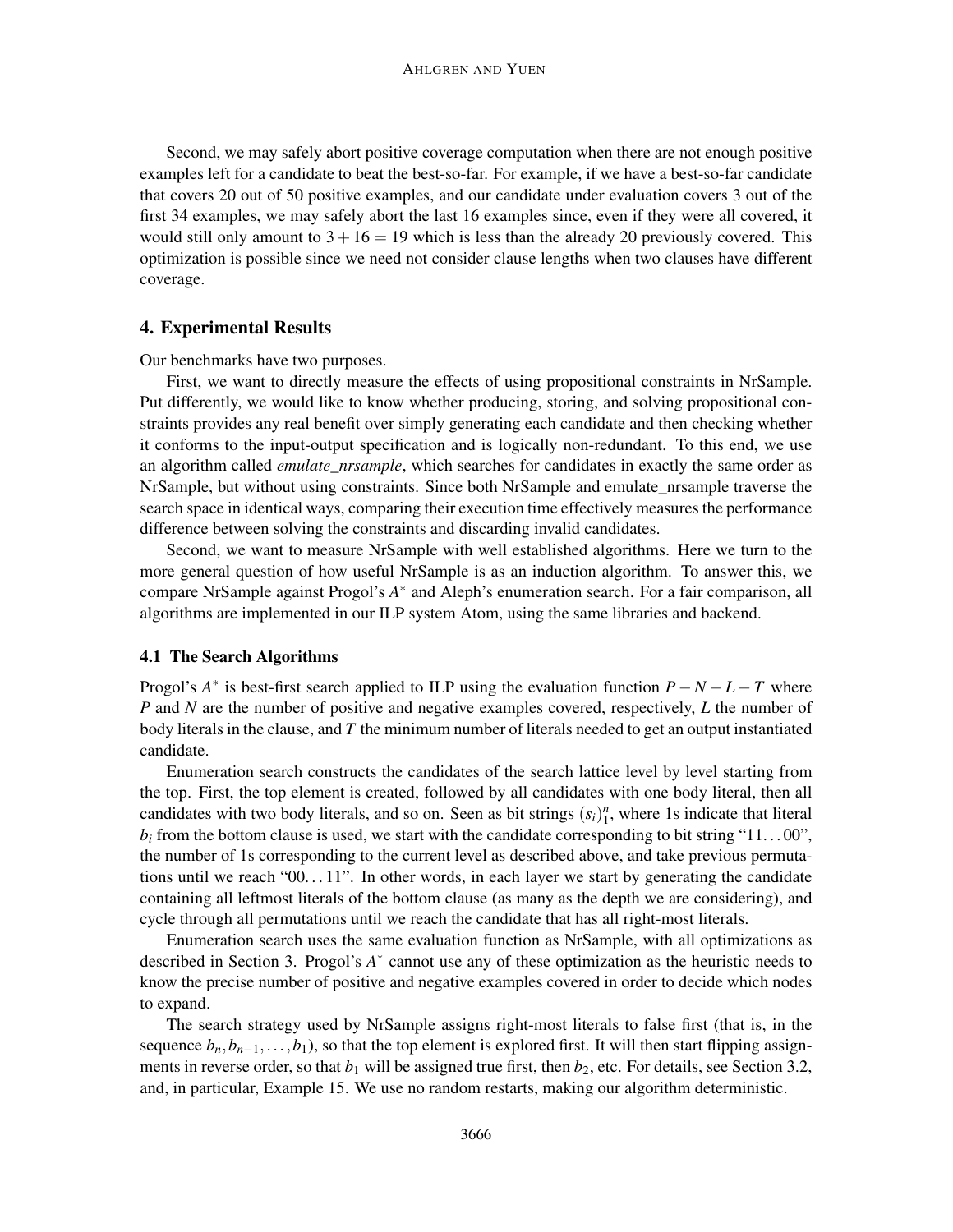emulate\_nrsample generates each candidate in turn and then checks for mode and input-output conformance. When all invalid candidates have been discarded, the traversal order is the same as that of NrSample. Thus emulate\_nrsample avoids the overhead of solving constraints, at the expense of potentially generating a large amount of unnecessary candidates.<sup>9</sup>

#### 4.2 Test Problems and Data Sets

All comparisons are done using a set of well known ILP problems.

Three concept learning problems are used: ANIMALS, GRAMMAR, and TRAIN. These are taken from the data set in the Progol 4.4 distribution.<sup>10</sup>

ANIMALS is a classification problem: a list of animals is to be divided into mammals, fishes, reptiles, and birds. GRAMMAR presents examples of well formed and ill formed sentences, as well as a tiny dictionary of words grouped by word classes. The goal is to learn phrase structure rules. TRAIN is a binary classification problem: trains are either eastbound or westbound, depending on properties of their cars. The goal is to determine these dependencies.

Our remaining tests are program synthesis problems: MEMBER, SORTED, REVERSE, LENGTH, ADD, APPEND, SUBLIST.<sup>11</sup> MEMBER learns conventional Prolog list membership. SORTED is a unary predicate determining whether a list is sorted or not. REVERSE is true if and only if its second argument—a list—is a reversed form of its first (the relation is symmetric, but this is not exploited). LENGTH determines the number of elements in a list. The lists contain integers, which confuses the learning algorithms as it is not clear that the integer value of the list elements have nothing to do with the list length. This makes the problem significantly harder to solve. ADD defines formal addition in Peano arithmetic between two natural numbers. They are represented using the successor function (for example, integer 3 is represented as  $s(s(s(0)))$ ). APPEND defines list concatenation. Finally, SUBLIST defines the ordered subset relation for lists:  $sublist([\,],A),$  $sublist([A|B], [A|C]) \leftarrow sublist(B, C), sublist(A, [B|C]) \leftarrow sublist(A, C).$ 

Each of the program synthesis problems come in two variants. In the first variant, we use a set of predicates that is particularly well suited to each concept. For example, for APPEND, this would be operations to construct and deconstruct lists. Tables 8 and 9 in Appendix C shows the number of positive and negative examples, as well as mode declarations, for all problems. We refer to these problems—including the concept learning problems ANIMALS, GRAMMAR, and TRAIN—as the *small problems*.

In the second variant, we use a fixed set of predicates across *all* program synthesis problems. That is, we include mode declarations that allow for constructing and deconstructing lists, comparing/ordering integers, and performing elementary arithmetic on numbers. The precise definition of this primitive set of predicates is given in Appendix D. We refer to these problems as the *large problems*, and distinguish them from the small problems by using a prefix "L:". For example, MEMBER refers to the small problem and L:MEMBER to the large problem. As the primitive set is primarily

<sup>9.</sup> From a technical point of view, emulate\_nrsample does not actually generate candidates as clauses, but rather, as a set representing which literals from the bottom clause each candidate is made up of. This is enough to check whether it is mode and input-output conformant. If the candidate is valid, the full candidate is generated and checked for coverage. This improves the performance of emulate\_nrsample. The same optimization is used for enumeration. Progol's  $A^*$  does not check for input-output conformance of candidates, as it may need to expand invalid nodes to reach valid ones.

<sup>10.</sup> Available in the distribution of Progol 4.4 at http://www.doc.ic.ac.uk/~shm/Software/progol4.4/progol4\_4.tar.gz. Visited on 2012-08-14.

<sup>11.</sup> Distributed with Atom's source code, see previous footnote.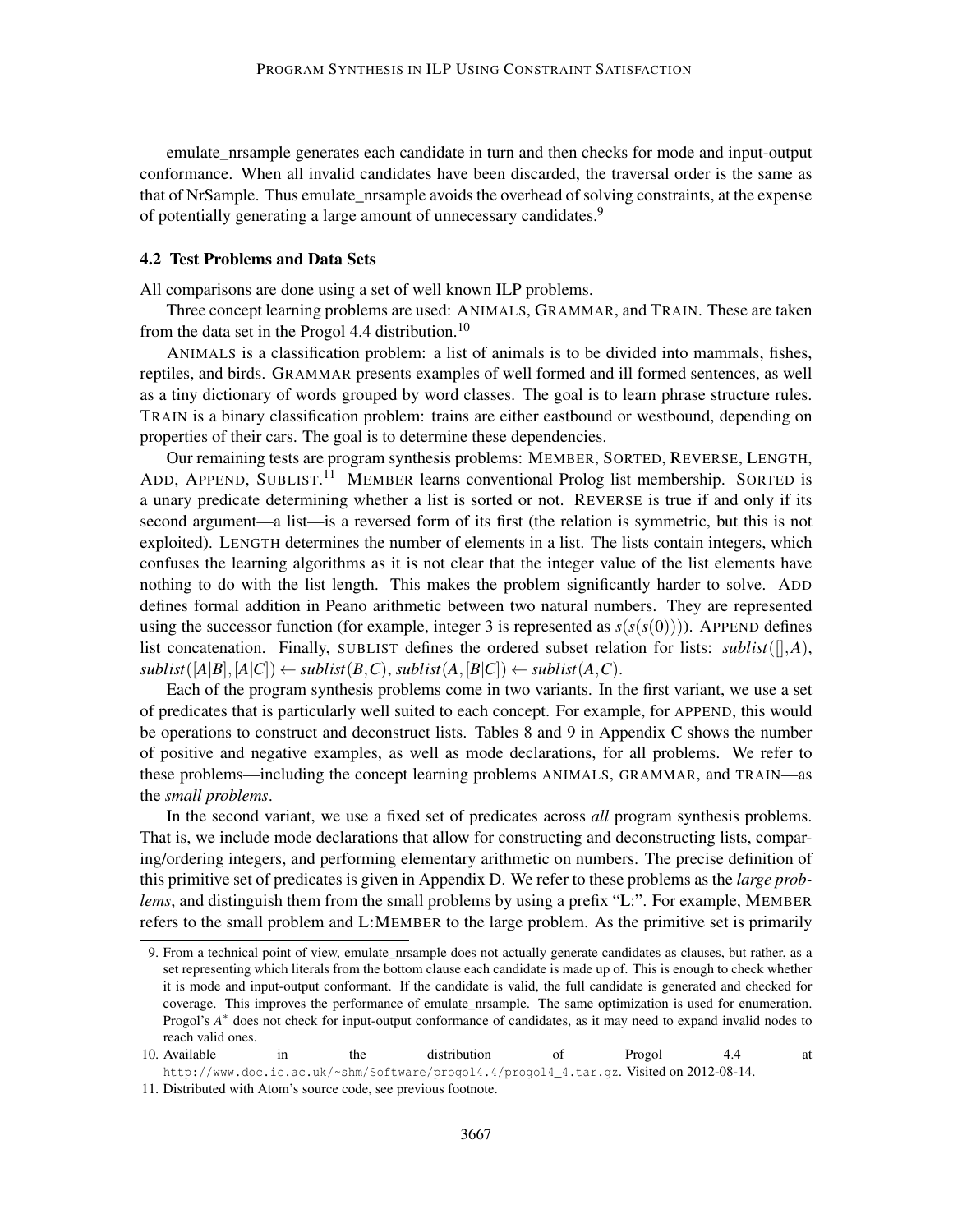intended for list and integer manipulation, the concept learning problems are not included in the large problems.

As the large problems use a fixed set of predicates—of which many predicates are intended for arithmetic computations, and thus functional in nature—we take the opportunity to test NrSample with functional constraints (*NrSFun*) against NrSample without functional constraints (*NrS*). Functional predicates are described in Section 2.5, and all functional predicates in the primitive set (see Appendix D) have the keyword "functional" in their modeb declaration. For *NrSFun*, this generates functional constraints, whereas *NrS* simply ignores the keyword.

The large amount of primitive predicates causes a combinatorial explosion of possibilities, thereby creating very large bottom clauses. We believe these large data sets better correspond to practical use of program synthesis, as the primitive predicates are general enough to induce all aforementioned concepts without any tweaking.

For each program synthesis problem, we generate 10 data sets. Each has its own (independently generated) positive and negative examples. We now describe how the examples in each of these data sets are generated.

All tests except ADD involve lists. Thus we need an algorithm to sample lists. We assume the lists hold a finite number of constants as elements. First, we note that the sample space is infinite, as lists can get arbitrarily long. Second, except for a finite subset, lists of increasing sizes necessarily must have diminishing probabilities.<sup>12</sup> This is also reasonable, since we expect simple observations (short lists) to be more common than elaborate ones. We first define the length *L* of a sampled list to be geometrically distributed with success probability 0.25:  $P(L = k) = 0.75^k \cdot 0.25$ . This makes sampling short lists more likely than long lists but puts no upper bound on the length of a list. For each of the *L* positions, we uniformly sample for a single digit constant  $({0,1,...,9})$ .

With our list generator, the positive examples are generated in the obvious way: for a positive example of MEMBER, sample a list and randomly pick an element of the list. For a negative example, sample a list not containing all domain elements and randomly pick an element not in the list. For APPEND, randomly sample two lists, and then append them to obtain the appended list. For a negative example, randomly sample three lists, and verify that the third is not obtained by appending the first and second. Also, we ensure no duplicate examples are generated.

For the ADD problem, we sample uniformly from  $\{0, 1, 2, 3, 4\}$ , providing the first  $5 \cdot 5 = 25$ ground instances as positive examples. The reason for limiting formal addition to small examples is due to a depth limit of  $h = 30$  when performing queries: each application of the successor function requires one call, so the largest number that can be handled by queries is 30. Such computational limits are necessary to make ILP problems tractable; all limits used in our benchmarks are listed in Section 4.3. L:ADD is different from ADD in that it does not represent numbers using the successor function but using lists of zeros. The length of the list is the number to be represented, that is, 3 is represented as  $[0,0,0]$ . This is because the primitive set in the large problems was primarily chosen with list manipulation in mind.

The concept learning data sets—ANIMALS, GRAMMAR, and TRAIN—are taken from Progol without modifications. For each of these three problems, we consider 10 different random orderings of the examples. Since the greedy sequential covering algorithm depends on the order of the positive examples, this affects the results.

<sup>12.</sup> Give the lists an enumeration and let  $p_n$  be the probability of sampling list *n*.  $\sum p_n = 1$ , which implies  $p_n \to 0$ .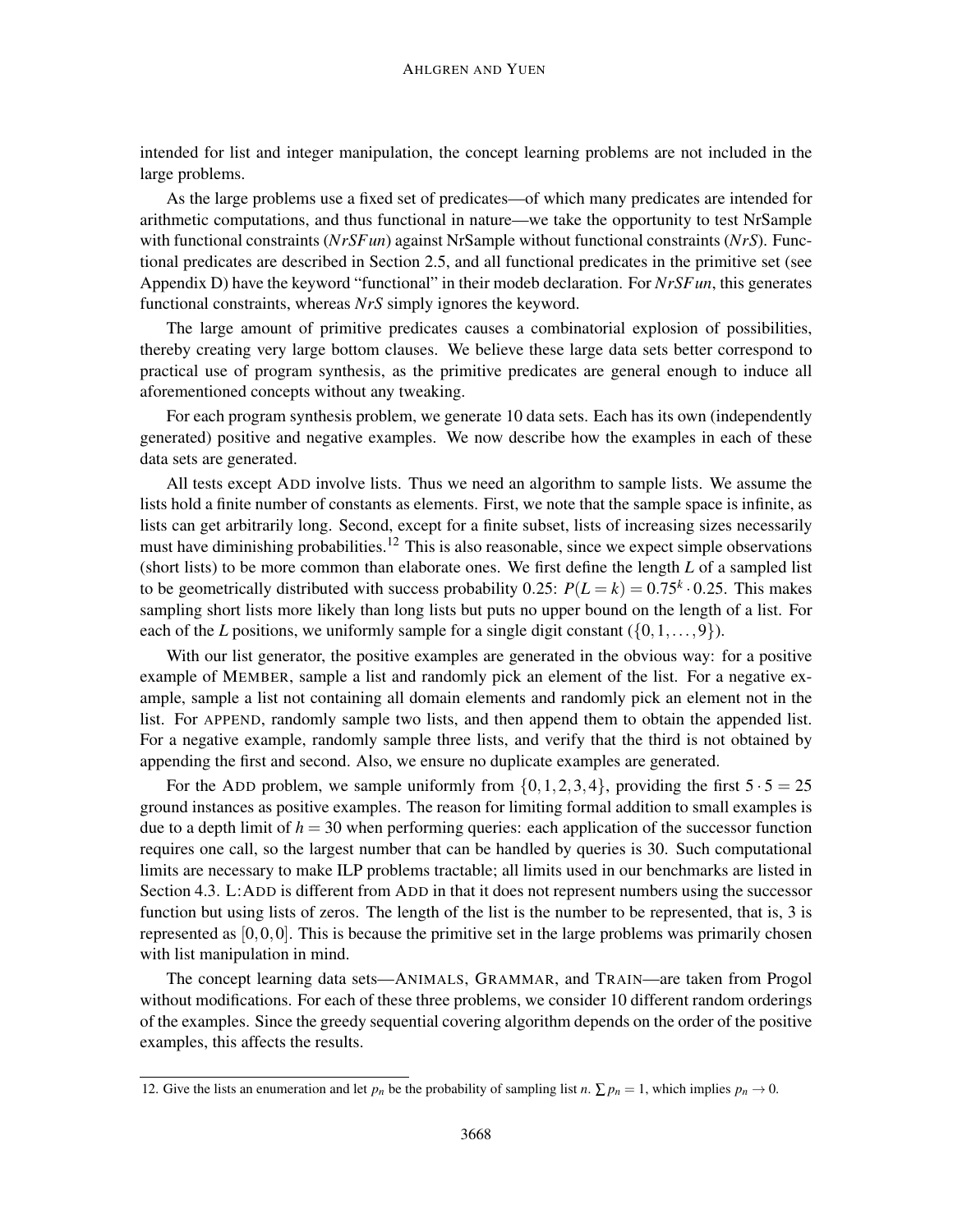# 4.3 Cross Validation

of type T in Bi.

We consider two measures of the quality of an algorithm: how accurate the solution is, and the time it takes to generate a solution (execution time). Our benchmarks are performed using cross validation.

On the concept learning problems—ANIMALS, GRAMMAR, and TRAIN—which contain few positive examples, we perform leave-one-out experiments.

On the program synthesis problems, we use hold-out validation with 10 different data sets. Accuracy is computed as the fraction of all correct predictions among all predictions made.

For the sake of tractability, we also impose some computational limits to all benchmarked algorithms. During bottom clause construction, a maximum of  $i = 3$  iterations are performed. For each bottom clause constructed, a maximum of  $n = 1000$  (valid) candidates are explored. Candidates are restricted to a maximum clause length of  $c = 4$ . For each query, we use a recursion depth limit of  $h = 30$  and maximum resolution limit of  $r = 10000$ . A time limit of  $t = 600$  seconds is imposed on any induction. Upon reaching this time limit, the entire induction aborts, although post processing is still necessary to ensure all remaining examples are put back into the knowledge base. Except for the time limit, these restrictions are commonly used in Progol and Aleph (the values, of course, depend on the problem domain).

Progol A<sup>\*</sup> evaluates all candidates, regardless of mode declarations—this is necessary in order to choose the best node to expand in the search lattice. Aleph's enumeration explicitly states that the invalid candidates are to be ignored, as the following quotation from the Aleph homepage shows:

```
With these directives Aleph ensures that for any hypothesised clause
of the form H:- B1, B2, ..., Bc:
Input variables.
Any input variable of type T in a body literal Bi appears
as an output variable of type T in a body literal that appears before Bi,
or appears as an input variable of type T in H.
Output variables.
Any output variable of type T in H appears as an output variable
```
Without the time limit *t*, this algorithm may thus end up stuck in almost infinite generate-andtest loops when the number of valid candidates is small.

NrSample also needs a limit to ensure tractability while solving its propositional constraints: we set a limit of 50000 literal assignments per model constructed (equivalently: for each constructed candidate). When this limit is reached, the algorithm simply gives up the current bottom clause search, adds the example, and resumes sequential covering.

All benchmarks are performed on an Intel Core i7  $(4 \times 2.4 \text{ GHz})$  with 8 GB of RAM. All displayed numerical results are rounded to 3 decimals. For easier readability, trailing zeros are not shown (that is, we write "1" rather than "1.000").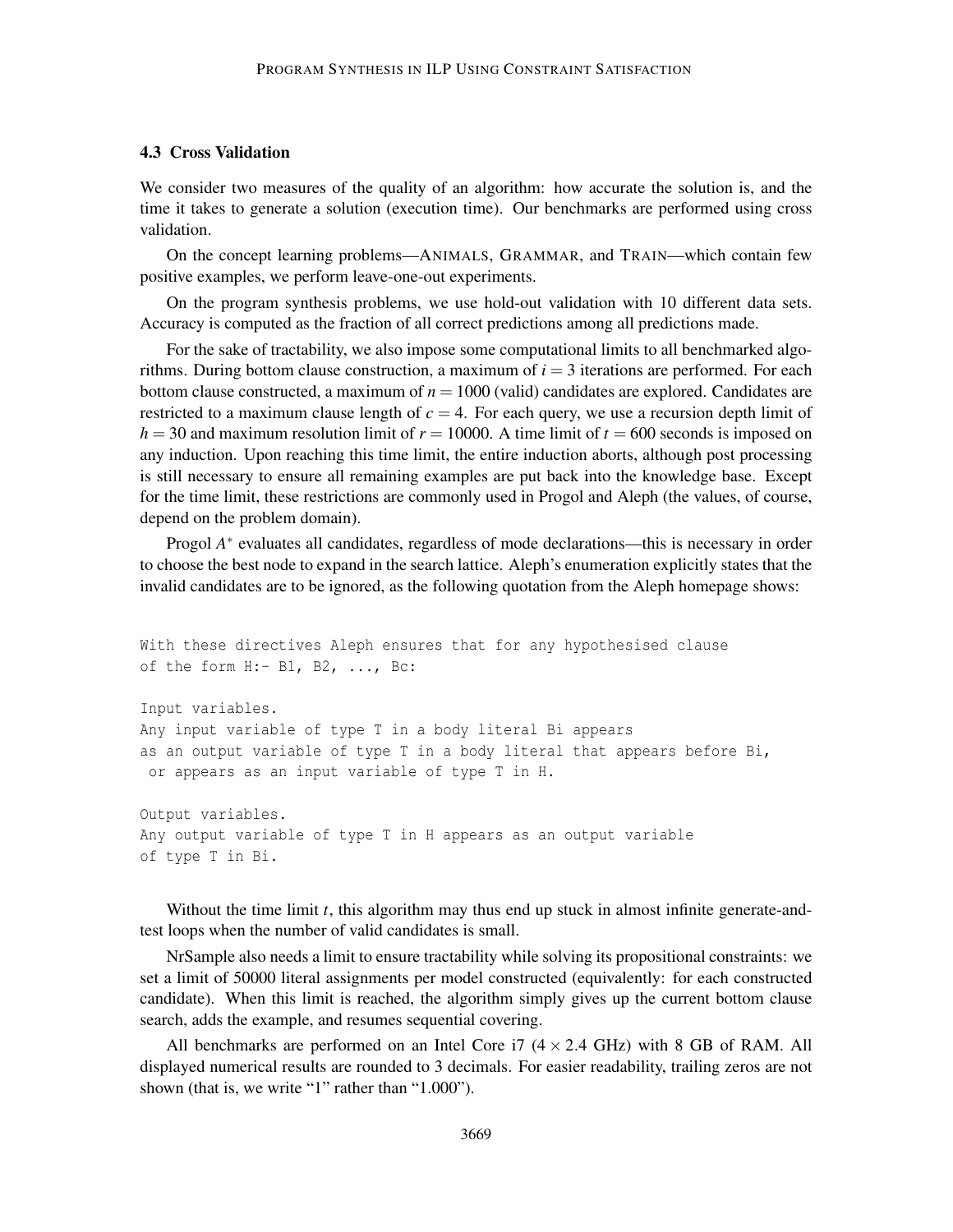| Test           | $A_{NrS}$ | $A_{Em}$ | $A_{A^*}$ | $A_E$ | $A_{Em}/A_{NrS}$ | $A_{A^*}/A_{NrS}$ | $A_E/A_{NrS}$ |
|----------------|-----------|----------|-----------|-------|------------------|-------------------|---------------|
| <b>ANIMALS</b> | 0.9       | 0.9      | 0.952     | 0.971 |                  | 1.058             | 1.079         |
| <b>GRAMMAR</b> | 0.981     | 0.981    | 0.952     |       |                  | 0.970             | 1.019         |
| <b>TRAIN</b>   |           |          | 0.9       |       |                  | 0.9               |               |
| <b>MEMBER</b>  | 0.983     | 0.983    | 0.935     | 0.983 |                  | 0.951             | 1             |
| <b>SORTED</b>  | 0.911     | 0.911    | 0.894     | 0.911 |                  | 0.981             | 1             |
| <b>REVERSE</b> | 0.818     | 0.818    | 0.816     | 0.818 |                  | 0.998             | 1             |
| <b>LENGTH</b>  | 0.672     | 0.672    | 0.665     | 0.672 |                  | 0.990             | 1             |
| <b>ADD</b>     | 0.922     | 0.691    | 0.778     | 0.928 | 0.749            | 0.844             | 1.007         |
| <b>APPEND</b>  | 0.804     | 0.411    | 0.783     | 0.590 | 0.511            | 0.974             | 0.734         |
| <b>SUBLIST</b> | 0.891     | 0.891    | 0.836     | 0.887 |                  | 0.938             | 0.996         |

Table 1: Accuracy for Small Data Sets.

## 4.4 Results for Small Data Sets

Table 1 displays the accuracy of each algorithm as well as comparative ratios. *A* denotes Accuracy (defined in Section 4.3), with index *NrS* for NrSample, *Em* for emulate\_nrsample, *A* ∗ for Progol's *A*<sup>\*</sup>, and *E* for enumeration. Since higher accuracy is better, the ratios compare favorably to Nr-Sample when they are less than 1. Table 2 displays execution time—denoted *T* and measured in seconds—as well as comparative ratios. As lower execution time is better, a ratio larger than 1 is favorable to NrSample.

It is also interesting to know how often NrSample exhausts all valid candidates from search spaces. NrSample manages to exhaust all search spaces except REVERSE (95% exhausted), ADD (80%), and APPEND (60%). This suggests that—at least for NrSample—APPEND is the most difficult problem, followed by ADD and REVERSE.

As expected, NrSample has the same accuracy as emulate\_nrsample on all small data sets except APPEND and ADD, where the latter times out. This is due to the fact that emulate\_nrsample explores the same candidates as NrSample, provided no time out occurs. For the tests where emulate\_nrsample did not time out, it sometimes completed the induction slightly faster than NrSample (ANIMALS, MEMBER, SORTED, LENGTH, and, most notably, TRAIN). On the tests with largest search spaces—APPEND, ADD, and REVERSE—NrSample performed substantially better than its emulated counterpart: 33, 4.5, and 9.4 times better, respectively.

As NrSample relies on input-output constraints, it is informative to divide the experimental results into concept learning—ANIMALS, GRAMMAR, and TRAIN—and program synthesis (all other problems).

On the concept learning problems, NrSample does not display any notable improvements over Progol A<sup>\*</sup> and enumeration. In particular, NrSample is substantially slower than both on the TRAIN problem:  $1/0.07 \approx 14$  times slower than Progol's  $A^*$  although with better accuracy, and  $1/0.016 \approx$ 63 times slower than enumeration with same accuracy. On the other hand, NrSample is 63 times faster than Progol's A<sup>\*</sup> on GRAMMAR; indeed, it is the fastest algorithm on this problem, with comparable accuracy.

We note that accuracy on the concept learning problems is not always perfect (with any algorithm), despite their relative simplicity. This is because there are too few examples to always induce the correct definitions, even with leave-one-out. For example, in one instance of ANIMALS, all def-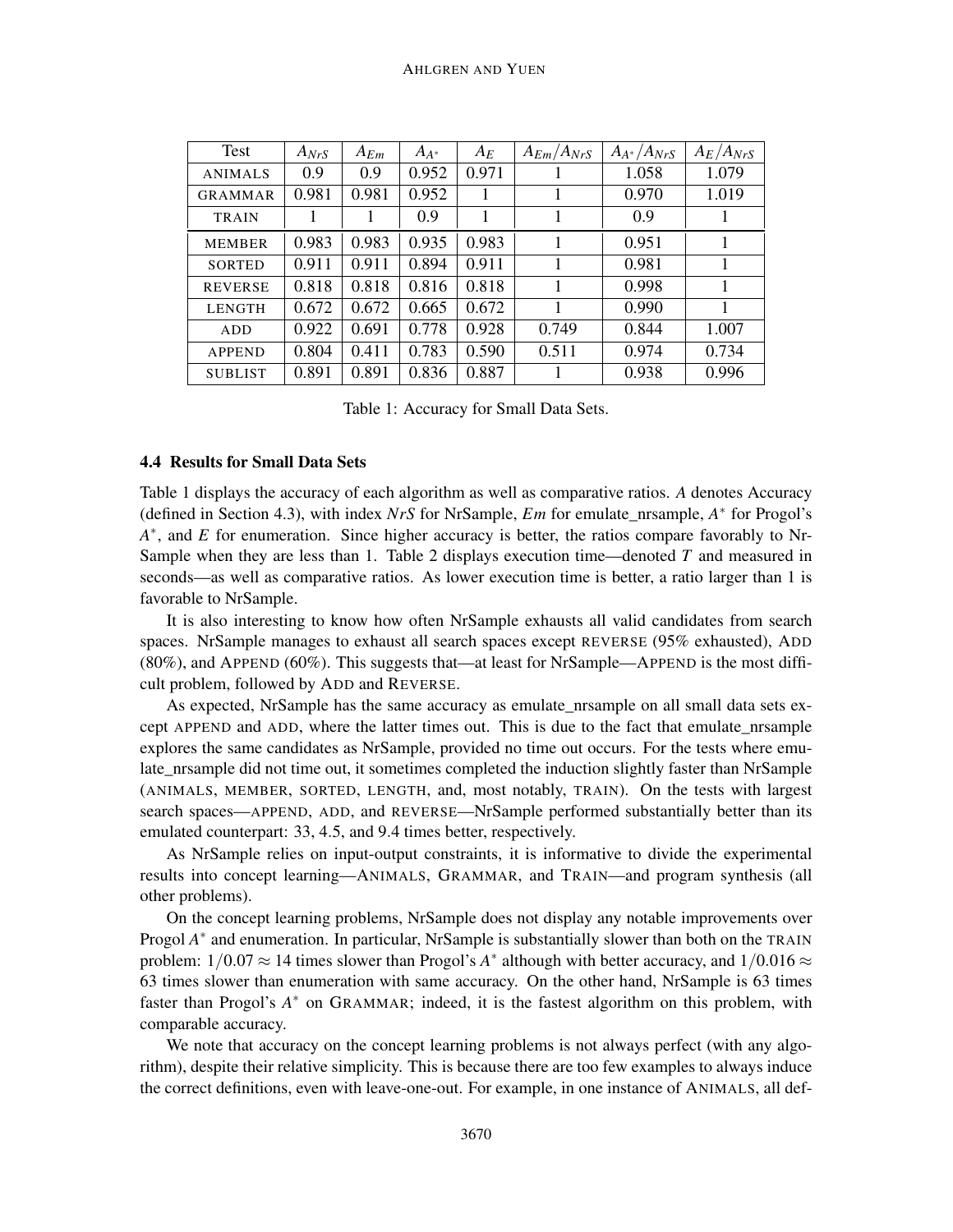| Test           | $T_{NrS}$ | $T_{Em}$ | $T_{A^*}$ | $T_E$   | $T_{Em}/T_{NrS}$ | $T_{A^*}/T_{NrS}$ | $T_E/T_{NrS}$ |
|----------------|-----------|----------|-----------|---------|------------------|-------------------|---------------|
| <b>ANIMALS</b> | 0.021     | 0.018    | 0.057     | 0.018   | 0.857            | 2.714             | 0.857         |
| GRAMMAR        | 0.018     | 0.021    | 1.133     | 0.021   | 1.167            | 62.944            | 1.167         |
| TRAIN          | 2.575     | 1.438    | 0.18      | 0.04    | 0.558            | 0.070             | 0.016         |
| <b>MEMBER</b>  | 0.163     | 0.156    | 28.637    | 0.156   | 0.957            | 175.687           | 0.957         |
| <b>SORTED</b>  | 0.134     | 0.129    | 47.667    | 0.128   | 0.963            | 355.724           | 0.955         |
| <b>REVERSE</b> | 0.135     | 0.127    | 4.228     | 0.356   | 9.407            | 31.319            | 2.637         |
| <b>LENGTH</b>  | 1.161     | 1.098    | 256.512   | 1.101   | 0.946            | 220.941           | 0.948         |
| ADD            | 131.979   | 600.003  | 215.898   | 59.742  | 4.546            | 1.636             | 0.453         |
| <b>APPEND</b>  | 18.088    | 600.019  | 43.082    | 600.027 | 33.172           | 2.382             | 33.173        |
| <b>SUBLIST</b> | 26.232    | 50.538   | 376.864   | 23.499  | 1.927            | 14.367            | 0.896         |

Table 2: Execution Time in seconds for Small Data Sets.

initions are correct except one, which is too general: *class*(*A*, *fish*) ←− *has*\_*legs*(*A*,0). The correct definition cannot be induced as the (only) example we need is being held out for validation.

Comparing NrSample against Progol *A* ∗ and enumeration on the program synthesis problems, we see that NrSample has better accuracy on all tests (except a tiny difference in favor of enumeration on ADD). It is also substantially faster than Progol's *A* <sup>∗</sup> on all problems, ranging from 1.6 to 356 times faster. It is slightly slower than enumeration on most tests: the exceptions are ADD, where enumeration is  $1/0.453 = 2.2$  times faster, REVERSE, where NrSample is 2.6 times faster, and APPEND, where NrSample is 33 times faster.

#### 4.5 Results for Large Data Sets

The large data sets test five algorithms: NrSample with functional constraints (*NrSFun*), NrSample without functional constraints (*NrS*), Emulated NrSample (*Em*), Progol's  $A^*$  ( $A^*$ ), and enumeration *E*.

Table 3 shows accuracy on all problems, Table 4 shows accuracies compared with *NrSFun*. Since higher accuracy is better, lower values are in favor of *NrSFun*. Table 5 shows execution time, and Table 6 shows execution time compared with *NrSFun*. Since lower execution time is better, higher values are in favor of *NrSFun*.

The proportions of search spaces fully exhausted by *NrSFun* and *NrS* are given in Table 7. As pointed out earlier, NrSample detects exhaustion due to the unsatisfiability of its constraints, saving execution time. The results suggest that the most difficult problem in this regard is APPEND, followed by SUBLIST. SORTED and LENGTH are relatively difficult for *NrS*, which exhaust 60% and 70% respectively, whereas *NrsFun* fully exhaust all search spaces of both those problems.

As can be seen, NrSample with functional constraints induces with similar or better time performance compared to NrSample without functional constraints: on average 21 times faster. Notably, *NrSFun* is 11 times faster on MEMBER, 53 times faster on LENGTH, and 80 times faster on SORTED. All performance gains come without any accuracy penalty: accuracy is similar or better on all problems. Moreover, *NrSFun* is substantially more accurate on SUBLIST: 80% versus 48%.

Next, we note that emulate nrsample times out on all data sets. As a result, it has worse execution time and accuracy compared to NrSample on all problems, demonstrating that the propositional framework is necessary for efficient constraint solving.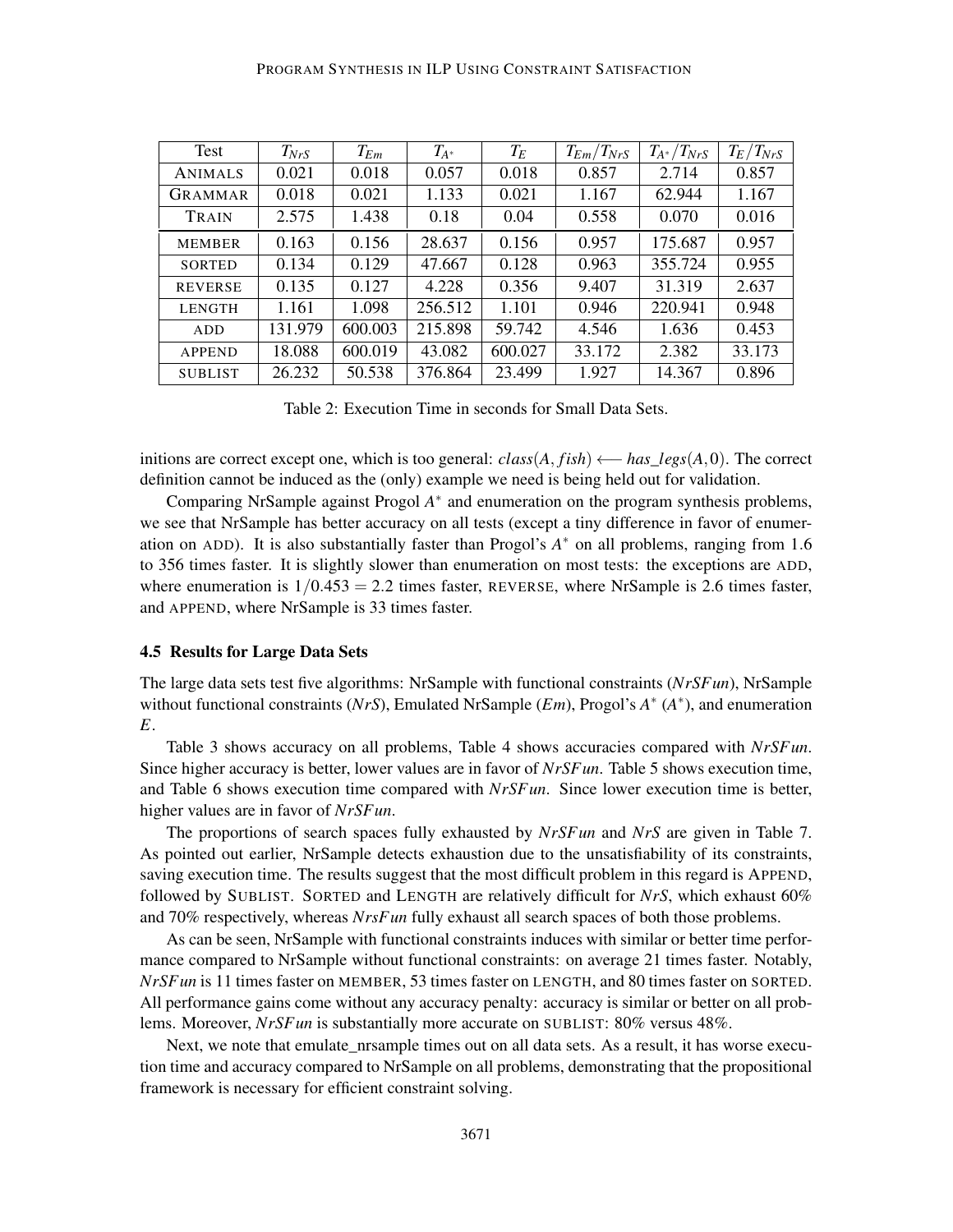#### AHLGREN AND YUEN

| <b>Test</b> | $A_{\rm NrSFun}$ | $A_{NrS}$ | $A_{Em}$ | $A_{A*}$ | $A_E$ |
|-------------|------------------|-----------|----------|----------|-------|
| L:MEMBER    | 0.99             | 0.981     | 0.333    | 0.935    | 0.472 |
| L:SORTED    | 0.834            | 0.827     | 0.027    | 0.397    | 0.72  |
| L:REVERSE   | 0.555            | 0.555     | 0.349    | 0.562    | 0.411 |
| L:LENGTH    | 0.665            | 0.663     | 0.335    | 0.413    | 0.366 |
| L:ADD       | 0.83             | 0.808     | 0.676    | 0.784    | 0.83  |
| L:APPEND    | 0.932            | 0.942     | 0.333    | 0.708    | 0.372 |
| L:SUBLIST   | 0.803            | 0.478     | 0.352    | 0.826    | 0.517 |

Table 3: Accuracy for Large Data Sets.

| Test      | $A_{NrS}/A_{\text{NrSFun}}$ | $A_{Em}/A_{NrSFun}$ | $A_{A^*}/A_{\text{NrSFun}}$ | $A_E/A_{\text{NrSFun}}$ |
|-----------|-----------------------------|---------------------|-----------------------------|-------------------------|
| L:MEMBER  | 0.991                       | 0.336               | 0.944                       | 0.477                   |
| L:SORTED  | 0.992                       | 0.032               | 0.476                       | 0.863                   |
| L:REVERSE |                             | 0.629               | 1.013                       | 0.741                   |
| L:LENGTH  | 0.997                       | 0.504               | 0.621                       | 0.55                    |
| L:ADD     | 0.973                       | 0.814               | 0.945                       |                         |
| L:APPEND  | 1.011                       | 0.357               | 0.76                        | 0.399                   |
| L:SUBLIST | 0.595                       | 0.438               | 1.029                       | 0.644                   |

Table 4: Relative Accuracy for Large Data Sets.

Continuing, *NrSFun* is approximately as accurate or better than Progol *A* <sup>∗</sup> on all problems. *NrSFun* is substantially faster, with a speedup of between 7 and 45 times on all problems except APPEND and SUBLIST. On APPEND,  $A^*$  substantially sacrificed accuracy (71% versus 93%) to induce 8 times faster. Only on SUBLIST is the advantage uncontested, as *A* <sup>∗</sup> has both better execution time and slightly better accuracy (3.6 times faster with 83% versus 80% accuracy). On average, *NrSFun* is 18 times faster than *A* ∗ .

Finally, *NrSF un* has substantially better accuracy than enumeration on all problems except ADD, where they are tied. *NrSFun* also has substantially better performance, ranging from 1 to 1358 times faster. On average, *NrSFun* is 236 times faster than enumeration.

| <b>Test</b> | $T_{\text{NrS}\text{Fun}}$ | $T_{NrS}$ | $T_{Em}$ | $T_{A^*}$ | $T_E$   |
|-------------|----------------------------|-----------|----------|-----------|---------|
| L:MEMBER    | 5.432                      | 61.345    | 600.009  | 123.998   | 575.604 |
| L:SORTED    | 4.964                      | 397.797   | 600.012  | 109.236   | 251.13  |
| L:REVERSE   | 0.442                      | 0.43      | 600.016  | 3.258     | 600.02  |
| L:LENGTH    | 4.427                      | 232.445   | 600.01   | 197.314   | 571.642 |
| L:ADD       | 8.843                      | 25.73     | 600.004  | 256.356   | 20.817  |
| L:APPEND    | 171.736                    | 169.064   | 600.018  | 21.267    | 600.019 |
| L:SUBLIST   | 584.989                    | 600.031   | 600.012  | 160.673   | 600.017 |

Table 5: Execution Time in Seconds for Large Data Sets.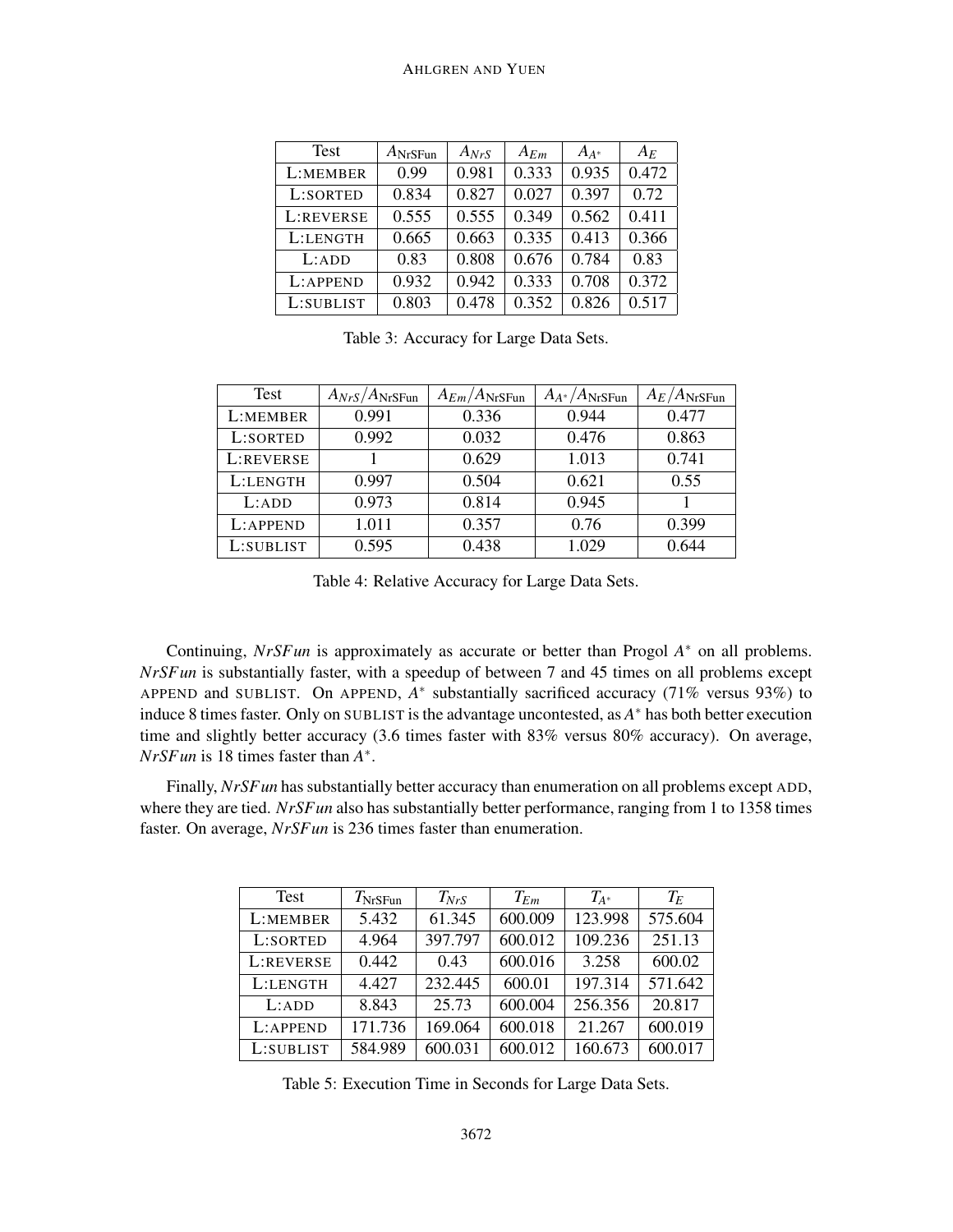#### PROGRAM SYNTHESIS IN ILP USING CONSTRAINT SATISFACTION

| Test      | $T_{NrS}/T_{\text{NrSFun}}$ | $T_{Em}/T_{NrSFun}$ | $T_{A^*}/T_{\rm NrSFun}$ | $T_E/T_{\text{NrS}\text{Fun}}$ |
|-----------|-----------------------------|---------------------|--------------------------|--------------------------------|
| L:MEMBER  | 11.293                      | 110.458             | 22.827                   | 105.965                        |
| L:SORTED  | 80.136                      | 120.873             | 22.006                   | 50.59                          |
| L:REVERSE | 0.973                       | 1357.502            | 7.371                    | 1357.511                       |
| L:LENGTH  | 52.506                      | 135.534             | 44.571                   | 129.126                        |
| L:ADD     | 2.91                        | 67.851              | 28.99                    | 2.354                          |
| L:APPEND  | 0.984                       | 3.494               | 0.124                    | 3.494                          |
| L:SUBLIST | 1.026                       | 1.026               | 0.275                    | 1.026                          |

Table 6: Relative Time Execution for Large Data Sets.

| <b>Test</b> | <b>NrSFun</b> | NrS  |
|-------------|---------------|------|
| L:MEMBER    | 0.9           | 0.85 |
| L:SORTED    |               | 0.6  |
| L:REVERSE   | 0.95          | 0.95 |
| L:LENGTH    |               | 0.7  |
| L:ADD       |               |      |
| L:APPEND    | ∩             |      |
| L:SUBLIST   | 0.05          |      |

Table 7: Proportion Search Spaces Fully Exhausted.

# 5. Conclusions

We have provided a novel framework for non-redundant candidate construction in inductive logic programming (ILP), using propositional constraints relative to a bottom clause. In particular, we have treated the case of using search space pruning constraints, mode constraints (input-output constraints), and functional constraints, showing substantial speedups in program synthesis. Other algorithms embed pruning in some form, either implicitly through their search method—typically using refinement operators (Nienhuys-Cheng and de Wolf, 1997)—or explicitly, such as through memorization. However, they lack a mechanism to directly construct valid candidate solutions based on such constraints, leading to significant overhead in trial-and-error candidate generation.

We compared NrSample to Progol's A<sup>\*</sup> and Aleph's enumeration search. On the small program synthesis tests, NrSample outperformed both Progol A<sup>\*</sup> and enumeration on accuracy. Enumeration was marginally faster than NrSample on most tests; the exceptions are ADD, where enumeration was 2.2 times faster, REVERSE, where NrSample was 2.6 times faster, and APPEND, where NrSample was 33 times faster. NrSample was also substantially faster than  $A^*$ , ranging from 1.6 to 356 times faster.

On the large program synthesis tests, NrSample with functional constraints (*NrSFun*) always outperformed enumeration—ranging from 1 to 1358 times faster—as its naive search space traversal is often unable to find good solutions (it times out). *NrSFun* is on average 236 times faster, with substantially better accuracy on all large problems. Progol's *A*<sup>∗</sup> also has severe difficulties keeping up with NrSample in induction speed: *NrSFun* is on average 18 times faster than Progol's *A* ∗ , always with similar or better accuracy. Progol's  $A^*$  is only faster on two tests: APPEND and SUBLIST. However, on APPEND, Progol's A<sup>\*</sup> substantially trades accuracy for faster induction speed: accu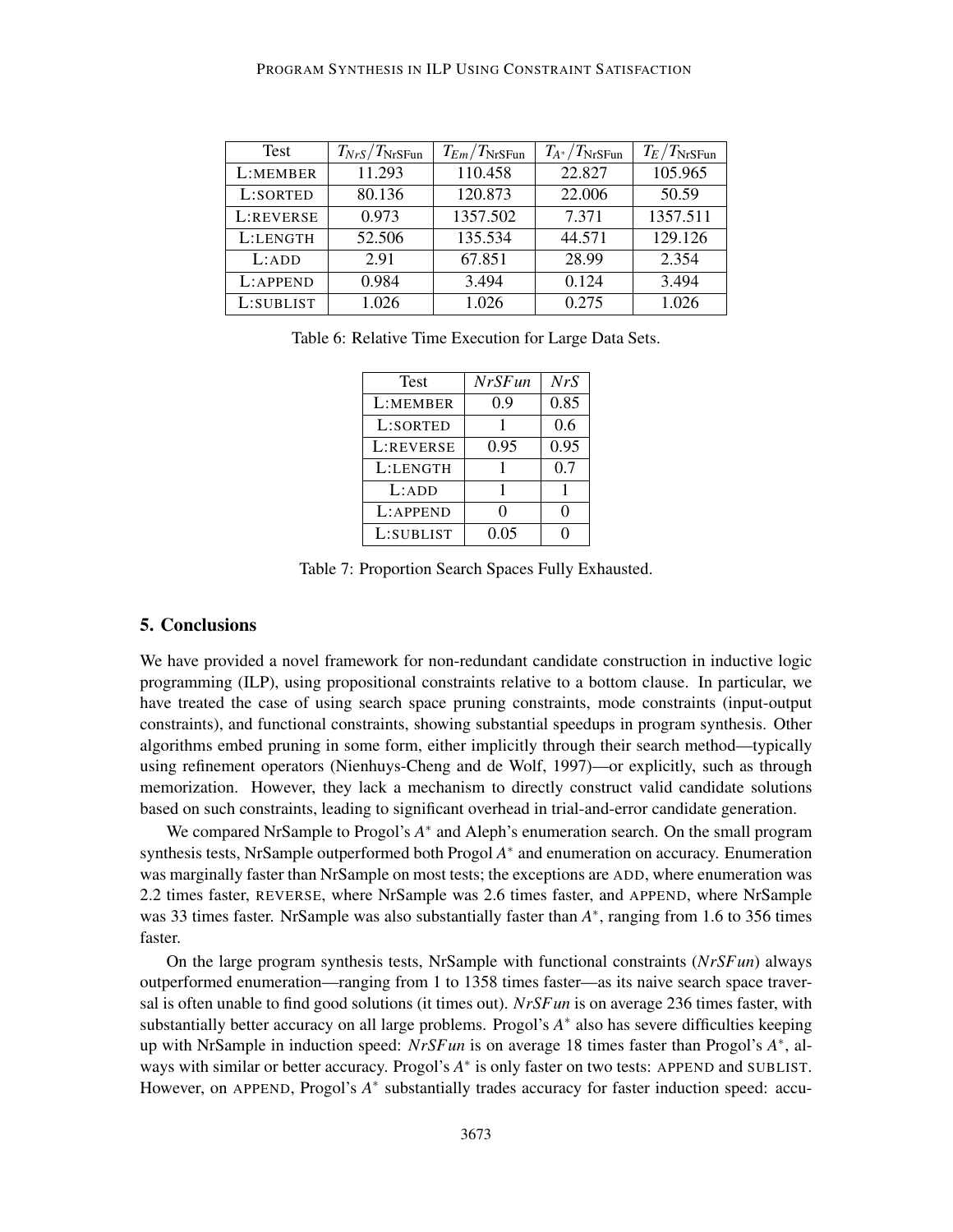racy is 71% versus 93%, for a performance gain of 8 times faster. SUBLIST is the only test in which it is a clear winner: it is 3.6 times faster with similar accuracy.

On the concept learning problems, NrSample does not seem to offer any advantage over more conventional algorithms. This is expected, as there are fewer input-output constraints to exploit. Therefore, NrSample's overhead of using a SAT solver is never compensated for. Input-output constraints can however occur in concept learning problems, and the TRAIN problem is an example as to how: it specifies that we may only attach cars in one direction, that is, from train name to its cars, not from cars to train name. With more such constraints, NrSample may offer an advantage. Moreover, it is possible to automatically generate mode declarations by inspecting the examples (McCreath and Sharma, 1995). This may create artificial but useful input-output constraints that speedup induction for arbitrary problems.

We also showed that NrSample's constraint mechanism is not easily replaced without a SAT solver: NrSample always has at least as good accuracy as its emulated counterpart, emulate\_nrsample. In particular, emulate\_nrsample is unable to keep up with NrSample on the large problems, consistently timing out on every data set.

Functional constraints (see Section 2.5) provide a significant performance advantage: *NrSFun* is always similar or faster than *NrS*, with similar or better accuracy. On average, *NrSFun* is 21 times faster than *NrS*.

We have shown that mode constraints are linear time solvable, whereas pruning constraints are NP-complete (see Section 3.1). Most SAT instances are—despite their NP-completeness—easy to solve in practice. As we have previously argued, the difficulty of finding non-redundant solutions is not limited to our algorithm, but rather, an inherent property of non-redundancy. Any algorithm not considering constraints may in such cases be unlikely to stumble upon a non-redundant solution.

We have shown how regional constraints—constraints used to direct the search to certain regions of the search space before others—allow for control over search order within our constraint framework (see Section 3.2).

Our constraint satisfaction approach is generalizable to problems with noise by simply modifying the definition of consistency so as to allow it to cover a user specified number of negative examples (instead of 0).

Our SAT solver is deterministic. In applications where this is undesirable, it is possible to use a non-deterministic selection strategy (for example, random literal assignment). Another source of randomness comes from setting a non-zero probability for random restarts. In both cases, pruning constraints still ensure that no redundant candidate is generated.

# Acknowledgments

The work described in this paper was supported by a grant from the Research Grants Council of the Hong Kong Special Administrative Region, China [Project No. CityU 124409].

## Appendix A. Proof of Mode Constraint Correctness

In this appendix we prove Theorem 8, which establishes that the mode constraints reflect Definition 5.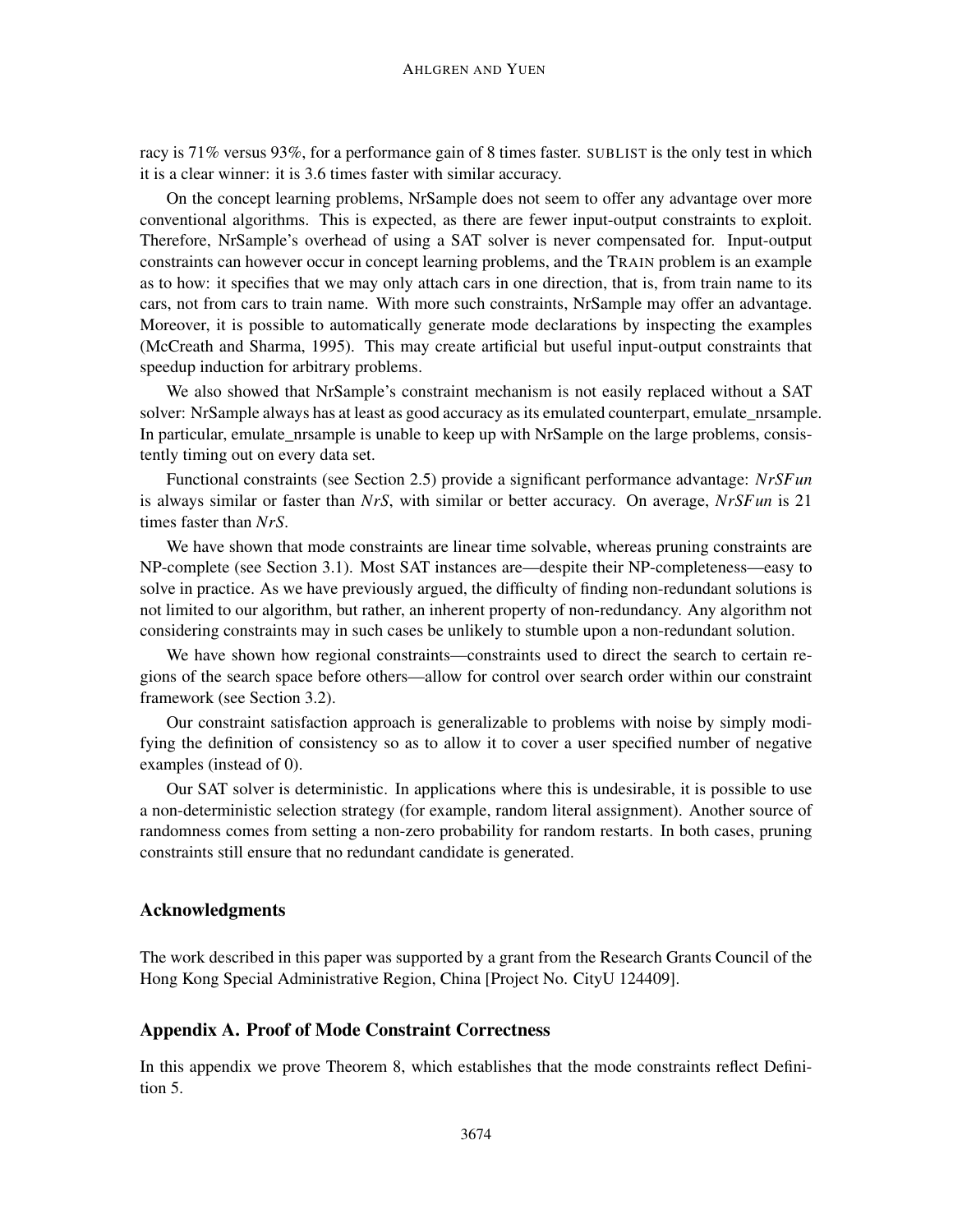First, we show that the mode constraints only generate mode conformant candidates (soundness).

# Theorem 15 *Let F be a propositional formula for the mode constraints of B. Let C be a candidate from B. If F generates C, then C is mode conformant.*

**Proof** Assume *C* is not mode conformant. Let  $P_B = l_1 \wedge \ldots \wedge l_n$  where  $l_i = b_i$  or  $l_i = \neg b_i$ . We have two cases: (1) C is not input-instantiated, or  $(2)$  C is not output-instantiated.

(1) A literal  $b_i$  in C has an uninstantiated input variable  $v$ . However,  $B$  is input-instantiated by Lemma 6, so  $v \in I_h$ , or  $v \in O_k$  for some  $k < i$  and  $b_k$  is not a body literal of C (since otherwise *v* would be instantiated). Now,  $v \in I_h$  is impossible because then *C* would have *v* instantiated by its head input, as C and *B* have the same head. Let  $k_1, \ldots, k_s$  be the indices for body literals in *B* for which  $v \in O_{k_s}$ ,  $k_s < i$ . By Definition 7, *F* contains a clause  $c = \{\neg b_i, b_{k_1}, \dots, b_{k_s}\}$ . Since *C* contains  $b_i$  but none of the preceding  $b_{k_j}$ , the model  $M_C$  for C has  $M_C(b_i) = true$  and  $M_C(b_{k_j}) = false$  for all  $b_{k_j}, j = 1, \ldots, s$ , so  $M_C$  does not satisfy *c*. Hence  $M_C$  is not a model for *F*.

(2) The head of *C* has an uninstantiated output variable *v*. Partition  $b_1, \ldots, b_n$  into two sets:  $B_v$ for the  $b_k$ 's that satisfy  $v \in O_k$ , and  $B_{\neg v}$  for the rest. All literals of  $P_C$  are in  $B_{\neg v}$ , so  $P_C$  is a conjunction of literals where each literal of  $B_v$  is negative. Hence for the model  $M_C$  for  $P_C$ ,  $M_C(b_i) = false$ for all  $b_i \in B_\nu$ . But by Definition 7, *F* contains the clause  $\bigvee_{b_i \in B_\nu} b_i$ , so  $M_C$  is not a model for *F*.

Next, we show that the mode constraints can generate any mode conformant candidate (completeness).

Theorem 16 *Let F be a propositional formula for the mode constraints of B. Let C be a candidate from B. If C is mode conformant, then F generates C.*

**Proof** Assume *C* is mode conformant and let *M<sub>C</sub>* be the model for  $P_C = l_{s_1} \wedge \ldots \wedge l_{s_k}$ . Then  $M_C(l_{s_i}) = true$  for all  $i = 1, ..., k$ . Let *f* be a clause in *F*. Either *f* has the form  $\{\neg b_n, b_{x_1}, b_{x_2}, ...\}$ or  $\{b_{x_1}, b_{x_2}, \ldots\}.$ 

The first form appears when  $b_n$  has an input variable  $\nu$  that is not an output of *B*'s head.  $b_{x_j}$  are the literals preceding  $b_n$  ( $x_i < n$ ) in which *v* appears as output. If  $b_n$  does not appear in *C*,  $M_C(b_n)$  = *false* and the clause is satisfied. If  $b_n$  appears in *C*, we note that since *C* is mode conformant, *v* appears in a previous body literal or the head. But it cannot appear in the head of *C*, since it is the same as the head of *B*. So *v* must be the output of a literal in *C* that appears before  $b_n$ , that is, one of the  $b_{x_j}$ . Hence  $M_C(b_{x_j}) = true$  for this particular *j*, and the clause is satisfied.

The second form appears when the head of *B* has an output variable *v*. If the clause is empty, *B* has no body literal that outputs *v*, so no candidate from *B* is mode conformant either, contradicting our assumption that *C* is mode conformant. Now *v* appears in the head of *C*, again because it is the same as the head of *B*. Let  $b_{x_1}, \ldots, b_{x_k}$  be the literals of the non-empty clause. Since *C* is mode conformant, *v* appears as output in a literal  $b_{x_j}$ ,  $j = 1, ..., k$ , and hence  $M_C(b_{x_j}) = true$ . Therefore the clause is satisfied.

#### Appendix B. Proof of Pruning Constraint Correctness

In this appendix, we prove Theorem 12, establishing the correctness of NrSample's pruning constraints.

The next lemma will be needed in our correctness proof.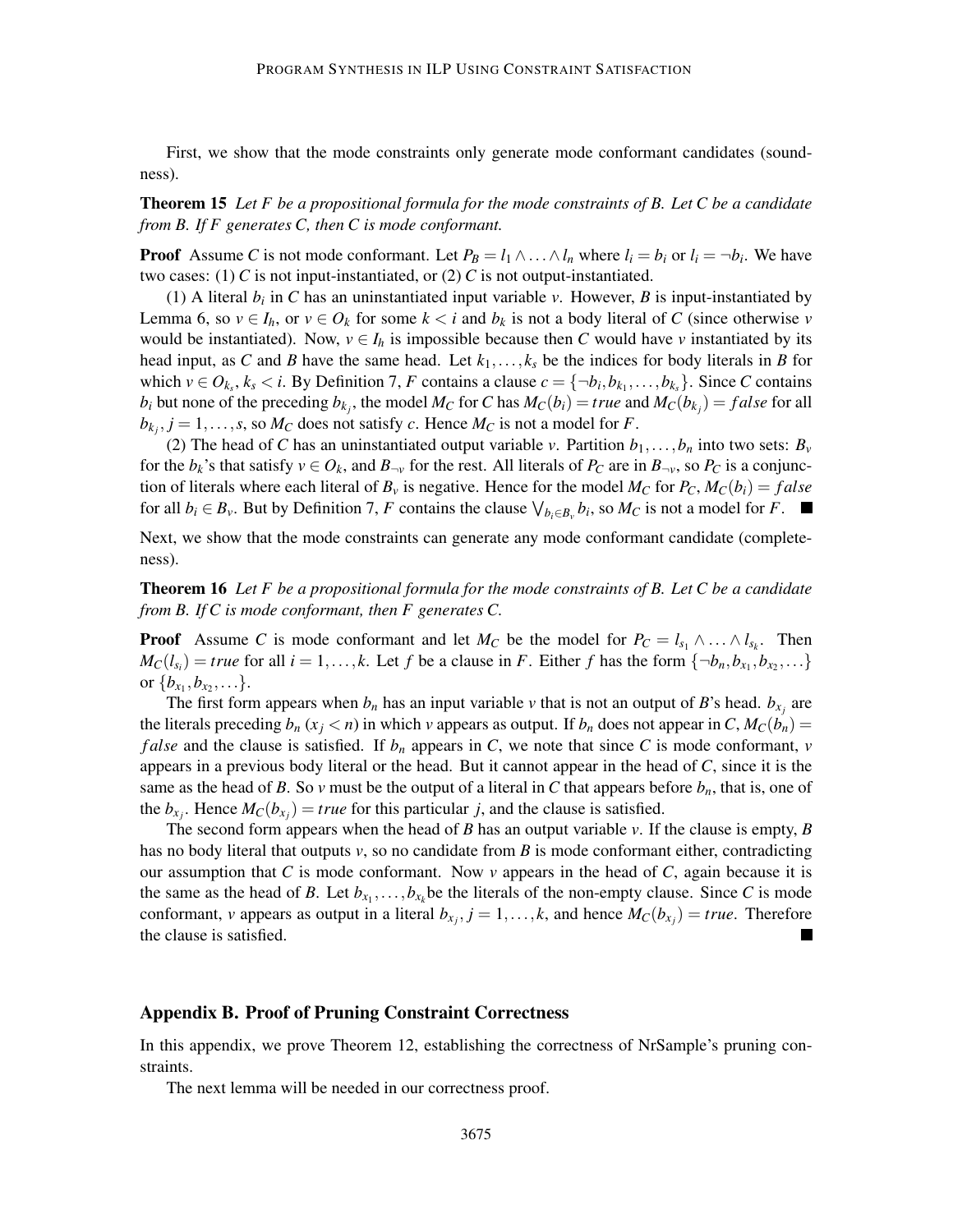**Lemma 17** *Let C and D be candidates from B. If*  $C \subseteq D$ *, all the negative literals of P<sub>D</sub> <i>occur in P<sub>C</sub>*.

**Proof** If  $C \subseteq D$ , all the body literals of *C* occur in *D*, so  $b_j \in P_C \Longrightarrow b_j \in P_D$ . Let  $\neg b_i \in P_D$ . If  $b_i \in P_C$ , then  $b_i \in P_D$ , a contradiction. Since  $P_C$  contains all literals of  $b_1, \ldots, b_n$ , we have  $\neg b_i \in P_C$ .

The following theorem shows that  $\neg P_{\uparrow}C$  and  $\neg P_{\downarrow}C$  block the intended regions and no more.

Theorem 18 Let *C* be a candidate from *B*.

- *1.* ¬ $P_{\uparrow}C$  generates *G* if and only if *G* is not a generalization of *C*.
- 2.  $\neg P_{\perp C}$  generates *S* if and only if *S* is not a specialization of *C*.

**Proof** (1) Assume  $G \subseteq C$ . If  $P_C$  has no negative literal,  $\neg P_{\uparrow C} = false$ , and the claim follows trivially. So assume  $P_C$  has negative literals  $\bar{c}_1,\ldots,\bar{c}_k$ . Since  $G \subseteq C$ ,  $\bar{c}_1,\ldots,\bar{c}_k$  are negative literals in  $P_G$  by Lemma 17. The model for *G* thus has  $M_G(c_i) = false$  for all  $i = 1, ..., k$ . But  $\neg P_{\uparrow C} = \{c_1, ..., c_k\}$ , so it is false in  $M_G$ . For the converse, assume  $G \not\subseteq C$ . Then there is a positive literal  $b \in P_G$  with  $\neg b \in P_C$ . Let  $M_G$  be the model for  $P_G$ : for all  $g_i \in P_G$ ,  $M_G(g_i) = true$ , and for all negative  $\overline{g}_i \in P_G$ ,  $M_G(g_i) = false$ . Note that  $M_G(b) = true$ . Since  $\neg P_{\uparrow C}$  is a clause containing *b*, it is true under  $M_G$ .

(2) Assume  $C \subseteq S$ . If  $P_C$  has no positive literal,  $\neg P_{\perp C} = false$ , and the claim follows trivially. So assume  $P_C$  has positive literals  $c_1, \ldots, c_k$ . Assume  $M_S$  is a model for  $P_S$ . Since  $C \subseteq S$ ,  $c_1, \ldots, c_k$ are also in  $P_S$ , so  $M_S(c_i) = true$  for all  $i = 1, ..., k$ . But  $\neg P_{\downarrow C} = {\neg c_1, ..., \neg c_k}$ , so it is false in  $M_S$ . For the converse, assume  $C \not\subseteq S$ . Then there is a positive literal  $b \in P_C$  with  $\neg b \in P_S$ . Let  $M_S$  be the model for  $P_S$ : for all positive  $s_i \in P_S$ ,  $M_S(s_i) = true$ , and for each negative  $\neg s_i \in P_S$ ,  $M_S(s_i) = false$ . Note that  $M_S(b) = false$ . Since  $\neg P_{\downarrow C}$  contains  $\neg b$ ,  $M_S$  is a model for  $\neg P_{\downarrow C}$ .

# Appendix C. Small Data Sets Details

Table 8 and 9 show the number of examples and mode declarations used in concept learning and program synthesis problems, respectively. Note that the number of examples in each data set is not necessarily indicative of complexity. For example, TRAIN has only 5 positive and 5 negative examples, but is harder to learn than Animals and Grammar. The complexity of a problem depends mainly on the mode declarations used for the body, as they give the set of all possible predicates to be used when constructing the bottom clause.

#### Appendix D. Primitive Set of Predicates

What follows are the definitions of the primitive set used in the large data set experiments (those prefixed by "L:").

```
:- modeb(1,nil(+list))?
: modeb(1,+list = [-nonlist]-list], [functional]?
: modeb(1,-list = [+nonlist|+list], [functional])?
:- modeb(1,listify(+nonlist,-list), [functional])?
listify(X, [X]).
```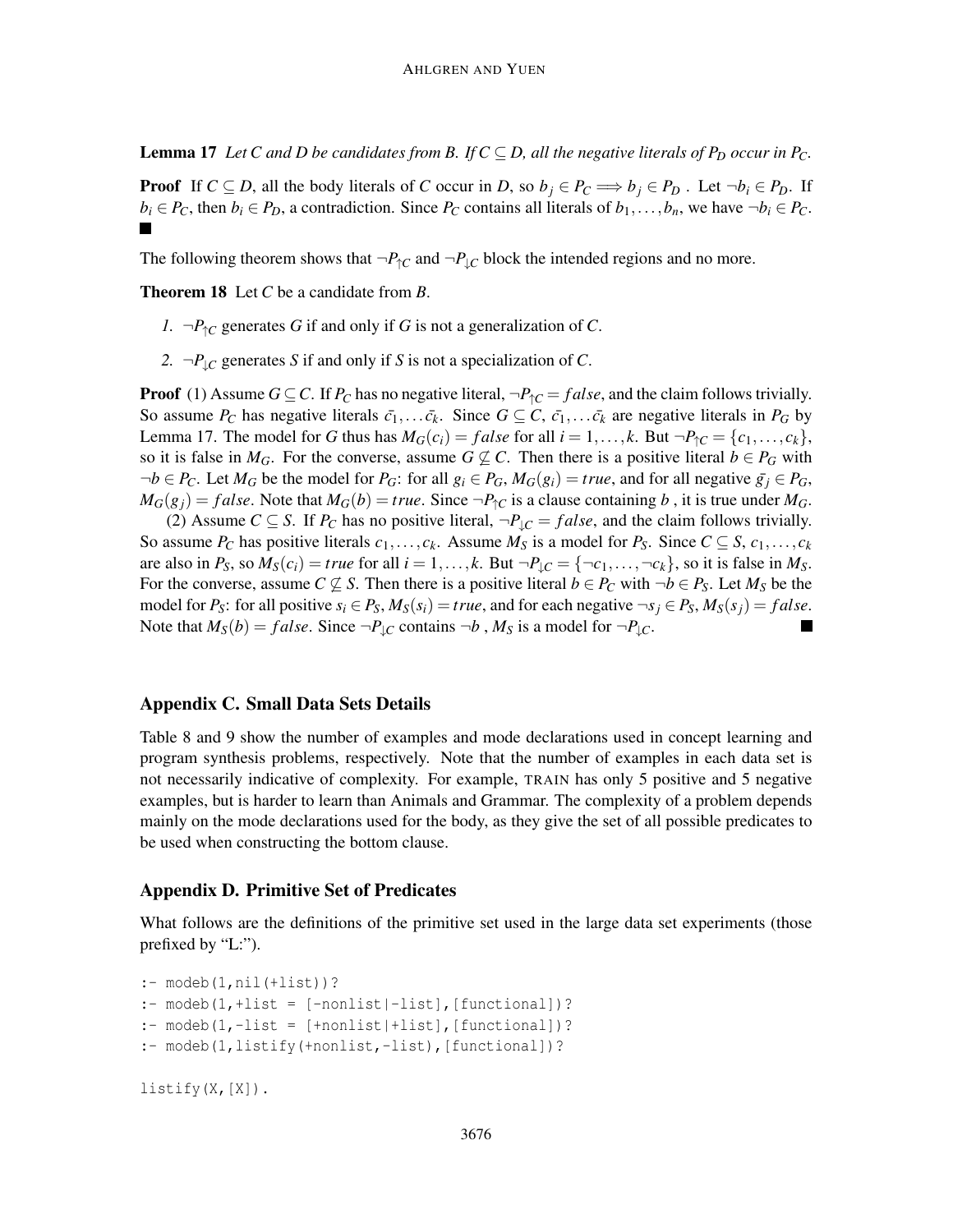| Data Set | $\boldsymbol{P}$ | $\boldsymbol{N}$ | <b>Mode Declarations</b>                       |
|----------|------------------|------------------|------------------------------------------------|
|          |                  |                  | $model(1, class(+animal, \#class))$            |
|          |                  |                  | $modeb(1, has\_milk(+animal))$                 |
|          |                  |                  | $modeb(1, has\_gills(+animal))$                |
|          |                  |                  | $modeb(1, has\_covering(+animal, \#covering))$ |
|          |                  |                  | $modeb(1, has\_legs(+animal, \text{#nat}))$    |
| animal   | 16               | 42               | $modeb(1, homeothermic(+animal))$              |
|          |                  |                  | $modeb(1, has\_eggs(+animal))$                 |
|          |                  |                  | $modeb(1, not has\_milk(+animal))$             |
|          |                  |                  | $modeb(1, not has_gills(+animal))$             |
|          |                  |                  | $model(*, habitat(+animal,#habitat))$          |
|          |                  |                  | $modeb(1, class(+animal, \#class))$            |
|          |                  |                  | $model(1, s(+wlist, -wlist))$                  |
|          |                  |                  | $modeb(1, det(+wlist, -wlist))$                |
|          |                  |                  | $modeb(*, np(+wlist, -wlist))$                 |
| grammar  | 14               | 7                | $modeb(*, vp(+wlist, -wlist))$                 |
|          |                  |                  | $modeb(1, prep(+wlist, -wlist))$               |
|          |                  |                  | $modeb(1, noun(+wlist, -wlist))$               |
|          |                  |                  | $modeb(1, verb(+wlist, -wlist))$               |
|          |                  |                  | $model(1, eastbound(+train))$                  |
|          |                  |                  | $modeb(100, has\_car(+train, -car))$           |
|          |                  |                  | $model(1, not open(+car))$                     |
|          |                  |                  | $model(1, notlong(+car))$                      |
|          |                  |                  | $modeb(1, long(+car))$                         |
|          | 5                | 5                | $model(1, open(+car))$                         |
| train    |                  |                  | $model(1, double(+car))$                       |
|          |                  |                  | $model(1, jagged(+car))$                       |
|          |                  |                  | $modeb(1, shape(+car, -shape))$                |
|          |                  |                  | $modeb(1, load(+car, -shape, -int1))$          |
|          |                  |                  | $modeb(1, wheels(+car, -int1))$                |
|          |                  |                  | $modeb(1, infront(+car, -car))$                |

Table 8: Concept Learning Data Sets.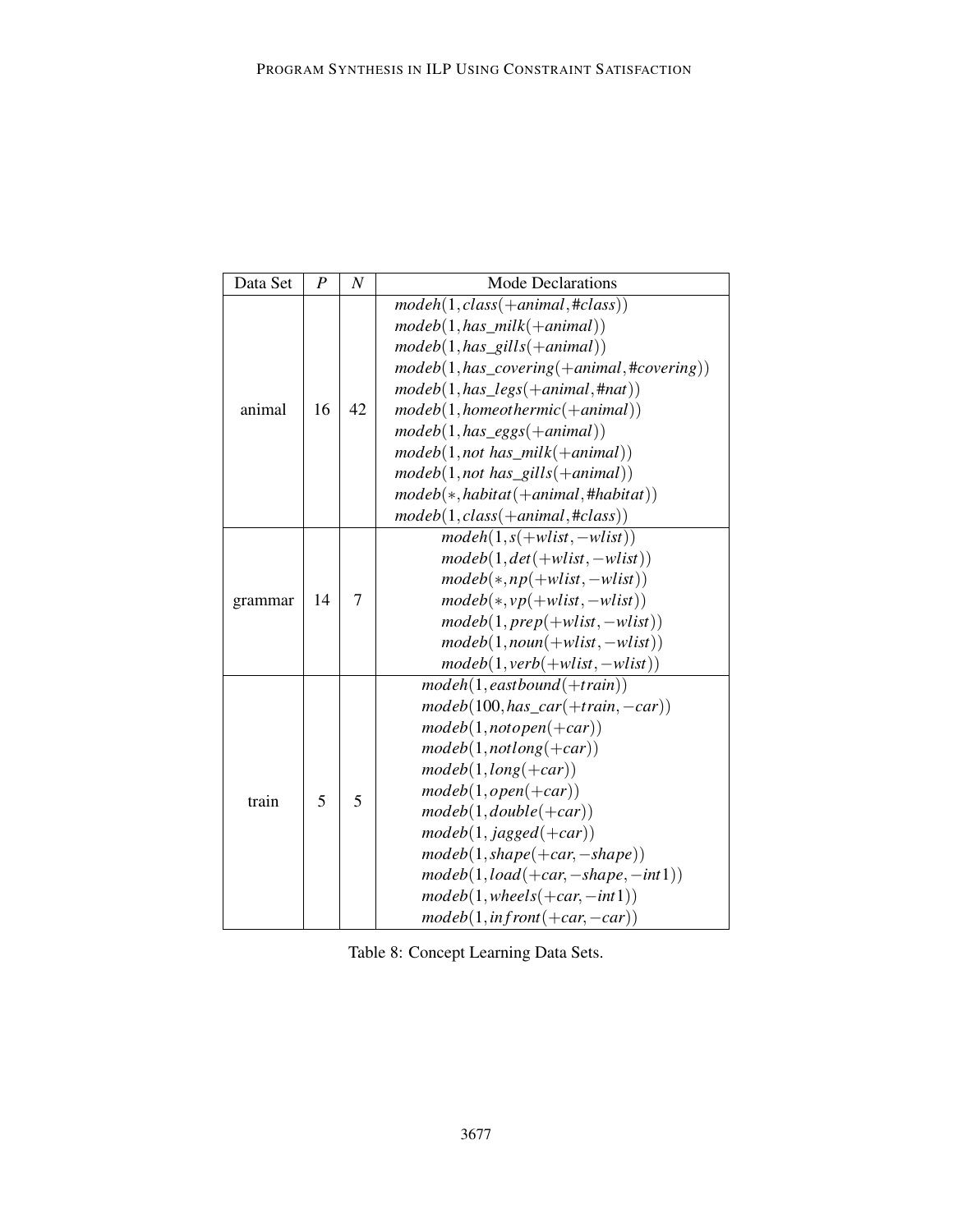| Data Set | P   | N         | <b>Mode Declarations</b>                     |
|----------|-----|-----------|----------------------------------------------|
|          |     |           | $model(*,member(+const, +clist))$            |
| member   |     |           | $modeb(1, +any = \#any)$                     |
|          | 100 | 50        | $modeb(1,+clist=[-const -clist])$            |
|          |     |           | $modeb(*,member(+const, +clist))$            |
|          |     |           | $model(1, sorted(+clist))$                   |
|          |     |           | $modeb(1, +const = < +const)$                |
| sorted   | 100 | 50        | $modeb(1,+clist=[-const -clist])$            |
|          |     |           | $modeb(1,+clist = []$                        |
|          |     |           | $modeb(1, sorted(+clist))$                   |
|          |     |           | $model(1, reverse(+clist, -clist))$          |
|          |     |           | $modeb(1, reverse(+clist, -clist))$          |
| reverse  | 100 | 50        | $modeb(1,+clist=[-const -clist])$            |
|          |     |           | $modeb(1,+clist = []$                        |
|          |     |           | $modeb(1, append(+clist, [+const], -clist))$ |
|          |     |           | $model(1, length(+clist, +int))$             |
|          |     |           | $model(1, length(+clist, -int))$             |
|          | 100 | 50        | $modeb(1, -intis + int + 1)$                 |
|          |     |           | $modeb(1, +intist\#int)$                     |
| length   |     |           | $modeb(1, length(+clist, -int))$             |
|          |     |           | $modeb(1, +int = 0)$                         |
|          |     |           | $modeb(1,+clist=$ [])                        |
|          |     |           | $modeb(1,+clist=[-const -clist])$            |
|          |     | 50        | $model(*, add(+snum, +snum, -snum))$         |
|          |     |           | $modeb(1, + \text{shum} = 0)$                |
| add      | 25  |           | $modeb(1, -snum = +snum)$                    |
|          |     |           | $modeb(1,dec(+snum,-snum))$                  |
|          |     |           | $modeb(1, inc(+snum, -snum))$                |
|          |     |           | $modeb(1, add(+snum,+snum,-snum))$           |
|          |     |           | $model(1, append(+list,+list,-list))$        |
|          |     |           | $modeb(1,+list = []$                         |
|          | 100 |           | $modeb(1, +const = +const)$                  |
| append   |     | 50        | $modeb(1,+list=[-const -list])$              |
|          |     |           | $modeb(1, -list = [+const] + list])$         |
|          |     |           | $modeb(1, append(+list,+list,-list))$        |
|          |     |           | $model(1, sublist(+clist,+clist))$           |
| sublist  |     | 100<br>50 | $modeb(1,+clist=[-const -clist])$            |
|          |     |           | $modeb(1,+clist = []$                        |
|          |     |           | $modeb(1, sublist(+clist,+clist))$           |

Table 9: Program Synthesis Data Sets.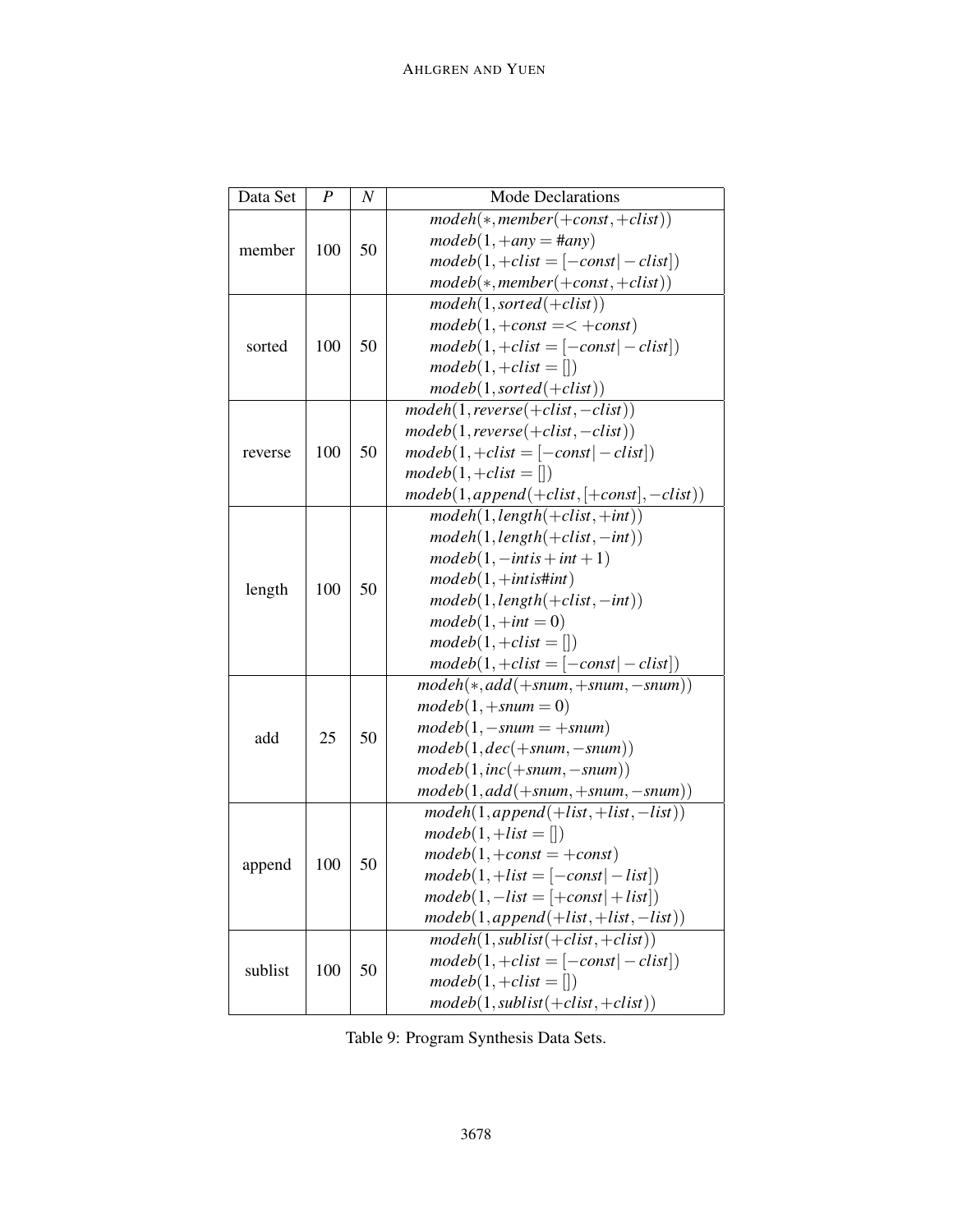```
nil([]).
nonlist(X) :- constant(X), X \equiv [].
list([]).
list([H|T]) :- nonlist(H), list(T).
:- modeb(1,inc(+number,-number), [functional])?
:- modeb(1,-number is +number + +number,[functional])?
:- modeb(1,neg(+number,-number),[functional])?
:- modeb(1,inv(+number,-number),[functional])?
:- _ is X+Y prevents _ is Y+X?
:- prevent neg(X,X)?
:- prevent inv(X,X)?
inc(X, Y) :- Y is X+1.
neg(X, Y) :- Y is -X.
inv(X, Y) :- Y is 1/X.
: modeb(1,+number =:= +number)?
:- modeb(1, +number == +number)?
: - modeb(1, +number < +number)?
: - modeb(1, +number =< +number)?
:- prevent X =:= X? % reflexivity
: - X == Y prevents Y == X? % symmetry
:- prevent X = \ = \ X?
:- X = \ = Y prevents Y = \ = X?
:- prevent X =< X?
```
We explain the operators prevent/1 and prevents/2 with examples. They are used during bottom clause construction, and are thus not specific to our benchmarked algorithms. Both operators are intended to prevent certain ground truths from occurring in the bottom clause (or their corresponding lifted instances). Example 17 illustrates its use. Similar ideas can be found in Fonseca et al. (2004).

**Example 17** *The clause 'prevent*  $p(X,X)$ ' *ensures that no bottom clause of the form*  $p(X,X)$  *occurs, where matching is done so that X unifies with ground terms. So*  $p(a,b)$  *is not allowed with this rule, but*  $p(a,a)$  *is. The instance prevent*  $X = \langle X \rangle$  *simply prevents trivial comparisons.* 

As a matter of technicality, when using lifted bottom clauses, that is, with mode declarations, variables in the bottom clause must be treated as ground terms. For example, the prevent rule  $X = X$ should not match with bottom clause literal  $Y = 0$ , as what we have in mind is to prevent trivial unifications of identical terms. By treating unlifted bottom clause literals (that is, ground truths), this problem does not arise.

**Example 18** *With the rule 'prevent*  $p(X,X)$ *' from Example 17, the literal*  $p(A,B)$  *is fails to match, since it is first grounded to*  $p(c_A, c_B)$ *, and unification then fails. Thus the literal*  $p(A, B)$  *will not be prevented from appearing. On the other hand, p*(*A*,*A*) *will be prevented, since it is treated as*  $p(c_A, c_A)$ .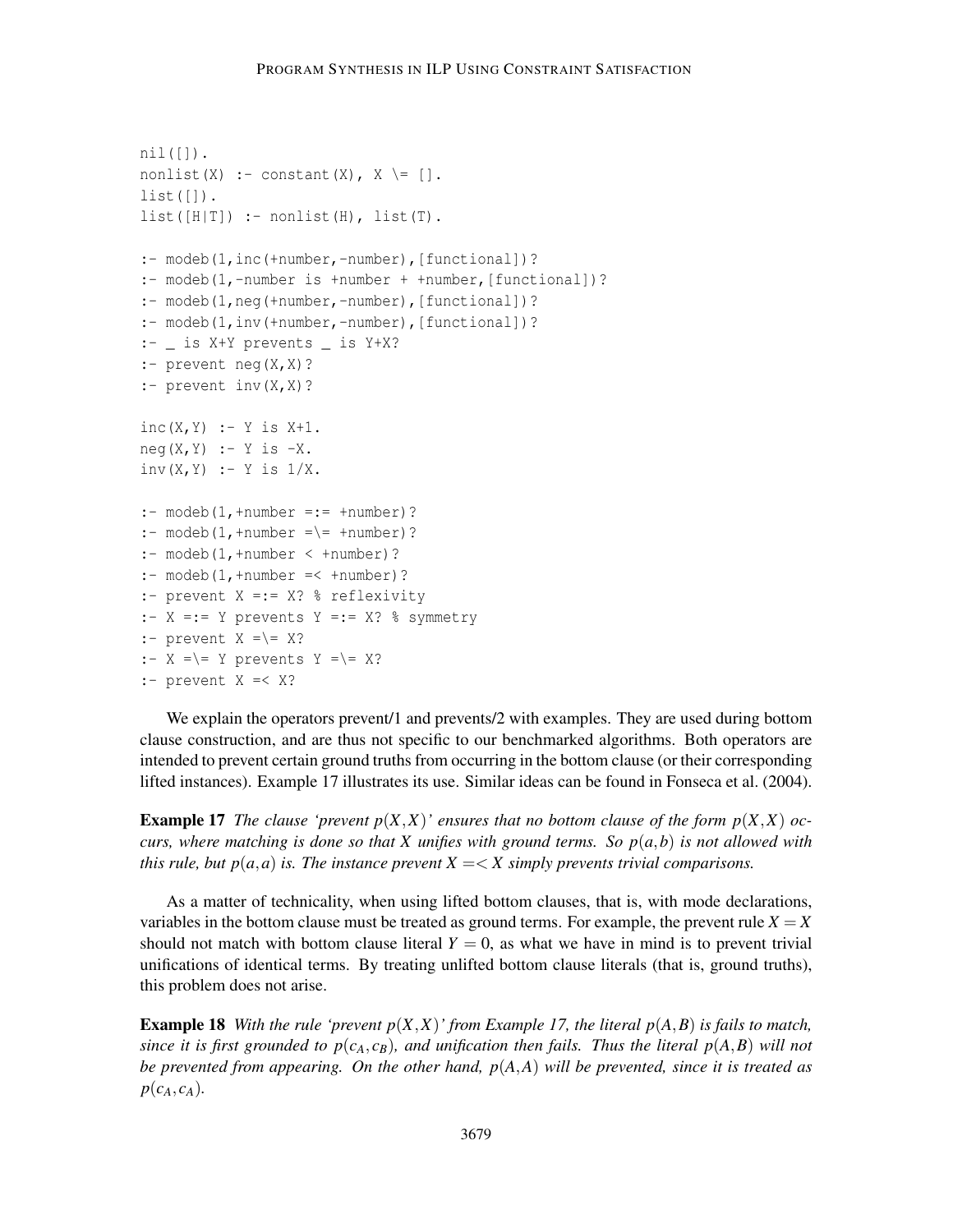**Example 19** *The clause 'p*(*X,Y*) *prevents q*(*Y,X*)*' ensures that the literal q*(*Y,X*) *does not occur* if *p*(*X*,*Y*) *occurs as a previous literal in the bottom clause. Again, unification is used for matching, so that repeated variable occurrences matter. The instance used in our primitive set:*

```
_ is X+Y prevents _ is Y+X
```
*simply exploits the commutativity of addition: if we have*  $X + Y$  (we do not care about the output *variable*), we do not need the addition  $Y + X$  in the bottom clause.

# References

- Patrick Blackburn, Johan Bos, and Kristina Striegnitz. *Learn Prolog Now!* College Publications, 2006.
- Rui Camacho. *Inducing Models of Human Control Skills using Machine Learning Algorithms*. PhD thesis, SciVerse, Pavel Brazdil, 2000.
- Stephen A. Cook. The complexity of theorem-proving procedures. In *Proceedings of the Third Annual ACM Symposium on Theory of Computing*, STOC '71, pages 151–158, New York, NY, USA, 1971. ACM. doi: 10.1145/800157.805047. URL http://doi.acm.org/10.1145/800157. 805047.
- Martin Davis, George Logemann, and Donald Loveland. A machine program for theorem-proving. *Communications of the ACM*, 5:394–397, July 1962. ISSN 0001-0782. doi: http://doi.acm.org/ 10.1145/368273.368557. URL http://doi.acm.org/10.1145/368273.368557.
- Luc De Raedt and Jan Ramon. Condensed representations for inductive logic programming. In *Proceedings of the 9th International Conference on Principles of Knowledge Representation and Reasoning*, pages 438–446. AAAI Press, 2004.
- William F. Dowling and Jean H. Gallier. Linear-time algorithms for testing the satisfiability of propositional horn formulae. *Journal of Logic Programming*, 1(3):267–284, 1984.
- Pierre Flener and Serap Yılmaz. Inductive synthesis of recursive logic programs: Achievements and prospects. *Journal of Logic Programming*, 41:141–195, 1999.
- Pierre Flener, Kung-Kiu Lau, Mario Ornaghi, and Julian Richardson. An abstract formalization of correct schemas for program synthesis. *Journal of Symbolic Computation*, 30(1):93–127, 2000.
- Nuno A. Fonseca, Vítor Santos Costa, Fernando M. A. Silva, and Rui Camacho. On avoiding redundancy in inductive logic programming. In *ILP*, pages 132–146, 2004.
- Jérôme Maloberti and Michèle Sebag. Fast theta-subsumption with constraint satisfaction algorithms. *Machine Learning*, 55(2):137–174, May 2004. ISSN 0885-6125. doi: 10.1023/B:MACH. 0000023150.80092.40. URL http://dx.doi.org/10.1023/B:MACH.0000023150.80092.40.
- Eric McCreath and Arun Sharma. Extraction of meta-knowledge to restrict the hypothesis space for ILP systems. In *Proceedings of the Eighth Australian Joint Conference on Artificial Intelligence*, pages 75–82. World Scientific, 1995.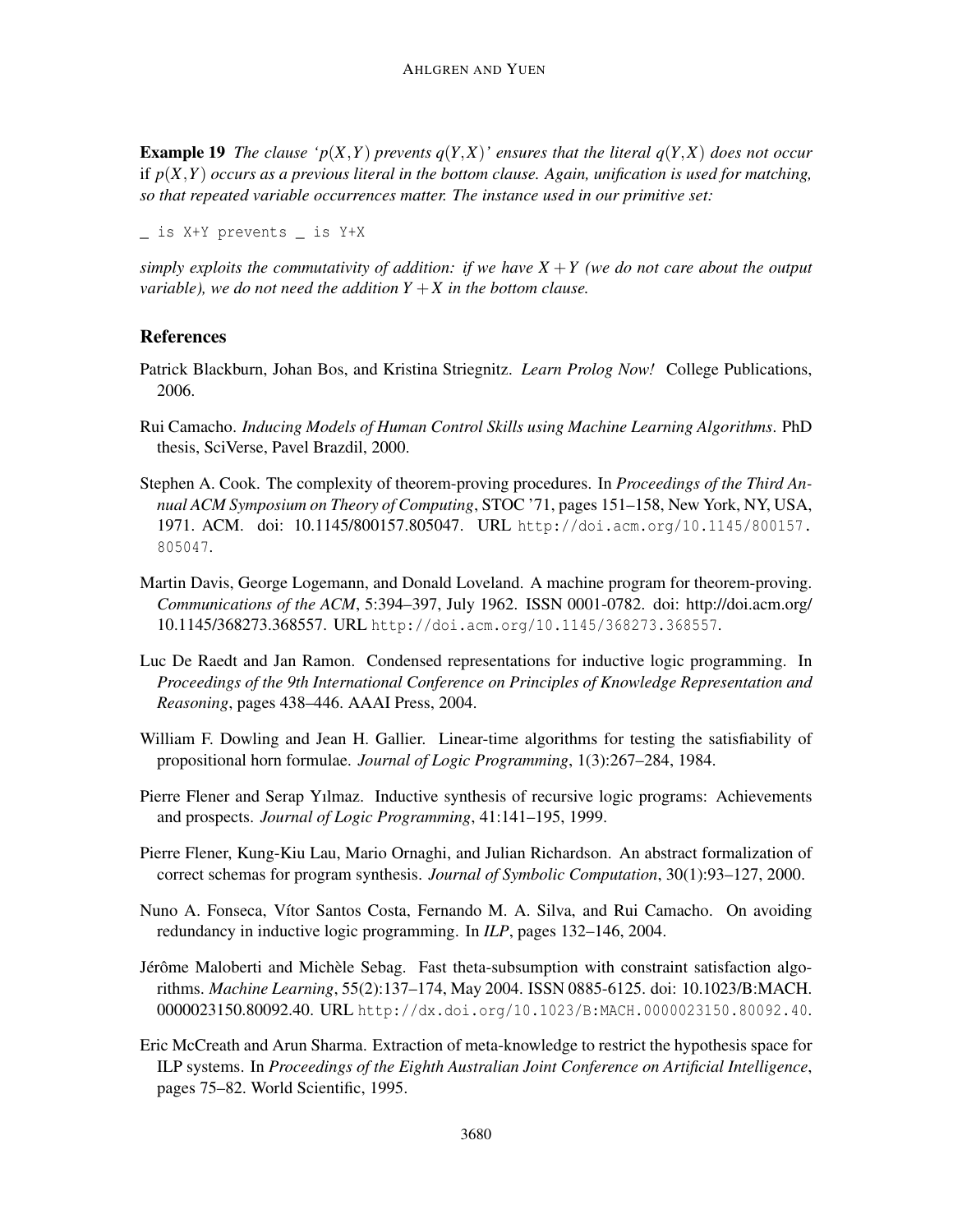- Matthew W. Moskewicz, Conor F. Madigan, Ying Zhao, Lintao Zhang, and Sharad Malik. Chaff: engineering an efficient SAT solver. In *Proceedings of the 38th Annual Design Automation Conference*, DAC '01, pages 530–535, New York, NY, USA, 2001. ACM. ISBN 1-58113- 297-2. doi: http://doi.acm.org/10.1145/378239.379017. URL http://doi.acm.org/10.1145/ 378239.379017.
- Stephen Muggleton and Alireza Tamaddoni-Nezhad. QG/GA: a stochastic search for Progol. *Machine Learning*, 70:121–133, March 2008. ISSN 0885-6125. doi: 10.1007/s10994-007-5029-3. URL http://dl.acm.org/citation.cfm?id=1331425.1331452.
- Stephen Muggleton, Luc De Raedt, David Poole, Ivan Bratko, Peter A. Flach, Katsumi Inoue, and Ashwin Srinivasan. ILP turns 20 - biography and future challenges. *Machine Learning*, 86(1): 3–23, 2012.
- Stephen H. Muggleton. Inverse Entailment and Progol. *New Generation Computing*, 13:245–286, 1995. URL http://www.doc.ic.ac.uk/~shm/Papers/InvEnt.ps.gz.
- Shan-Hwei Nienhuys-Cheng and Ronald de Wolf. *Foundations of Inductive Logic Programming*. Springer-Verlag New York, Inc., Secaucus, NJ, USA, 1997. ISBN 3540629270.
- Gordon D. Plotkin. A note on inductive generalization. *Machine Intelligence*, 5:153–163, 1970.
- Gordon D. Plotkin. A Further Note on Inductive Generalization. *Machine Intelligence*, 6:101–124, 1971.
- Stuart J. Russell, Peter Norvig, John F. Candy, Jitendra M. Malik, and Douglas D. Edwards. *Artificial intelligence: a modern approach*. Prentice-Hall, Inc., Upper Saddle River, NJ, USA, 1996. ISBN 0-13-103805-2.
- Thomas J. Schaefer. The complexity of satisfiability problems. In *Proceedings of the Tenth Annual ACM Symposium on Theory of Computing*, STOC '78, pages 216–226, New York, NY, USA, 1978. ACM. doi: 10.1145/800133.804350. URL http://doi.acm.org/10.1145/800133. 804350.
- Michèle Sebag and Céline Rouveirol. Constraint inductive logic programming. In Luc De Raedt, editor, *Advances in ILP*. IOS Press, 1996.
- Bart Selman, Henry Kautz, and Bram Cohen. Local search strategies for satisfiability testing. In *DIMACS Series in Discrete Mathematics and Theoretical Computer Science*, pages 521–532, 1995.
- Mathieu Serrurier, Henri Prade, and Gilles Richard. A Simulated Annealing Framework for ILP. In Rui Camacho, Ross D. King, and Ashwin Srinivasan, editors, *ILP*, volume 3194 of *Lecture Notes in Computer Science*, pages 288–304. Springer, 2004. ISBN 3-540-22941-8.
- Ashwin Srinivasan. *The Aleph Manual*, 2001. URL http://web.comlab.ox.ac.uk/ oucl/research/areas/machlearn/Aleph/. http://web.comlab.ox.ac.uk/oucl/research/ areas/machlearn/Aleph/.